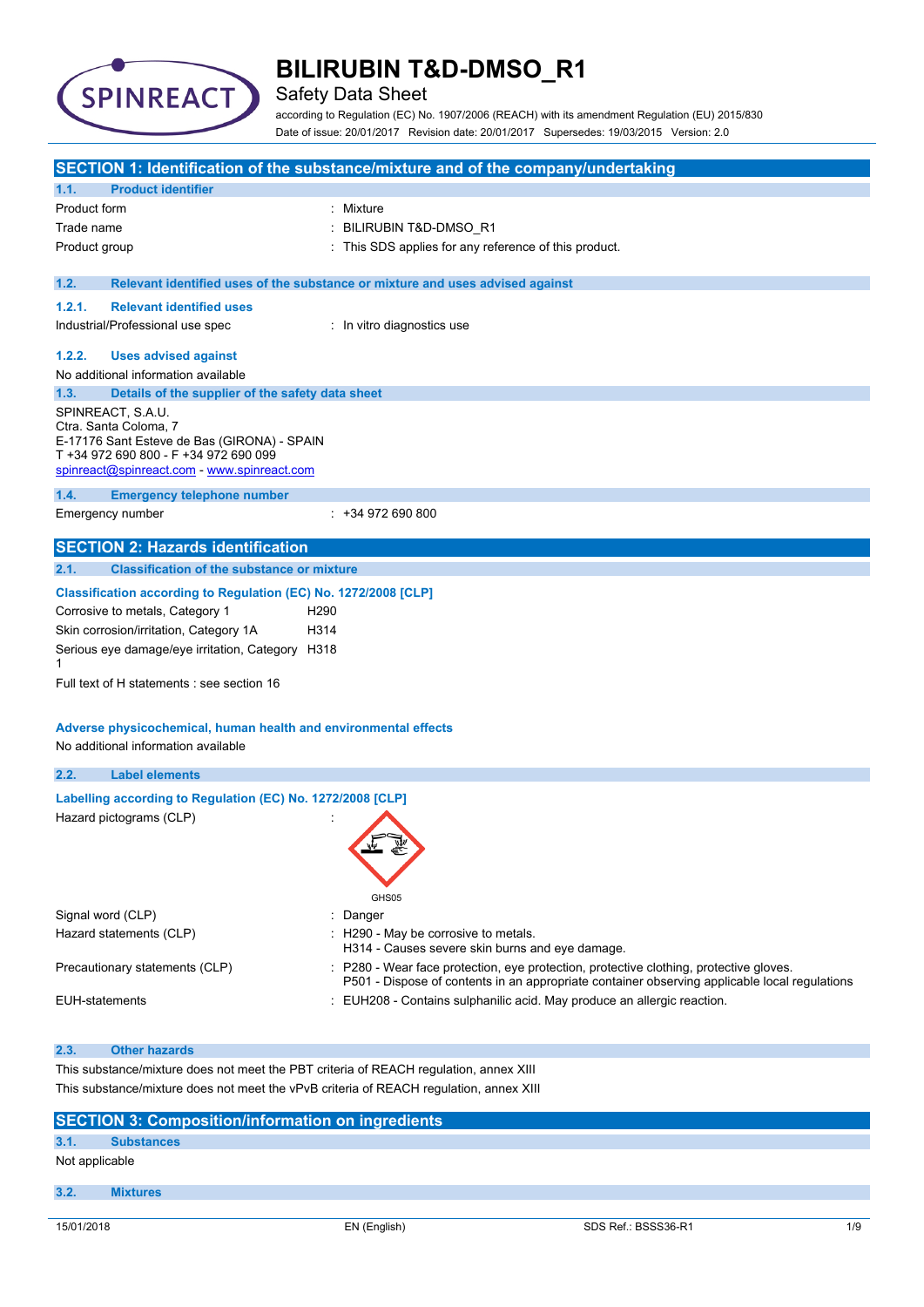### Safety Data Sheet

according to Regulation (EC) No. 1907/2006 (REACH) with its amendment Regulation (EU) 2015/830

| <b>Name</b>                           | <b>Product identifier</b>                                                                                 | $\frac{9}{6}$                                                                                            | <b>Classification according to</b><br><b>Regulation (EC) No.</b><br>1272/2008 [CLP] |
|---------------------------------------|-----------------------------------------------------------------------------------------------------------|----------------------------------------------------------------------------------------------------------|-------------------------------------------------------------------------------------|
| hydrochloric acid                     | (CAS-No.) (7647-01-0)<br>(EC-No.) 231-595-7<br>(EC Index-No.) 017-002-01-X<br>(REACH-no) 01-2119484862-27 | $1 - 3$                                                                                                  | Met. Corr. 1, H290<br>Skin Corr. 1B. H314<br>STOT SE 3, H335                        |
| sulphanilic acid                      | (CAS-No.) 121-57-3<br>(EC-No.) 204-482-5<br>(EC Index-No.) 612-014-00-X                                   | $0.5 - 1$                                                                                                | Skin Irrit. 2. H315<br>Eye Irrit. 2, H319<br>Skin Sens. 1, H317                     |
| <b>Specific concentration limits:</b> |                                                                                                           |                                                                                                          |                                                                                     |
| <b>Name</b>                           | <b>Product identifier</b>                                                                                 |                                                                                                          | <b>Specific concentration limits</b>                                                |
| hydrochloric acid                     | (CAS-No.) (7647-01-0)<br>(EC-No.) 231-595-7<br>(EC Index-No.) 017-002-01-X                                | (C >= 0.1) Met. Corr. 1, H290<br>10 = < C < 25) Skin Irrit. 2, H315<br>10 = < C < 25) Eye Irrit. 2, H319 |                                                                                     |

(REACH-no) 01-2119484862-27

Full text of H-statements: see section 16

|                                | <b>SECTION 4: First aid measures</b>                                       |                                                                                                                                                                        |
|--------------------------------|----------------------------------------------------------------------------|------------------------------------------------------------------------------------------------------------------------------------------------------------------------|
| 4.1.                           | <b>Description of first aid measures</b>                                   |                                                                                                                                                                        |
|                                | First-aid measures general                                                 | Never give anything by mouth to an unconscious person. If you feel unwell, seek medical<br>advice (show the label where possible).                                     |
|                                | First-aid measures after inhalation                                        | Remove person to fresh air and keep comfortable for breathing. Immediately call a POISON<br>CENTER/doctor.                                                             |
|                                | First-aid measures after skin contact                                      | Take off immediately all contaminated clothing. Rinse skin with water/shower. Immediately call<br>a POISON CENTER/doctor.                                              |
|                                | First-aid measures after eye contact                                       | : Rinse cautiously with water for several minutes. Remove contact lenses, if present and easy to<br>do. Continue rinsing. Immediately call a POISON CENTER/doctor.     |
|                                | First-aid measures after ingestion                                         | Rinse mouth. Do NOT induce vomiting. Immediately call a POISON CENTER/doctor.                                                                                          |
| 4.2.                           | Most important symptoms and effects, both acute and delayed                |                                                                                                                                                                        |
|                                | Symptoms/effects                                                           | : Causes severe skin burns and eye damage.                                                                                                                             |
| 4.3.                           | Indication of any immediate medical attention and special treatment needed |                                                                                                                                                                        |
|                                | Treat symptomatically.                                                     |                                                                                                                                                                        |
|                                | <b>SECTION 5: Firefighting measures</b>                                    |                                                                                                                                                                        |
| 5.1.                           | <b>Extinguishing media</b>                                                 |                                                                                                                                                                        |
|                                | Suitable extinguishing media                                               | Foam. Dry powder. Carbon dioxide. Water spray.                                                                                                                         |
| Unsuitable extinguishing media |                                                                            | Do not use a heavy water stream.                                                                                                                                       |
| 5.2.                           | Special hazards arising from the substance or mixture                      |                                                                                                                                                                        |
| Fire hazard                    |                                                                            | Not flammable.                                                                                                                                                         |
| fire                           | Hazardous decomposition products in case of                                | Hydrogen chloride. nitrogen oxides (NOx) and sulphur oxides. Carbon monoxide. Carbon<br>dioxide.                                                                       |
| 5.3.                           | <b>Advice for firefighters</b>                                             |                                                                                                                                                                        |
|                                | Firefighting instructions                                                  | Use water spray or fog for cooling exposed containers. Exercise caution when fighting any<br>chemical fire. Prevent fire fighting water from entering the environment. |
|                                | Protection during firefighting                                             | : Do not enter fire area without proper protective equipment, including respiratory protection.                                                                        |
|                                | <b>SECTION 6: Accidental release measures</b>                              |                                                                                                                                                                        |
| 6.1.                           | Personal precautions, protective equipment and emergency procedures        |                                                                                                                                                                        |
| 6.1.1.                         | For non-emergency personnel                                                |                                                                                                                                                                        |
|                                | Emergency procedures                                                       | : Evacuate unnecessary personnel.                                                                                                                                      |
| 6.1.2.                         | For emergency responders                                                   |                                                                                                                                                                        |
| Protective equipment           |                                                                            | Equip cleanup crew with proper protection.                                                                                                                             |
|                                | <b>Emergency procedures</b>                                                | Ventilate area.                                                                                                                                                        |
| 6.2.                           | <b>Environmental precautions</b>                                           |                                                                                                                                                                        |

Prevent entry to sewers and public waters. Notify authorities if liquid enters sewers or public waters. Avoid release to the environment.

(C >= 10) STOT SE 3, H335 (C >= 25) Skin Corr. 1B, H314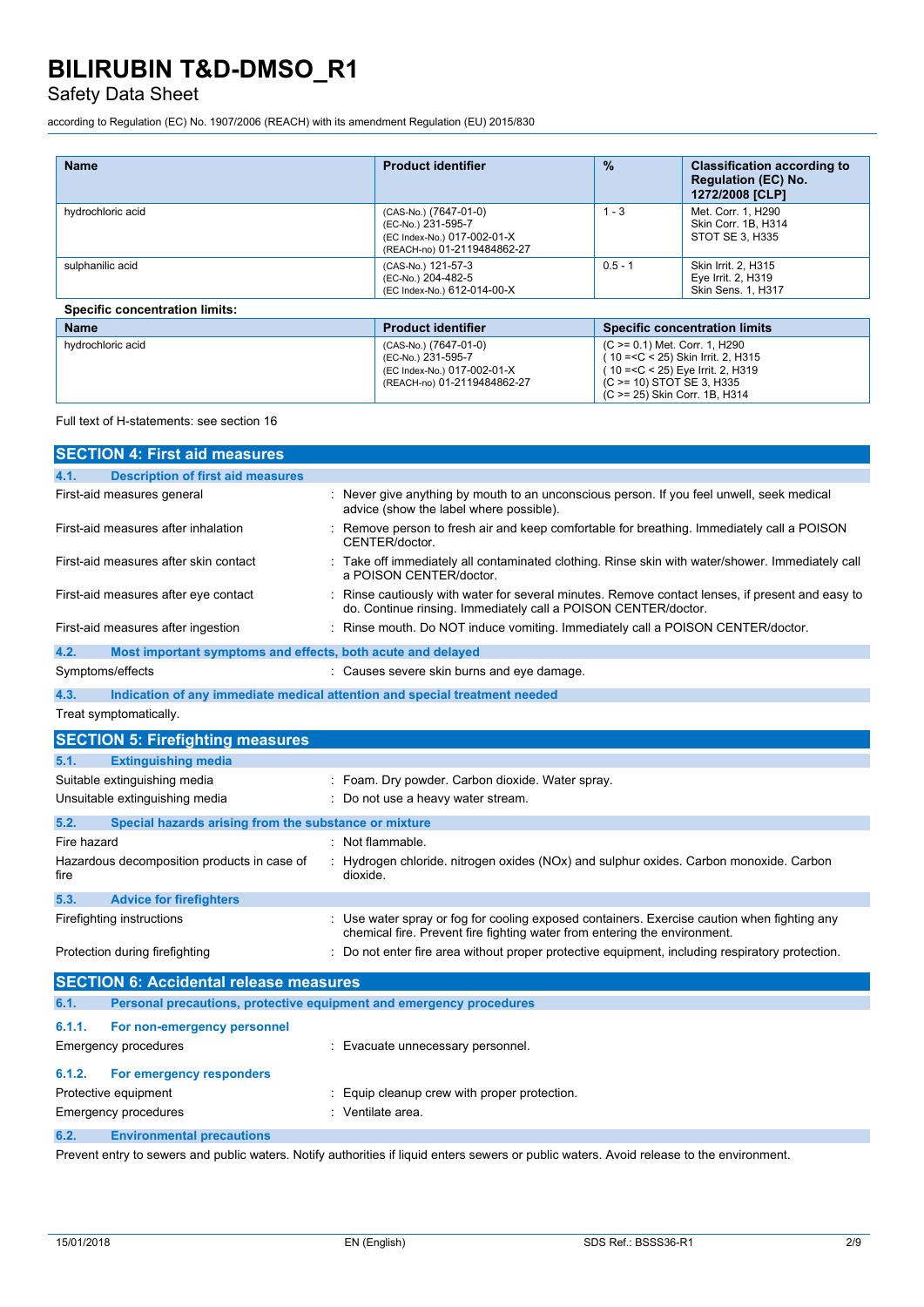Safety Data Sheet

according to Regulation (EC) No. 1907/2006 (REACH) with its amendment Regulation (EU) 2015/830

| 6.3. | Methods and material for containment and cleaning up         |                                                                                                                                                                                                                                                                                                    |
|------|--------------------------------------------------------------|----------------------------------------------------------------------------------------------------------------------------------------------------------------------------------------------------------------------------------------------------------------------------------------------------|
|      | Methods for cleaning up                                      | : Soak up spills with inert solids, such as clay or diatomaceous earth as soon as possible. Collect<br>spillage. Store away from other materials. Absorb spillage to prevent material damage. Collect<br>all waste in suitable and labelled containers and dispose according to local legislation. |
| 6.4. | <b>Reference to other sections</b>                           |                                                                                                                                                                                                                                                                                                    |
|      | See Heading 8. Exposure controls and personal protection.    |                                                                                                                                                                                                                                                                                                    |
|      | <b>SECTION 7: Handling and storage</b>                       |                                                                                                                                                                                                                                                                                                    |
| 7.1. | <b>Precautions for safe handling</b>                         |                                                                                                                                                                                                                                                                                                    |
|      | Additional hazards when processed                            | : May be corrosive to metals.                                                                                                                                                                                                                                                                      |
|      | Precautions for safe handling                                | : Provide good ventilation in process area to prevent formation of vapour. Do not breathe<br>vapours. Do not get in eyes, on skin, or on clothing.                                                                                                                                                 |
|      | Hygiene measures                                             | Wash the contacted area thoroughly after handling. Wash hands and other exposed areas with<br>mild soap and water before eating, drinking or smoking and when leaving work.                                                                                                                        |
| 7.2. | Conditions for safe storage, including any incompatibilities |                                                                                                                                                                                                                                                                                                    |
|      | <b>Technical measures</b>                                    | : Comply with applicable regulations.                                                                                                                                                                                                                                                              |
|      | Storage conditions                                           | Keep container closed when not in use. Keep only in the original container in a cool, well<br>ventilated place away from : Heat sources.                                                                                                                                                           |
|      | Incompatible products                                        | Strong bases. Strong acids.                                                                                                                                                                                                                                                                        |
|      | Packaging materials                                          | Store in corrosive resistant container with a resistant inner liner.                                                                                                                                                                                                                               |
| 7.3. | <b>Specific end use(s)</b>                                   |                                                                                                                                                                                                                                                                                                    |

No additional information available

### **SECTION 8: Exposure controls/personal protection**

### **8.1. Control parameters**

| hydrochloric acid ((7647-01-0)) |                                 |                         |  |  |  |
|---------------------------------|---------------------------------|-------------------------|--|--|--|
| EU                              | Local name                      | Hydrogen chloride       |  |  |  |
| EU                              | IOELV TWA (mg/m <sup>3</sup> )  | $8 \text{ mg/m}^3$      |  |  |  |
| EU                              | IOELV TWA (ppm)                 | 5 ppm                   |  |  |  |
| EU                              | IOELV STEL (mg/m <sup>3</sup> ) | 15 mg/ $m3$             |  |  |  |
| EU                              | IOELV STEL (ppm)                | $10$ ppm                |  |  |  |
| Spain                           | Local name                      | Cloruro de hidrógeno    |  |  |  |
| Spain                           | $VLA-ED$ (mg/m <sup>3</sup> )   | $7.6$ mg/m <sup>3</sup> |  |  |  |
| Spain                           | VLA-ED (ppm)                    | 5 ppm                   |  |  |  |
| Spain                           | $VLA-EC$ (mg/m <sup>3</sup> )   | 15 mg/ $m3$             |  |  |  |
| Spain                           | VLA-EC (ppm)                    | $10$ ppm                |  |  |  |
| Spain                           | <b>Notes</b>                    | VLI                     |  |  |  |

| hydrochloric acid ((7647-01-0))      |                     |  |
|--------------------------------------|---------------------|--|
| DNEL/DMEL (Workers)                  |                     |  |
| Acute - local effects, inhalation    | $15 \text{ mg/m}^3$ |  |
| DNEL/DMEL (additional information)   |                     |  |
| long term - local effect, Inhalation | $8 \text{ mg/m}^3$  |  |
| PNEC (Water)                         |                     |  |
| PNEC aqua (freshwater)               | $0.036$ mg/l        |  |
| PNEC aqua (marine water)             | $0.036$ mg/l        |  |
| PNEC (additional information)        |                     |  |
| (intermittent release)               | $0.045$ mg/l        |  |
|                                      |                     |  |

### **8.2. Exposure controls**

#### **Personal protective equipment:**

Avoid all unnecessary exposure.

#### **Hand protection:**

Chemically resistant protective gloves

#### **Eye protection:**

Chemical goggles or face shield

### **Skin and body protection:**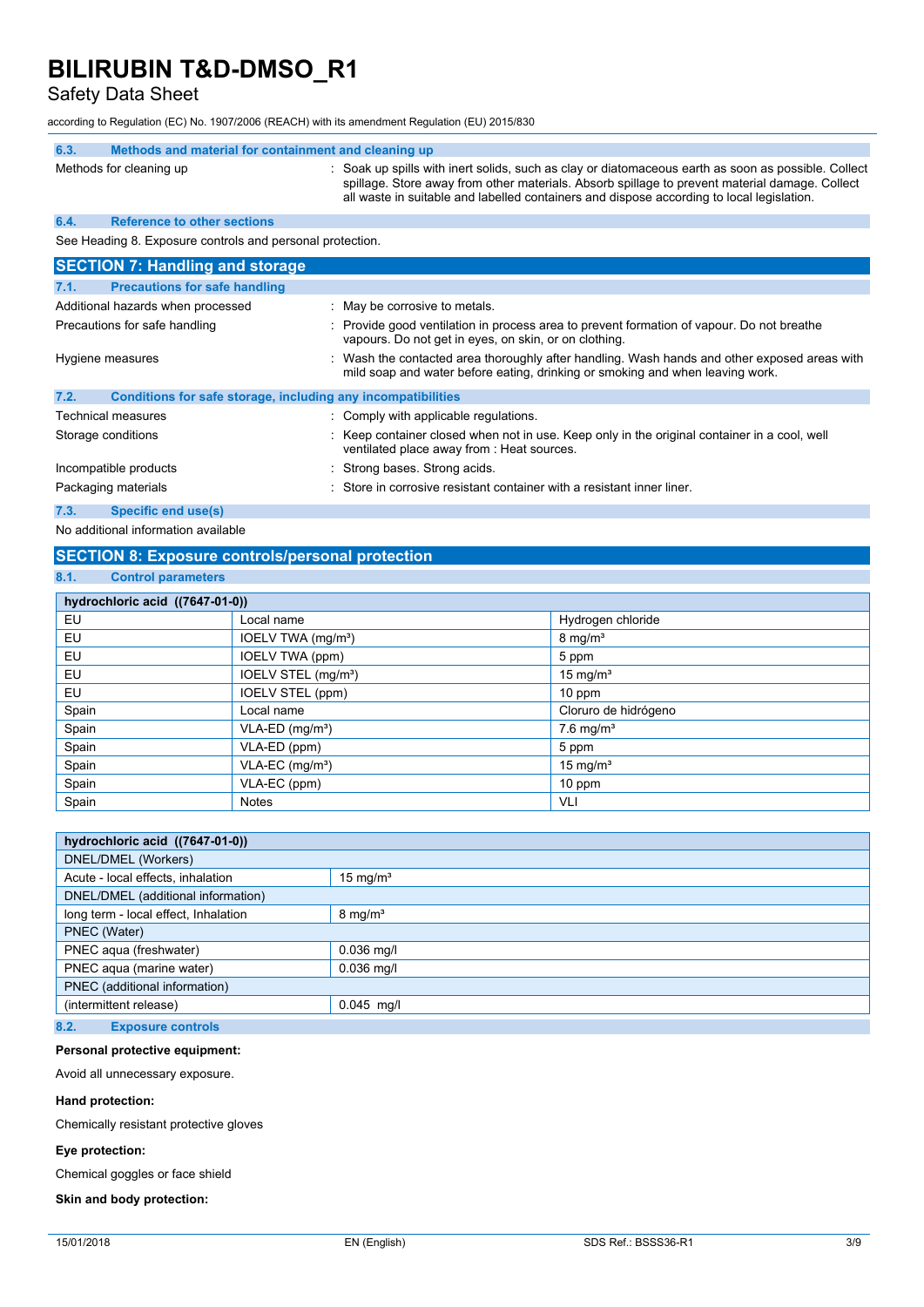### Safety Data Sheet

according to Regulation (EC) No. 1907/2006 (REACH) with its amendment Regulation (EU) 2015/830

Wear suitable protective clothing

#### **Respiratory protection:**

Where excessive vapour may result, wear approved mask

#### **Other information:**

Do not eat, drink or smoke during use.

### **SECTION 9: Physical and chemical properties**

| 9.1.<br>Information on basic physical and chemical properties |   |                   |
|---------------------------------------------------------------|---|-------------------|
| Physical state                                                | t | Liquid            |
| Colour                                                        |   | Colourless.       |
| Odour                                                         |   | characteristic.   |
| Odour threshold                                               |   | No data available |
| рH                                                            |   | $= 2$             |
| Relative evaporation rate (butylacetate=1)                    |   | No data available |
| Melting point                                                 |   | No data available |
| Freezing point                                                |   | No data available |
| Boiling point                                                 |   | No data available |
| Flash point                                                   |   | No data available |
| Auto-ignition temperature                                     |   | No data available |
| Decomposition temperature                                     |   | No data available |
| Flammability (solid, gas)                                     |   | Non flammable.    |
| Vapour pressure                                               |   | No data available |
| Relative vapour density at 20 °C                              |   | No data available |
| Relative density                                              |   | No data available |
| Solubility                                                    |   | No data available |
| Log Pow                                                       |   | No data available |
| Viscosity, kinematic                                          |   | No data available |
| Viscosity, dynamic                                            |   | No data available |
| <b>Explosive properties</b>                                   |   | No data available |
| Oxidising properties                                          |   | No data available |
| <b>Explosive limits</b>                                       |   | No data available |

**9.2. Other information**

No additional information available

|                  | <b>SECTION 10: Stability and reactivity</b>                                                   |
|------------------|-----------------------------------------------------------------------------------------------|
| 10.1.            | <b>Reactivity</b>                                                                             |
|                  | Corrosive vapours.                                                                            |
| 10.2.            | <b>Chemical stability</b>                                                                     |
|                  | Stable under recommended handling and storage conditions (see section 7).                     |
| 10.3.            | <b>Possibility of hazardous reactions</b>                                                     |
| Not established. |                                                                                               |
| 10.4.            | <b>Conditions to avoid</b>                                                                    |
|                  | Direct sunlight. Extremely high or low temperatures.                                          |
| 10.5.            | <b>Incompatible materials</b>                                                                 |
|                  | Strong bases, metals.                                                                         |
| 10.6.            | <b>Hazardous decomposition products</b>                                                       |
|                  | Carbon monoxide. Carbon dioxide. Hydrogen chloride. nitrogen oxides (NOx) and sulphur oxides. |
|                  | <b>SECTION 11: Toxicological information</b>                                                  |
| 11.1.            | Information on toxicological effects                                                          |

|       | SECTION 11: TOXICOlOGICAL INTORMATION |                |
|-------|---------------------------------------|----------------|
| 11.1. | Information on toxicological effects  |                |
|       | Acute toxicity (oral)                 | Not classified |
|       | Acute toxicity (dermal)               | Not classified |
|       | Acute toxicity (inhalation)           | Not classified |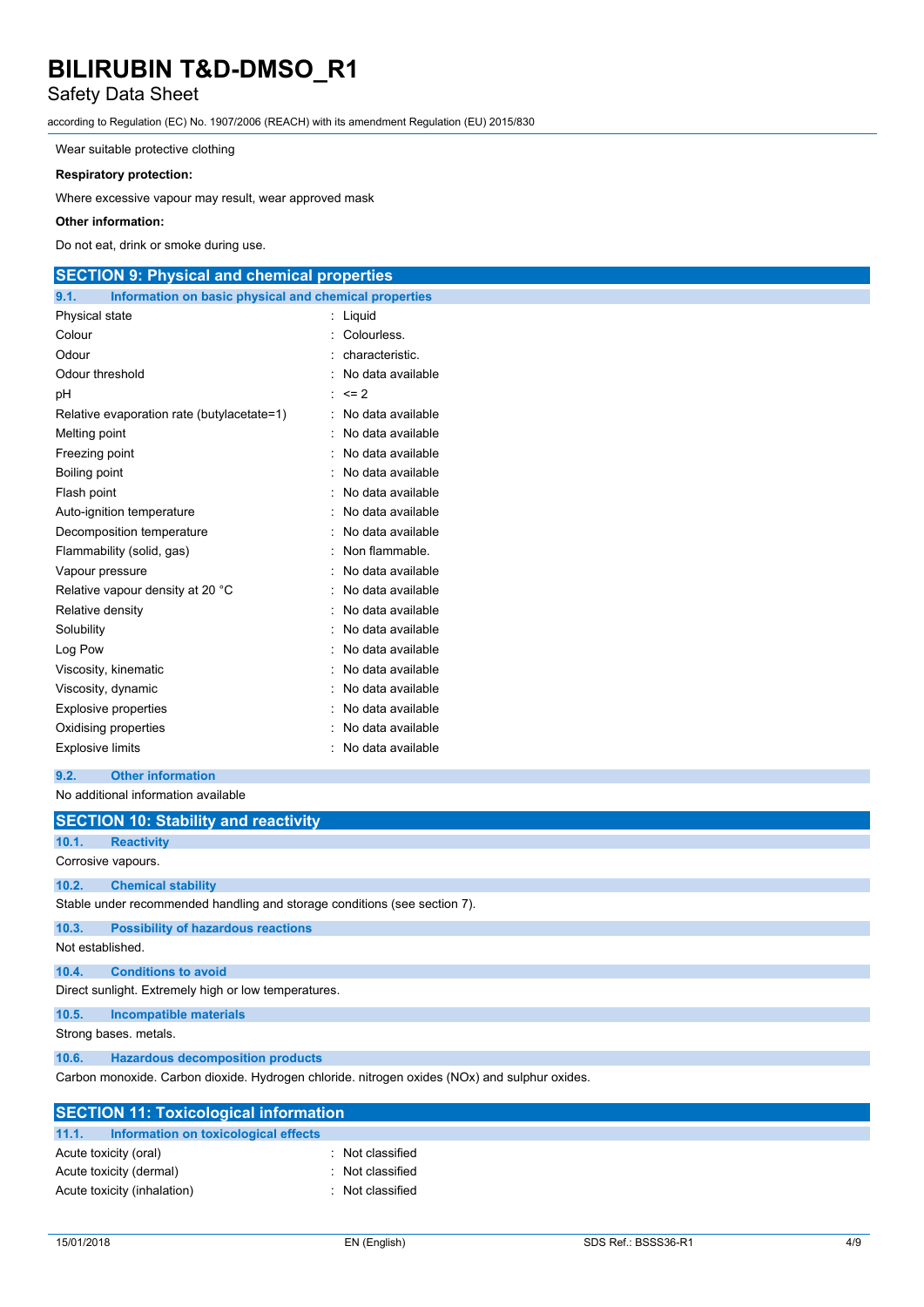### Safety Data Sheet

according to Regulation (EC) No. 1907/2006 (REACH) with its amendment Regulation (EU) 2015/830

| sulphanilic acid (121-57-3)       |                                            |
|-----------------------------------|--------------------------------------------|
| LD50 oral rat                     | 12300 mg/kg                                |
| LD50 dermal rat                   | > 2000 mg/kg (OECD 402)                    |
| LD50, rat                         | 6000 mg/kg                                 |
| hydrochloric acid ((7647-01-0))   |                                            |
| LD50 oral rat                     | 900 mg/kg                                  |
| Skin corrosion/irritation         | : Causes severe skin burns and eye damage. |
|                                   | $pH: \leq 2$                               |
| Serious eye damage/irritation     | : Causes serious eye damage.               |
|                                   | $pH: \leq 2$                               |
| Respiratory or skin sensitisation | : Not classified                           |
| Germ cell mutagenicity            | Not classified                             |
| Carcinogenicity                   | : Not classified                           |
| Reproductive toxicity             | : Not classified                           |
|                                   |                                            |
| STOT-single exposure              | Not classified                             |
| STOT-repeated exposure            | : Not classified                           |
| sulphanilic acid (121-57-3)       |                                            |
| NOAEL, oral, rat                  | 1000 mg/Kg (RTECS: WP3895500)              |
| Aspiration hazard                 | Not classified                             |

| <b>SECTION 12: Ecological information</b> |                                                       |
|-------------------------------------------|-------------------------------------------------------|
| 12.1.<br><b>Toxicity</b>                  |                                                       |
| Acute aguatic toxicity                    | Not classified                                        |
| Chronic aquatic toxicity                  | : Not classified                                      |
| sulphanilic acid (121-57-3)               |                                                       |
| LC50 fish 1                               | > 100 mg/l (OECD 203 - Danio rerio - 96h)             |
| EC50 Daphnia 1                            | 23 mg/l (OECD TG 202 - Daphnia magna - 48h)           |
| EC50 72h algae (1)                        | 97 mg/l (Desmodesmus subspicatus - 72 h)              |
| ErC50 (algae)                             | 97 mg/l (OECD TG 201 - Desmodesmus subspicatus - 72h) |

| 12.2.<br><b>Persistence and degradability</b> |                  |  |
|-----------------------------------------------|------------------|--|
| <b>BILIRUBIN T&amp;D-DMSO R1</b>              |                  |  |
| Persistence and degradability                 | Not established. |  |
| sulphanilic acid (121-57-3)                   |                  |  |
| Biodegradation                                | 100 % (72 h)     |  |
| 12.3.<br><b>Bioaccumulative potential</b>     |                  |  |
| <b>BILIRUBIN T&amp;D-DMSO R1</b>              |                  |  |
| Bioaccumulative potential                     | Not established. |  |
| 12.4.<br><b>Mobility in soil</b>              |                  |  |

No additional information available

| 12.5. | <b>Results of PBT and vPvB assessment</b>                                              |  |  |
|-------|----------------------------------------------------------------------------------------|--|--|
|       | <b>BILIRUBIN T&amp;D-DMSO R1</b>                                                       |  |  |
|       | This substance/mixture does not meet the PBT criteria of REACH regulation, annex XIII  |  |  |
|       | This substance/mixture does not meet the vPvB criteria of REACH regulation, annex XIII |  |  |

### **12.6. Other adverse effects**

No additional information available

| <b>SECTION 13: Disposal considerations</b> |                                                                                                                                                                    |  |  |
|--------------------------------------------|--------------------------------------------------------------------------------------------------------------------------------------------------------------------|--|--|
| 13.1.<br>Waste treatment methods           |                                                                                                                                                                    |  |  |
| Product/Packaging disposal recommendations | Dispose in a safe manner in accordance with local/national regulations. Dispose of contents in<br>an appropriate container observing applicable local regulations. |  |  |
| Ecology - waste materials                  | : Avoid release to the environment.                                                                                                                                |  |  |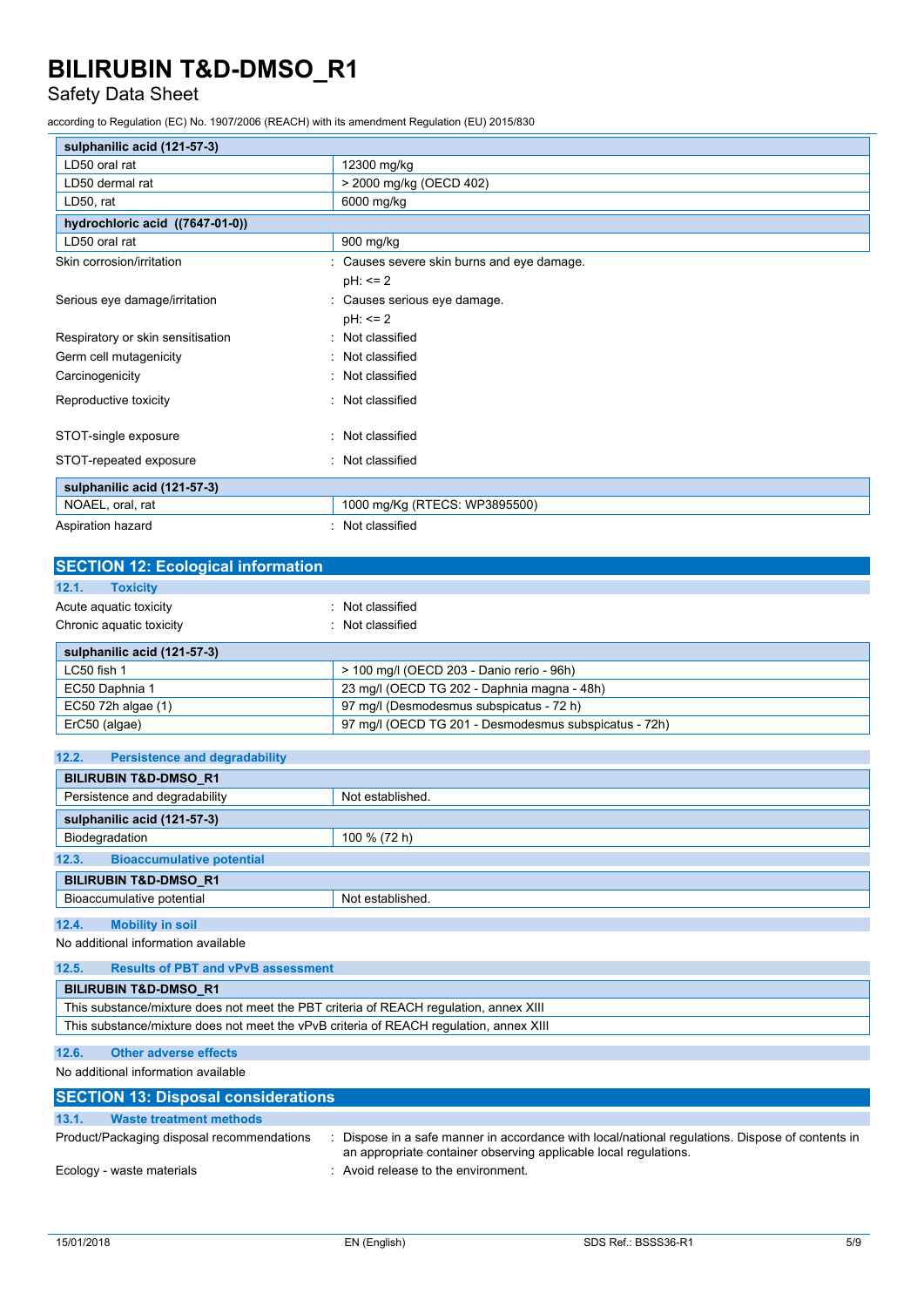### Safety Data Sheet

|                                                  | according to Regulation (EC) No. 1907/2006 (REACH) with its amendment Regulation (EU) 2015/830 |  |  |  |
|--------------------------------------------------|------------------------------------------------------------------------------------------------|--|--|--|
| <b>SECTION 14: Transport information</b>         |                                                                                                |  |  |  |
| In accordance with ADR / RID / IMDG / IATA / ADN |                                                                                                |  |  |  |
| 14.1.<br><b>UN number</b>                        |                                                                                                |  |  |  |
| UN-No. (ADR)                                     | 3264                                                                                           |  |  |  |
| UN-No. (IMDG)                                    | 3264                                                                                           |  |  |  |
| UN-No. (IATA)                                    | 3264                                                                                           |  |  |  |
| UN-No. (ADN)                                     | : 3264                                                                                         |  |  |  |
| UN-No. (RID)                                     | : 3264                                                                                         |  |  |  |
| 14.2.<br><b>UN proper shipping name</b>          |                                                                                                |  |  |  |
| Proper Shipping Name (ADR)                       | : CORROSIVE LIQUID, ACIDIC, INORGANIC, N.O.S.                                                  |  |  |  |
| Proper Shipping Name (IMDG)                      | : CORROSIVE LIQUID, ACIDIC, INORGANIC, N.O.S.                                                  |  |  |  |
| Proper Shipping Name (IATA)                      | : Corrosive liquid, acidic, inorganic, n.o.s.                                                  |  |  |  |
| Proper Shipping Name (ADN)                       | : CORROSIVE LIQUID, ACIDIC, INORGANIC, N.O.S.                                                  |  |  |  |
| Proper Shipping Name (RID)                       | : CORROSIVE LIQUID, ACIDIC, INORGANIC, N.O.S.                                                  |  |  |  |
| Transport document description (ADR)             | : UN 3264 CORROSIVE LIQUID, ACIDIC, INORGANIC, N.O.S., 8, III, (E)                             |  |  |  |
| Transport document description (IMDG)            | : UN 3264 CORROSIVE LIQUID, ACIDIC, INORGANIC, N.O.S., 8, III                                  |  |  |  |
| Transport document description (IATA)            | : UN 3264 Corrosive liquid, acidic, inorganic, n.o.s., 8, III                                  |  |  |  |
| Transport document description (ADN)             | : UN 3264 CORROSIVE LIQUID, ACIDIC, INORGANIC, N.O.S., 8, III                                  |  |  |  |
| Transport document description (RID)             | : UN 3264 CORROSIVE LIQUID, ACIDIC, INORGANIC, N.O.S., 8, III                                  |  |  |  |
| 14.3.<br><b>Transport hazard class(es)</b>       |                                                                                                |  |  |  |
| <b>ADR</b>                                       |                                                                                                |  |  |  |
| Transport hazard class(es) (ADR)                 | : 8                                                                                            |  |  |  |
| Danger labels (ADR)                              | : 8                                                                                            |  |  |  |
|                                                  |                                                                                                |  |  |  |
|                                                  |                                                                                                |  |  |  |
| <b>IMDG</b>                                      |                                                                                                |  |  |  |
| Transport hazard class(es) (IMDG)                | : 8                                                                                            |  |  |  |
| Danger labels (IMDG)                             | : 8                                                                                            |  |  |  |
|                                                  |                                                                                                |  |  |  |
|                                                  |                                                                                                |  |  |  |
| <b>IATA</b>                                      |                                                                                                |  |  |  |
| Transport hazard class(es) (IATA)                | : 8                                                                                            |  |  |  |
| Hazard labels (IATA)                             | $\therefore$ 8                                                                                 |  |  |  |
|                                                  |                                                                                                |  |  |  |

### **ADN**

Transport hazard class(es) (ADN) : 8 Danger labels (ADN)  $\qquad \qquad : 8$ 

:

: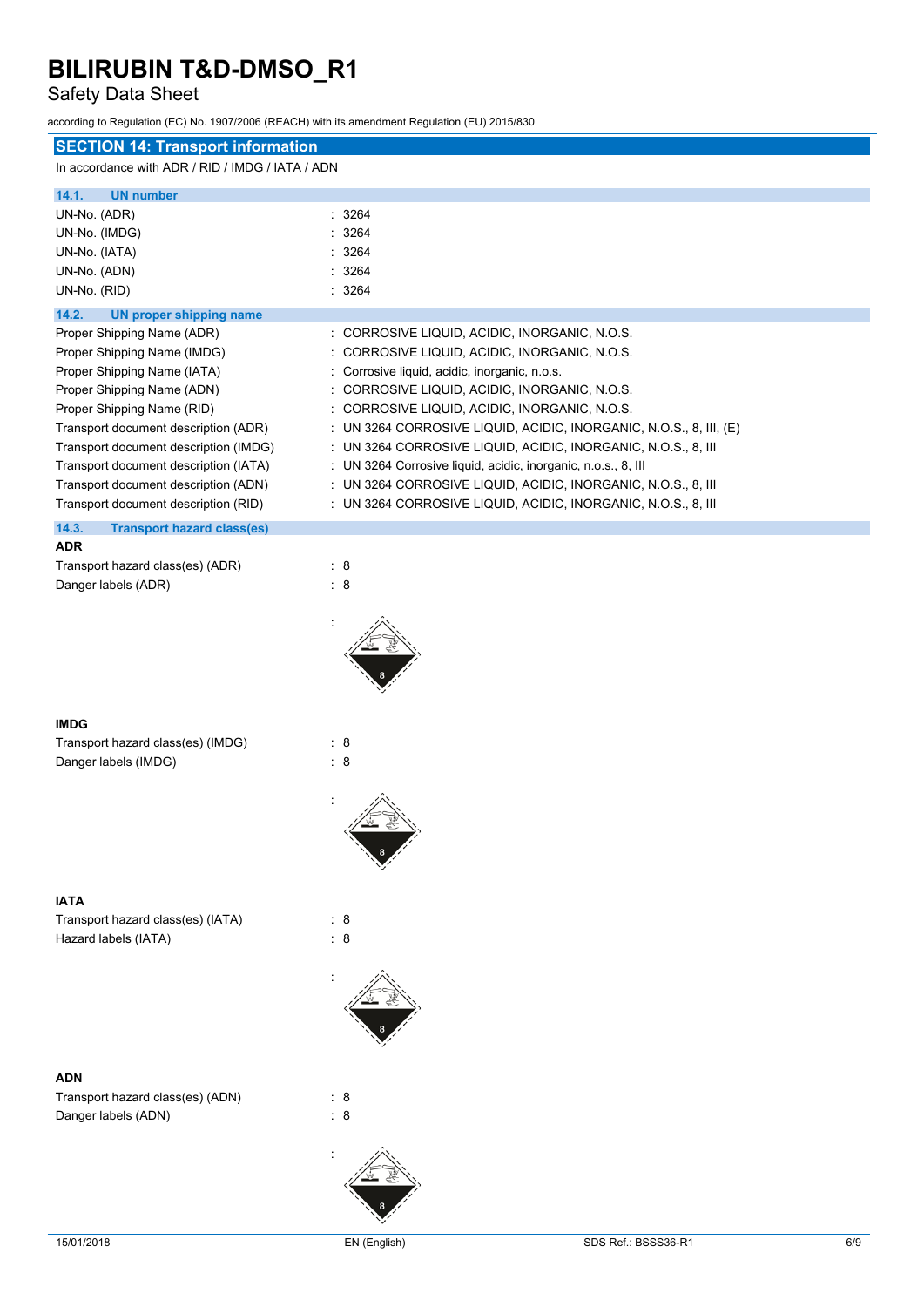### Safety Data Sheet

according to Regulation (EC) No. 1907/2006 (REACH) with its amendment Regulation (EU) 2015/830

### **RID**

| Transport hazard class(es) (RID) | : 8 |  |
|----------------------------------|-----|--|
| Danger labels (RID)              | : 8 |  |



| <b>Packing group</b><br>14.4.         |                                          |
|---------------------------------------|------------------------------------------|
| Packing group (ADR)                   | : III                                    |
| Packing group (IMDG)                  | : III                                    |
| Packing group (IATA)                  | : III                                    |
| Packing group (ADN)                   | : III                                    |
| Packing group (RID)                   | : III                                    |
| 14.5.<br><b>Environmental hazards</b> |                                          |
| Dangerous for the environment         | : No                                     |
| Marine pollutant                      | : No                                     |
| Other information                     | : No supplementary information available |
|                                       |                                          |

#### $14.6.$ **14.6. Special precautions for user**

| : C1                                               |
|----------------------------------------------------|
| 274                                                |
| 5 <sub>l</sub>                                     |
| E <sub>1</sub>                                     |
| P001, IBC03, LP01, R001                            |
| <b>MP19</b>                                        |
| : T7                                               |
| : TP1, TP28                                        |
| L4BN                                               |
| AT                                                 |
| 3                                                  |
| : V12                                              |
| $\pm$<br>80                                        |
| <u>80</u><br>3264                                  |
| t.<br>Е                                            |
|                                                    |
| 223, 274                                           |
| 5L                                                 |
| E <sub>1</sub>                                     |
| P001, LP01                                         |
| IBC03                                              |
| T7                                                 |
| <b>TP1, TP28</b>                                   |
| $F-A$                                              |
| $S-B$                                              |
| A                                                  |
| SW <sub>2</sub>                                    |
| : Causes burns to skin, eyes and mucous membranes. |
|                                                    |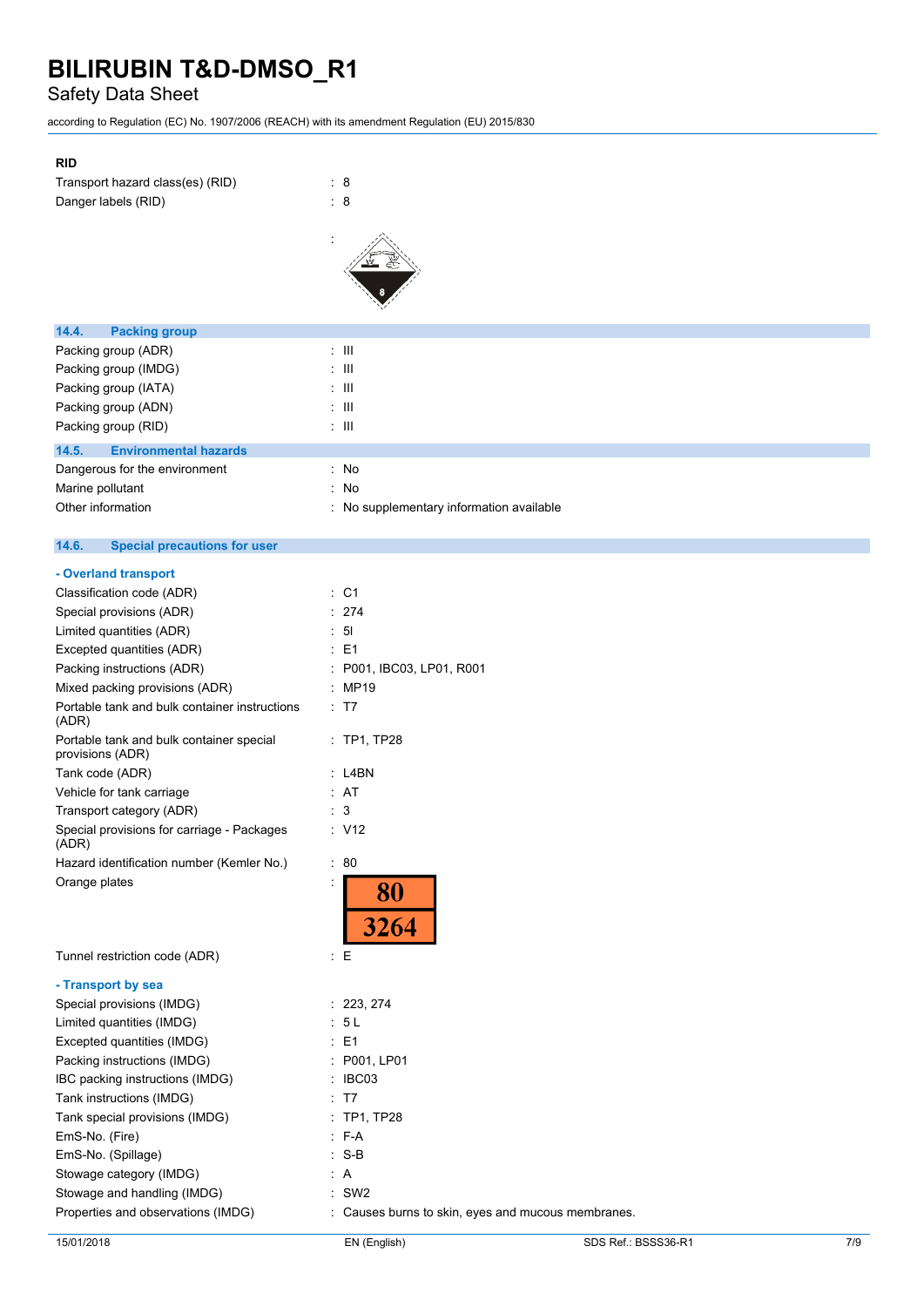### Safety Data Sheet

according to Regulation (EC) No. 1907/2006 (REACH) with its amendment Regulation (EU) 2015/830

#### **- Air transport**

| PCA Excepted quantities (IATA)                               | : E1                         |
|--------------------------------------------------------------|------------------------------|
| PCA Limited quantities (IATA)                                | Y841                         |
| PCA limited quantity max net quantity (IATA)                 | 1L<br>÷.                     |
| PCA packing instructions (IATA)                              | 852                          |
| PCA max net quantity (IATA)                                  | : 5L                         |
| CAO packing instructions (IATA)                              | : 856                        |
| CAO max net quantity (IATA)                                  | 60L                          |
| Special provisions (IATA)                                    | : A3                         |
| ERG code (IATA)                                              | : 8L                         |
| - Inland waterway transport                                  |                              |
| Classification code (ADN)                                    | C <sub>1</sub><br>÷.         |
| Special provisions (ADN)                                     | : 274                        |
| Limited quantities (ADN)                                     | : 5L                         |
| Excepted quantities (ADN)                                    | $E = 51$                     |
| Carriage permitted (ADN)                                     | $\cdot$ T                    |
| Equipment required (ADN)                                     | $:$ PP, EP                   |
| Number of blue cones/lights (ADN)                            | ÷<br>0                       |
| - Rail transport                                             |                              |
| Classification code (RID)                                    | $\therefore$ C1              |
| Special provisions (RID)                                     | : 274                        |
| Limited quantities (RID)                                     | : 5L                         |
| Excepted quantities (RID)                                    | $E = 1$                      |
| Packing instructions (RID)                                   | ċ<br>P001, IBC03, LP01, R001 |
| Mixed packing provisions (RID)                               | : MP19                       |
| Portable tank and bulk container instructions<br>(RID)       | T7                           |
| Portable tank and bulk container special<br>provisions (RID) | <b>TP1, TP28</b>             |
| Tank codes for RID tanks (RID)                               | : L4BN                       |
| Transport category (RID)                                     | 3                            |
| Special provisions for carriage - Packages<br>(RID)          | W12                          |
| Colis express (express parcels) (RID)                        | CE8                          |
| Hazard identification number (RID)                           | 80                           |

**14.7. Transport in bulk according to Annex II of Marpol and the IBC Code**

#### Not applicable

### **SECTION 15: Regulatory information**

**15.1. Safety, health and environmental regulations/legislation specific for the substance or mixture**

### **15.1.1. EU-Regulations**

The following restrictions are applicable according to Annex XVII of the REACH Regulation (EC) No 1907/2006:

| 3. Liquid substances or mixtures which are regarded as dangerous in<br>accordance with Directive 1999/45/EC or are fulfilling the criteria for any<br>of the following hazard classes or categories set out in Annex I to<br>Regulation (EC) No 1272/2008                                                                              | hydrochloric acid                    |
|----------------------------------------------------------------------------------------------------------------------------------------------------------------------------------------------------------------------------------------------------------------------------------------------------------------------------------------|--------------------------------------|
| 3(b) Substances or mixtures fulfilling the criteria for any of the following<br>hazard classes or categories set out in Annex I to Regulation (EC) No<br>1272/2008: Hazard classes 3.1 to 3.6, 3.7 adverse effects on sexual<br>function and fertility or on development, 3.8 effects other than narcotic<br>effects, $3.9$ and $3.10$ | sulphanilic acid - hydrochloric acid |

Contains no substance on the REACH candidate list

Contains no REACH Annex XIV substances

### **15.1.2. National regulations**

No additional information available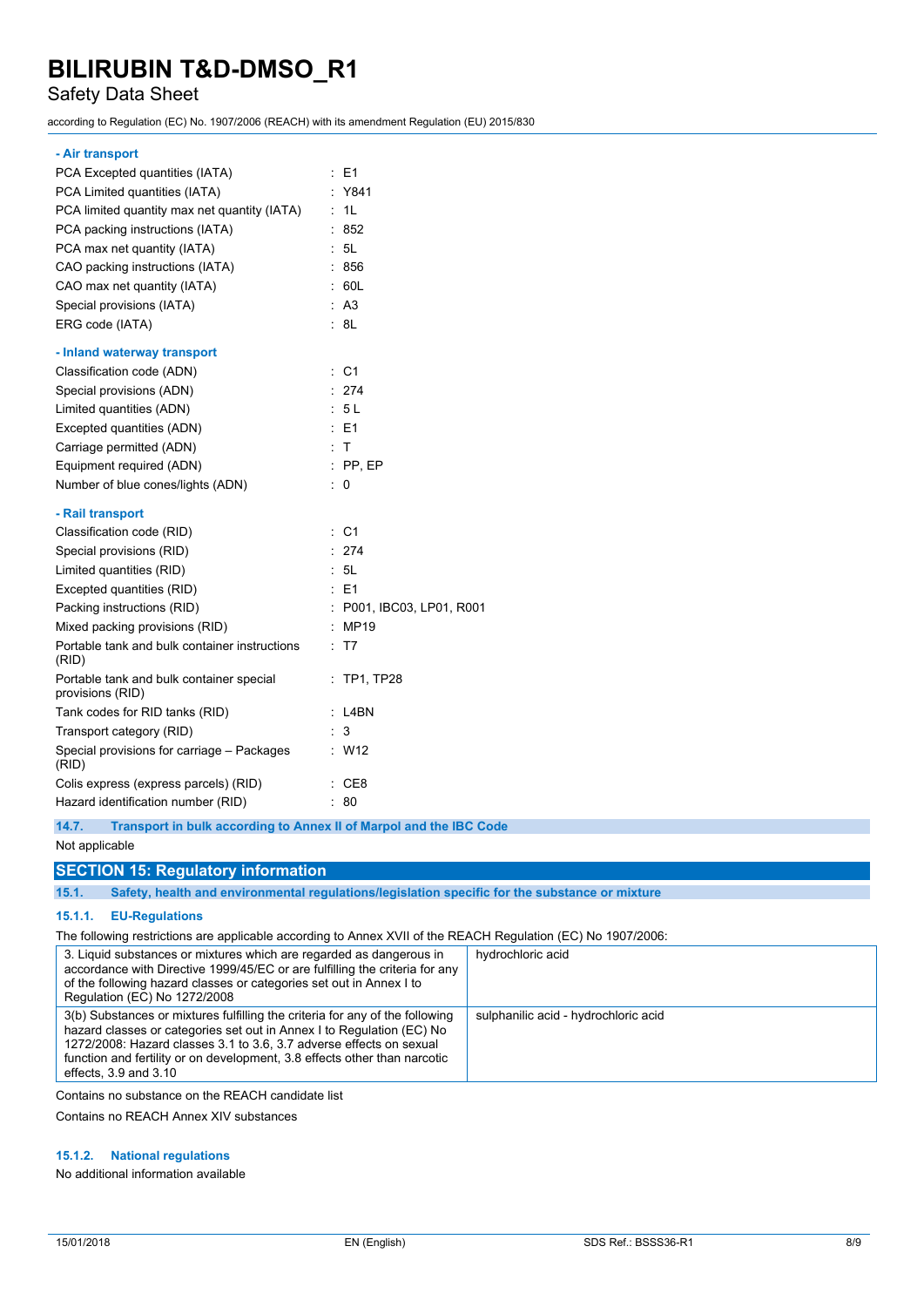### Safety Data Sheet

according to Regulation (EC) No. 1907/2006 (REACH) with its amendment Regulation (EU) 2015/830

### **15.2. Chemical safety assessment**

No chemical safety assessment has been carried out

#### **SECTION 16: Other information**

#### Indication of changes:

Transport information.

| <b>Section</b><br><b>Changed item</b> |                                  | Change                                                      | <b>Comments</b> |                                  |
|---------------------------------------|----------------------------------|-------------------------------------------------------------|-----------------|----------------------------------|
| 14                                    |                                  | <b>CLASSIFICATION</b><br>ACCORDING<br>ADR/RID/IMDG/IATA/ADN | Modified        | Change of transport requirements |
| Abbreviations and acronyms:           |                                  |                                                             |                 |                                  |
| <b>LC50</b>                           |                                  | Median lethal concentration                                 |                 |                                  |
| LD50                                  |                                  | Median lethal dose                                          |                 |                                  |
| vPvB                                  |                                  | Very Persistent and Very Bioaccumulative                    |                 |                                  |
| <b>PBT</b>                            | Persistent Bioaccumulative Toxic |                                                             |                 |                                  |

Data sources **Superint Studies : REGULATION (EC) No 1272/2008 OF THE EUROPEAN PARLIAMENT AND OF THE** 

COUNCIL of 16 December 2008 on classification, labelling and packaging of substances and mixtures, amending and repealing Directives 67/548/EEC and 1999/45/EC, and amending Regulation (EC) No 1907/2006.

Other information in the set of the set of the set of the set of the set of the set of the set of the set of the set of the set of the set of the set of the set of the set of the set of the set of the set of the set of the

#### Full text of H- and EUH-statements:

| Eye Irrit. 2     | Serious eye damage/eye irritation, Category 2                                              |
|------------------|--------------------------------------------------------------------------------------------|
| Met. Corr. 1     | Corrosive to metals, Category 1                                                            |
| Skin Corr. 1B    | Skin corrosion/irritation, Category 1B                                                     |
| Skin Irrit. 2    | Skin corrosion/irritation, Category 2                                                      |
| Skin Sens. 1     | Skin sensitisation, Category 1                                                             |
| STOT SE3         | Specific target organ toxicity — Single exposure, Category 3, Respiratory tract irritation |
| H <sub>290</sub> | May be corrosive to metals.                                                                |
| H314             | Causes severe skin burns and eye damage.                                                   |
| H315             | Causes skin irritation.                                                                    |
| H317             | May cause an allergic skin reaction.                                                       |
| H318             | Causes serious eye damage.                                                                 |
| H319             | Causes serious eye irritation.                                                             |
| H335             | May cause respiratory irritation.                                                          |
| <b>EUH208</b>    | Contains sulphanilic acid. May produce an allergic reaction.                               |

Classification and procedure used to derive the classification for mixtures according to Regulation (EC) 1272/2008 [CLP]:

| Met. Corr. 1  | H <sub>290</sub> | Calculation method        |
|---------------|------------------|---------------------------|
| Skin Corr, 1A | H314             | On basis of test data     |
| Eve Dam.      | H318             | h basis of test data<br>◡ |

SDS EU (REACH Annex II)

This information is based on our current knowledge and is intended to describe the product for the purposes of health, safety and environmental requirements only. It should not therefore be *construed as guaranteeing any specific property of the product*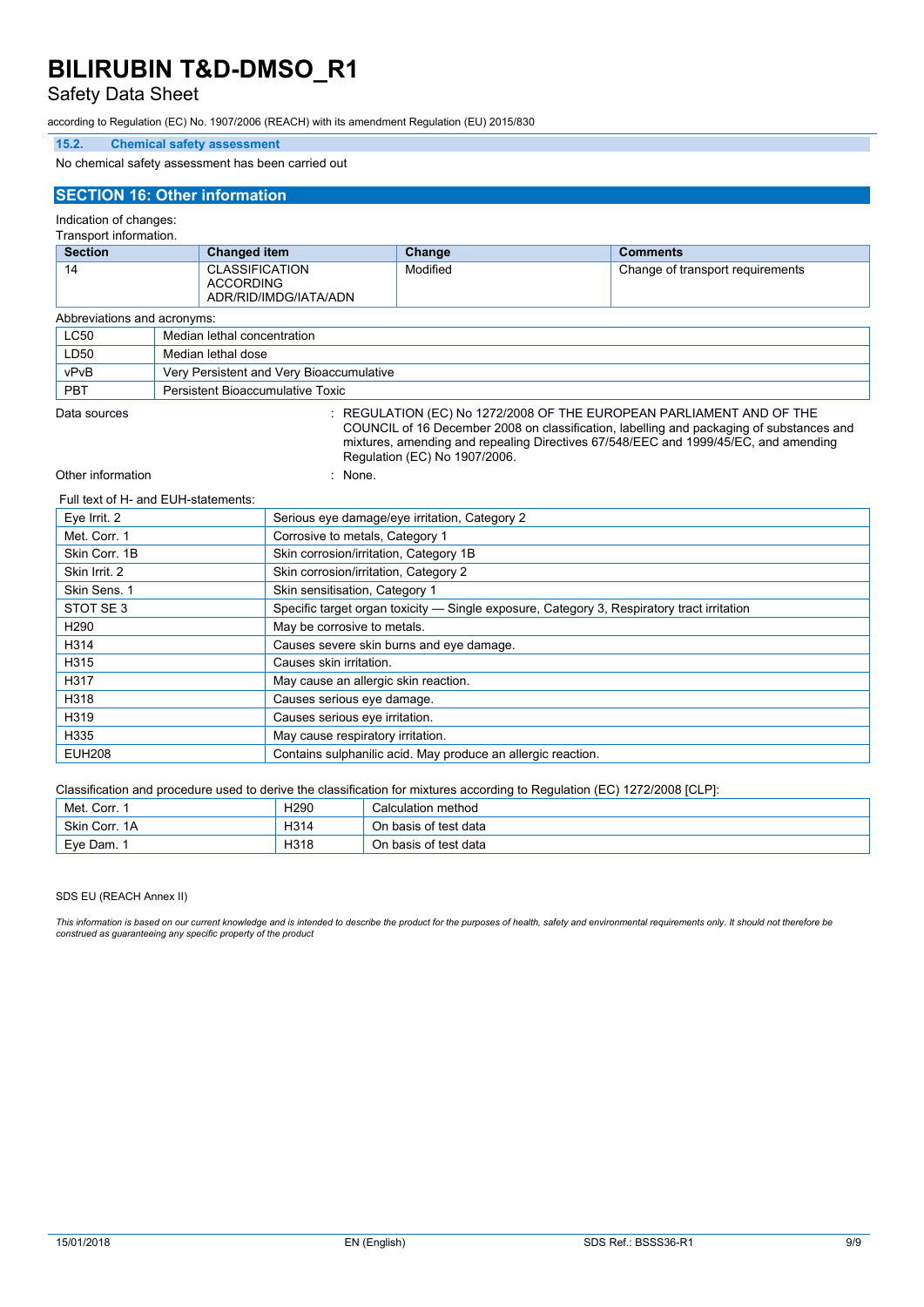

### Safety Data Sheet

according to Regulation (EC) No. 1907/2006 (REACH) with its amendment Regulation (EU) 2015/830 Date of issue: 20/01/2017 Revision date: 20/01/2017 Supersedes: 25/03/2015 Version: 2.0

|                                                                                       |                                                                                                                                                                                                                                                                                                                   | SECTION 1: Identification of the substance/mixture and of the company/undertaking                                                                                                       |  |
|---------------------------------------------------------------------------------------|-------------------------------------------------------------------------------------------------------------------------------------------------------------------------------------------------------------------------------------------------------------------------------------------------------------------|-----------------------------------------------------------------------------------------------------------------------------------------------------------------------------------------|--|
| 1.1.                                                                                  | <b>Product identifier</b>                                                                                                                                                                                                                                                                                         |                                                                                                                                                                                         |  |
| Product form                                                                          |                                                                                                                                                                                                                                                                                                                   | : Mixture                                                                                                                                                                               |  |
| Trade name                                                                            |                                                                                                                                                                                                                                                                                                                   | BILIRUBIN T&D-DMSO_R2                                                                                                                                                                   |  |
| Product group                                                                         |                                                                                                                                                                                                                                                                                                                   | This SDS applies for any reference of this product.                                                                                                                                     |  |
| 1.2.                                                                                  |                                                                                                                                                                                                                                                                                                                   | Relevant identified uses of the substance or mixture and uses advised against                                                                                                           |  |
| 1.2.1.                                                                                | <b>Relevant identified uses</b>                                                                                                                                                                                                                                                                                   |                                                                                                                                                                                         |  |
|                                                                                       | Industrial/Professional use spec                                                                                                                                                                                                                                                                                  | : In vitro diagnostics use                                                                                                                                                              |  |
| 1.2.2.                                                                                | <b>Uses advised against</b>                                                                                                                                                                                                                                                                                       |                                                                                                                                                                                         |  |
|                                                                                       | No additional information available                                                                                                                                                                                                                                                                               |                                                                                                                                                                                         |  |
| 1.3.                                                                                  | Details of the supplier of the safety data sheet                                                                                                                                                                                                                                                                  |                                                                                                                                                                                         |  |
|                                                                                       | SPINREACT, S.A.U.<br>Ctra. Santa Coloma, 7<br>E-17176 Sant Esteve de Bas (GIRONA) - SPAIN<br>T +34 972 690 800 - F +34 972 690 099<br>spinreact@spinreact.com - www.spinreact.com                                                                                                                                 |                                                                                                                                                                                         |  |
| 1.4.                                                                                  | <b>Emergency telephone number</b><br>Emergency number                                                                                                                                                                                                                                                             | $: +34972690800$                                                                                                                                                                        |  |
|                                                                                       | <b>SECTION 2: Hazards identification</b>                                                                                                                                                                                                                                                                          |                                                                                                                                                                                         |  |
| 2.1.                                                                                  | <b>Classification of the substance or mixture</b>                                                                                                                                                                                                                                                                 |                                                                                                                                                                                         |  |
| 1                                                                                     | Corrosive to metals, Category 1<br>H <sub>290</sub><br>Skin corrosion/irritation, Category 1A<br>H314<br>Serious eye damage/eye irritation, Category H318<br>Full text of H statements : see section 16<br>Adverse physicochemical, human health and environmental effects<br>No additional information available |                                                                                                                                                                                         |  |
| 2.2.                                                                                  | <b>Label elements</b>                                                                                                                                                                                                                                                                                             |                                                                                                                                                                                         |  |
|                                                                                       | Labelling according to Regulation (EC) No. 1272/2008 [CLP]<br>Hazard pictograms (CLP)                                                                                                                                                                                                                             | GHS05                                                                                                                                                                                   |  |
| Signal word (CLP)                                                                     |                                                                                                                                                                                                                                                                                                                   | : Danger                                                                                                                                                                                |  |
|                                                                                       | Hazard statements (CLP)                                                                                                                                                                                                                                                                                           | : H290 - May be corrosive to metals.<br>H314 - Causes severe skin burns and eye damage.                                                                                                 |  |
|                                                                                       | Precautionary statements (CLP)                                                                                                                                                                                                                                                                                    | : P280 - Wear face protection, eye protection, protective clothing, protective gloves.<br>P501 - Dispose of contents in an appropriate container observing applicable local regulations |  |
| <b>EUH-statements</b>                                                                 |                                                                                                                                                                                                                                                                                                                   | EUH208 - Contains sulphanilic acid. May produce an allergic reaction.                                                                                                                   |  |
| 2.3.                                                                                  | <b>Other hazards</b>                                                                                                                                                                                                                                                                                              |                                                                                                                                                                                         |  |
| This substance/mixture does not meet the PBT criteria of REACH regulation, annex XIII |                                                                                                                                                                                                                                                                                                                   |                                                                                                                                                                                         |  |
|                                                                                       | This substance/mixture does not meet the vPvB criteria of REACH regulation, annex XIII                                                                                                                                                                                                                            |                                                                                                                                                                                         |  |
| <b>SECTION 3: Composition/information on ingredients</b>                              |                                                                                                                                                                                                                                                                                                                   |                                                                                                                                                                                         |  |

### **3.1. Substances** Not applicable

**3.2. Mixtures**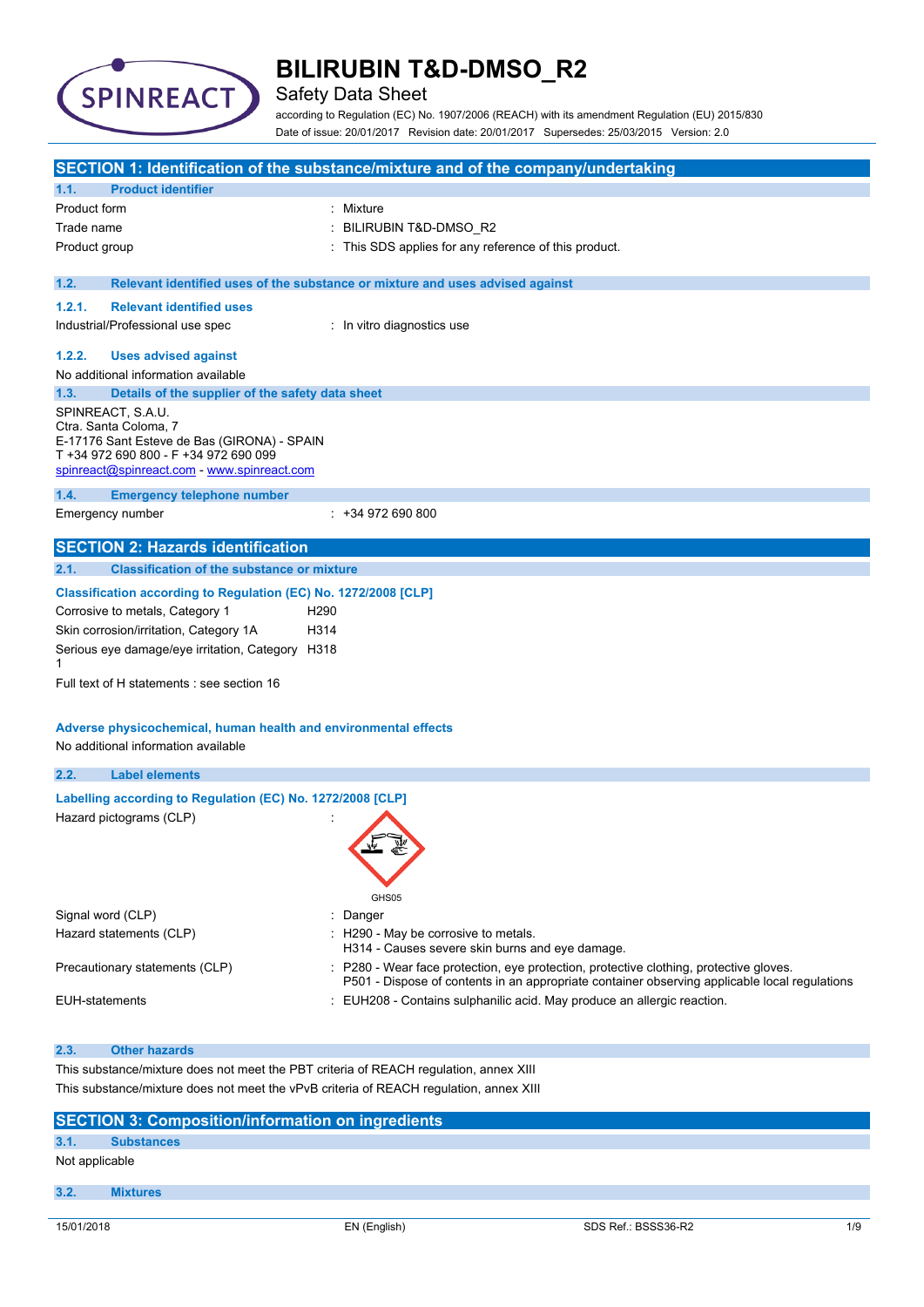### Safety Data Sheet

according to Regulation (EC) No. 1907/2006 (REACH) with its amendment Regulation (EU) 2015/830

| <b>Name</b>                                                              | <b>Product identifier</b>                                                                                 | $\frac{9}{6}$ | <b>Classification according to</b><br><b>Regulation (EC) No.</b><br>1272/2008 [CLP]                                                    |
|--------------------------------------------------------------------------|-----------------------------------------------------------------------------------------------------------|---------------|----------------------------------------------------------------------------------------------------------------------------------------|
| hydrochloric acid<br>substance with a Community workplace exposure limit | (CAS-No.) (7647-01-0)<br>(EC-No.) 231-595-7<br>(EC Index-No.) 017-002-01-X<br>(REACH-no) 01-2119484862-27 | $0.5 - 1$     | Met. Corr. 1. H290<br>Skin Corr. 1B. H314<br>STOT SE 3. H335                                                                           |
| sulphanilic acid                                                         | (CAS-No.) 121-57-3<br>(EC-No.) 204-482-5<br>(EC Index-No.) 612-014-00-X                                   | $0.5 - 1$     | Skin Irrit. 2, H315<br>Eye Irrit. 2, H319<br>Skin Sens. 1, H317                                                                        |
| <b>Specific concentration limits:</b>                                    |                                                                                                           |               |                                                                                                                                        |
| <b>Name</b>                                                              | <b>Product identifier</b>                                                                                 |               | <b>Specific concentration limits</b>                                                                                                   |
| hydrochloric acid                                                        | (CAS-No.) (7647-01-0)<br>(EC-No.) 231-595-7<br>(EC Index-No.) 017-002-01-X<br>(REACH-no) 01-2119484862-27 |               | (C >= 0.1) Met. Corr. 1, H290<br>10 = < C < 25) Skin Irrit. 2, H315<br>10 = < C < 25) Eye Irrit. 2, H319<br>(C > = 10) STOT SE 3, H335 |

Full text of H-statements: see section 16

|             | <b>SECTION 4: First aid measures</b>                                |                                                                                                                                                                          |
|-------------|---------------------------------------------------------------------|--------------------------------------------------------------------------------------------------------------------------------------------------------------------------|
| 4.1.        | <b>Description of first aid measures</b>                            |                                                                                                                                                                          |
|             | First-aid measures general                                          | Never give anything by mouth to an unconscious person. If you feel unwell, seek medical<br>advice (show the label where possible).                                       |
|             | First-aid measures after inhalation                                 | Remove person to fresh air and keep comfortable for breathing. Immediately call a POISON<br>CENTER/doctor.                                                               |
|             | First-aid measures after skin contact                               | : Take off immediately all contaminated clothing. Rinse skin with water/shower. Immediately call<br>a POISON CENTER/doctor.                                              |
|             | First-aid measures after eye contact                                | Rinse cautiously with water for several minutes. Remove contact lenses, if present and easy to<br>do. Continue rinsing. Immediately call a POISON CENTER/doctor.         |
|             | First-aid measures after ingestion                                  | : Rinse mouth. Do NOT induce vomiting. Immediately call a POISON CENTER/doctor.                                                                                          |
| 4.2.        | Most important symptoms and effects, both acute and delayed         |                                                                                                                                                                          |
|             | Symptoms/effects                                                    | Causes severe skin burns and eye damage.                                                                                                                                 |
|             | Symptoms/effects after eye contact                                  | Causes serious eye damage.                                                                                                                                               |
| 4.3.        |                                                                     | Indication of any immediate medical attention and special treatment needed                                                                                               |
|             | Treat symptomatically.                                              |                                                                                                                                                                          |
|             | <b>SECTION 5: Firefighting measures</b>                             |                                                                                                                                                                          |
| 5.1.        | <b>Extinguishing media</b>                                          |                                                                                                                                                                          |
|             | Suitable extinguishing media                                        | : Foam. Dry powder. Carbon dioxide. Water spray.                                                                                                                         |
|             | Unsuitable extinguishing media                                      | : Do not use a heavy water stream.                                                                                                                                       |
| 5.2.        | Special hazards arising from the substance or mixture               |                                                                                                                                                                          |
| Fire hazard |                                                                     | : Not flammable.                                                                                                                                                         |
| fire        | Hazardous decomposition products in case of                         | $\therefore$ Hydrogen chloride. nitrogen oxides (NOx) and sulphur oxides. Carbon monoxide. Carbon<br>dioxide.                                                            |
| 5.3.        | <b>Advice for firefighters</b>                                      |                                                                                                                                                                          |
|             | Firefighting instructions                                           | : Use water spray or fog for cooling exposed containers. Exercise caution when fighting any<br>chemical fire. Prevent fire fighting water from entering the environment. |
|             | Protection during firefighting                                      | Do not enter fire area without proper protective equipment, including respiratory protection.                                                                            |
|             | <b>SECTION 6: Accidental release measures</b>                       |                                                                                                                                                                          |
| 6.1.        | Personal precautions, protective equipment and emergency procedures |                                                                                                                                                                          |
| 6.1.1.      | For non-emergency personnel                                         |                                                                                                                                                                          |
|             | <b>Emergency procedures</b>                                         | : Evacuate unnecessary personnel.                                                                                                                                        |
| 6.1.2.      | For emergency responders                                            |                                                                                                                                                                          |
|             | Protective equipment                                                | Equip cleanup crew with proper protection.                                                                                                                               |
|             | <b>Emergency procedures</b>                                         | : Ventilate area.                                                                                                                                                        |
| 6.2.        | <b>Environmental precautions</b>                                    |                                                                                                                                                                          |

Prevent entry to sewers and public waters. Notify authorities if liquid enters sewers or public waters. Avoid release to the environment.

(C >= 25) Skin Corr. 1B, H314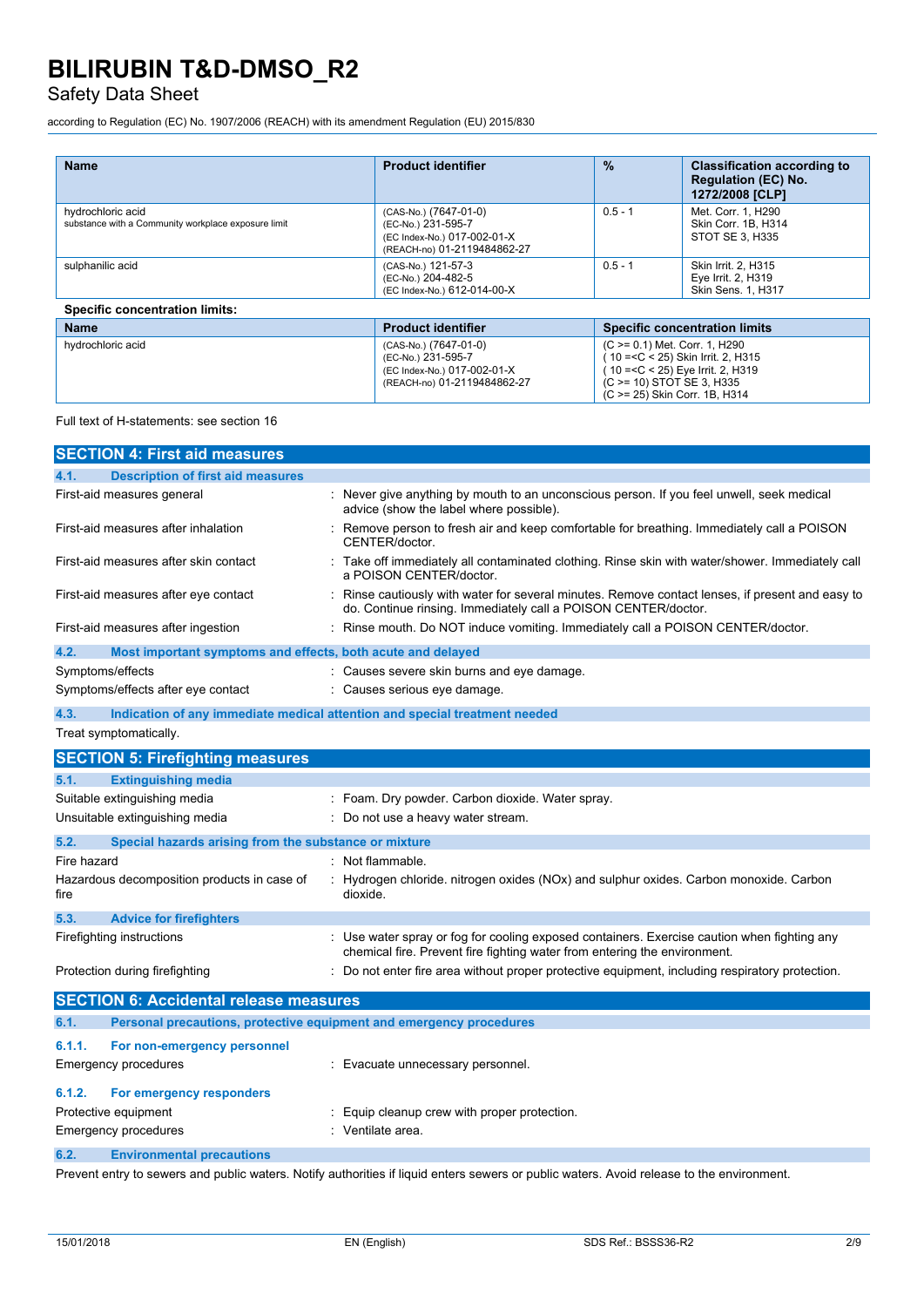Safety Data Sheet

according to Regulation (EC) No. 1907/2006 (REACH) with its amendment Regulation (EU) 2015/830

| 6.3.                              | Methods and material for containment and cleaning up         |                                                                                                                                                                                                                                                                                                    |
|-----------------------------------|--------------------------------------------------------------|----------------------------------------------------------------------------------------------------------------------------------------------------------------------------------------------------------------------------------------------------------------------------------------------------|
|                                   | Methods for cleaning up                                      | : Soak up spills with inert solids, such as clay or diatomaceous earth as soon as possible. Collect<br>spillage. Store away from other materials. Absorb spillage to prevent material damage. Collect<br>all waste in suitable and labelled containers and dispose according to local legislation. |
| 6.4.                              | <b>Reference to other sections</b>                           |                                                                                                                                                                                                                                                                                                    |
|                                   | See Heading 8. Exposure controls and personal protection.    |                                                                                                                                                                                                                                                                                                    |
|                                   | <b>SECTION 7: Handling and storage</b>                       |                                                                                                                                                                                                                                                                                                    |
| 7.1.                              | <b>Precautions for safe handling</b>                         |                                                                                                                                                                                                                                                                                                    |
| Additional hazards when processed |                                                              | : May be corrosive to metals.                                                                                                                                                                                                                                                                      |
| Precautions for safe handling     |                                                              | Provide good ventilation in process area to prevent formation of vapour. Do not breathe<br>vapours. Do not get in eyes, on skin, or on clothing.                                                                                                                                                   |
|                                   | Hygiene measures                                             | Wash the contacted area thoroughly after handling. Wash hands and other exposed areas with<br>mild soap and water before eating, drinking or smoking and when leaving work.                                                                                                                        |
| 7.2.                              | Conditions for safe storage, including any incompatibilities |                                                                                                                                                                                                                                                                                                    |
|                                   | Technical measures                                           | : Comply with applicable regulations.                                                                                                                                                                                                                                                              |
|                                   | Storage conditions                                           | : Keep container closed when not in use. Keep only in the original container in a cool, well<br>ventilated place away from : Heat sources.                                                                                                                                                         |
| Incompatible products             |                                                              | : Strong bases.                                                                                                                                                                                                                                                                                    |
|                                   | Packaging materials                                          | Store in corrosive resistant container with a resistant inner liner.                                                                                                                                                                                                                               |
| 7.3.                              | Specific end use(s)                                          |                                                                                                                                                                                                                                                                                                    |

No additional information available

### **SECTION 8: Exposure controls/personal protection**

### **8.1. Control parameters**

| hydrochloric acid ((7647-01-0)) |                                 |                         |  |  |
|---------------------------------|---------------------------------|-------------------------|--|--|
| EU                              | Local name                      | Hydrogen chloride       |  |  |
| EU                              | IOELV TWA (mg/m <sup>3</sup> )  | $8 \text{ mg/m}^3$      |  |  |
| EU                              | IOELV TWA (ppm)                 | 5 ppm                   |  |  |
| EU                              | IOELV STEL (mg/m <sup>3</sup> ) | 15 mg/ $m3$             |  |  |
| EU                              | IOELV STEL (ppm)                | $10$ ppm                |  |  |
| Spain                           | Local name                      | Cloruro de hidrógeno    |  |  |
| Spain                           | $VLA-ED$ (mg/m <sup>3</sup> )   | $7.6$ mg/m <sup>3</sup> |  |  |
| Spain                           | VLA-ED (ppm)                    | 5 ppm                   |  |  |
| Spain                           | $VLA-EC$ (mg/m <sup>3</sup> )   | 15 mg/ $m3$             |  |  |
| Spain                           | VLA-EC (ppm)                    | 10 ppm                  |  |  |
| Spain                           | <b>Notes</b>                    | VLI                     |  |  |

| hydrochloric acid ((7647-01-0))      |                    |  |  |
|--------------------------------------|--------------------|--|--|
| DNEL/DMEL (Workers)                  |                    |  |  |
| Acute - local effects, inhalation    | 15 mg/ $m3$        |  |  |
| DNEL/DMEL (additional information)   |                    |  |  |
| long term - local effect, Inhalation | $8 \text{ mg/m}^3$ |  |  |
| PNEC (Water)                         |                    |  |  |
| PNEC aqua (freshwater)               | $0.036$ mg/l       |  |  |
| PNEC agua (marine water)             | $0.036$ mg/l       |  |  |
| PNEC (additional information)        |                    |  |  |
| (intermittent release)               | $0.045$ mg/l       |  |  |
|                                      |                    |  |  |

### **8.2. Exposure controls**

#### **Personal protective equipment:**

Avoid all unnecessary exposure.

#### **Hand protection:**

Chemically resistant protective gloves

#### **Eye protection:**

Chemical goggles or face shield

### **Skin and body protection:**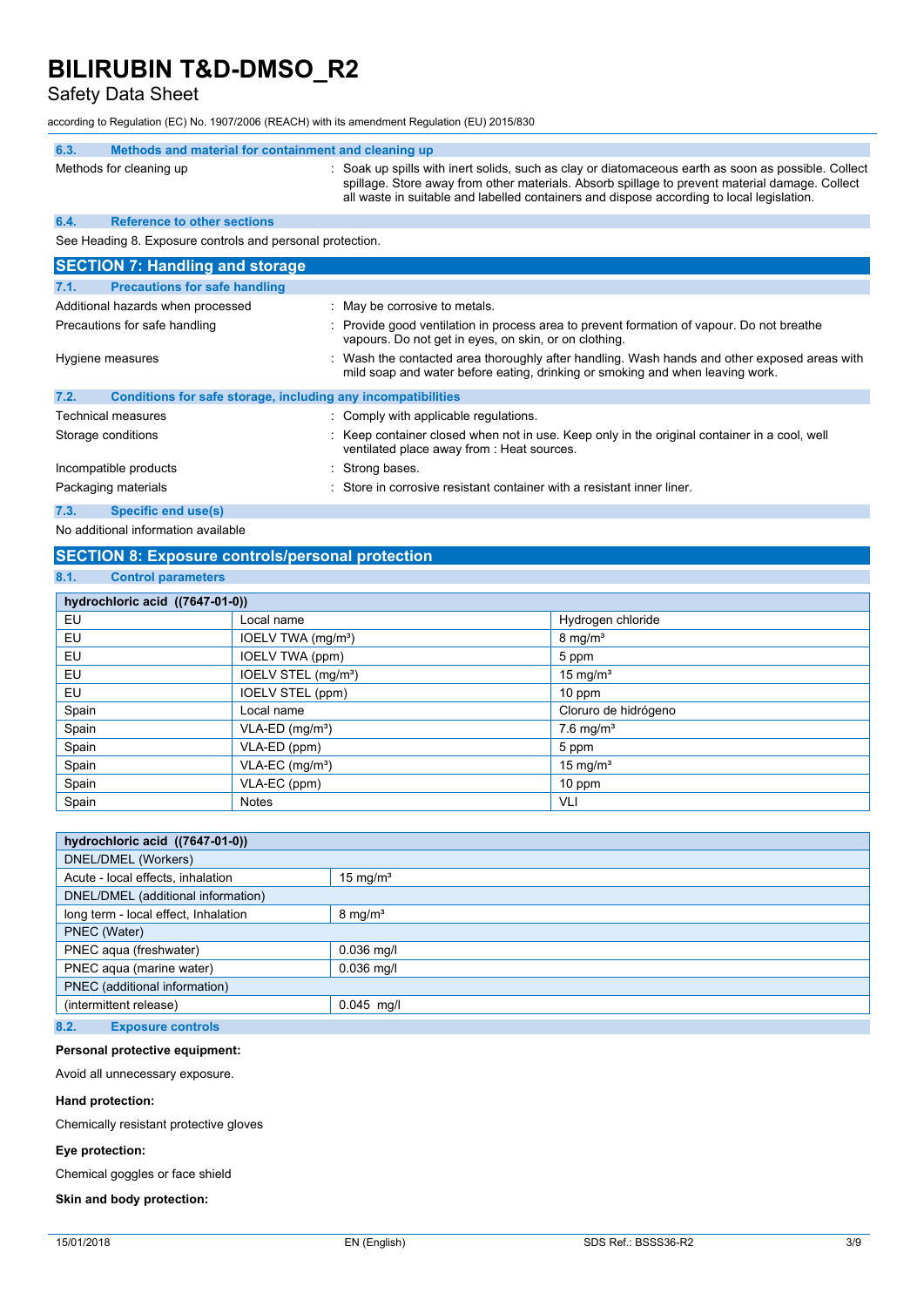### Safety Data Sheet

according to Regulation (EC) No. 1907/2006 (REACH) with its amendment Regulation (EU) 2015/830

Wear suitable protective clothing

#### **Respiratory protection:**

Where excessive vapour may result, wear approved mask

#### **Other information:**

Do not eat, drink or smoke during use.

### **SECTION 9: Physical and chemical properties**

| 9.1.<br>Information on basic physical and chemical properties |                   |
|---------------------------------------------------------------|-------------------|
| Physical state                                                | Liquid            |
| Colour                                                        | Colourless.       |
| Odour                                                         | characteristic.   |
| Odour threshold                                               | No data available |
| рH                                                            | $= 2$             |
| Relative evaporation rate (butylacetate=1)                    | No data available |
| Melting point                                                 | No data available |
| Freezing point                                                | No data available |
| Boiling point                                                 | No data available |
| Flash point                                                   | No data available |
| Auto-ignition temperature                                     | No data available |
| Decomposition temperature                                     | No data available |
| Flammability (solid, gas)                                     | Non flammable.    |
| Vapour pressure                                               | No data available |
| Relative vapour density at 20 °C                              | No data available |
| Relative density                                              | No data available |
| Solubility                                                    | No data available |
| Log Pow                                                       | No data available |
| Viscosity, kinematic                                          | No data available |
| Viscosity, dynamic                                            | No data available |
| <b>Explosive properties</b>                                   | No data available |
| Oxidising properties                                          | No data available |
| <b>Explosive limits</b>                                       | No data available |

**9.2. Other information**

No additional information available

|                  | <b>SECTION 10: Stability and reactivity</b>                                                   |  |  |  |  |
|------------------|-----------------------------------------------------------------------------------------------|--|--|--|--|
| 10.1.            | <b>Reactivity</b>                                                                             |  |  |  |  |
|                  | Corrosive vapours.                                                                            |  |  |  |  |
| 10.2.            | <b>Chemical stability</b>                                                                     |  |  |  |  |
|                  | Stable under recommended handling and storage conditions (see section 7).                     |  |  |  |  |
| 10.3.            | <b>Possibility of hazardous reactions</b>                                                     |  |  |  |  |
| Not established. |                                                                                               |  |  |  |  |
| 10.4.            | <b>Conditions to avoid</b>                                                                    |  |  |  |  |
|                  | Direct sunlight. Extremely high or low temperatures.                                          |  |  |  |  |
| 10.5.            | <b>Incompatible materials</b>                                                                 |  |  |  |  |
|                  | Strong bases, metals.                                                                         |  |  |  |  |
| 10.6.            | <b>Hazardous decomposition products</b>                                                       |  |  |  |  |
|                  | Carbon monoxide. Carbon dioxide. Hydrogen chloride. nitrogen oxides (NOx) and sulphur oxides. |  |  |  |  |
|                  | <b>SECTION 11: Toxicological information</b>                                                  |  |  |  |  |
| 11.1.            | Information on toxicological effects                                                          |  |  |  |  |

| <b>PLUTION TE TUAICOIUGICAI IIIIUI IIIAUUII</b> |                |  |  |
|-------------------------------------------------|----------------|--|--|
| Information on toxicological effects            |                |  |  |
| Acute toxicity (oral)                           | Not classified |  |  |
| Acute toxicity (dermal)                         | Not classified |  |  |
| Acute toxicity (inhalation)                     | Not classified |  |  |
|                                                 |                |  |  |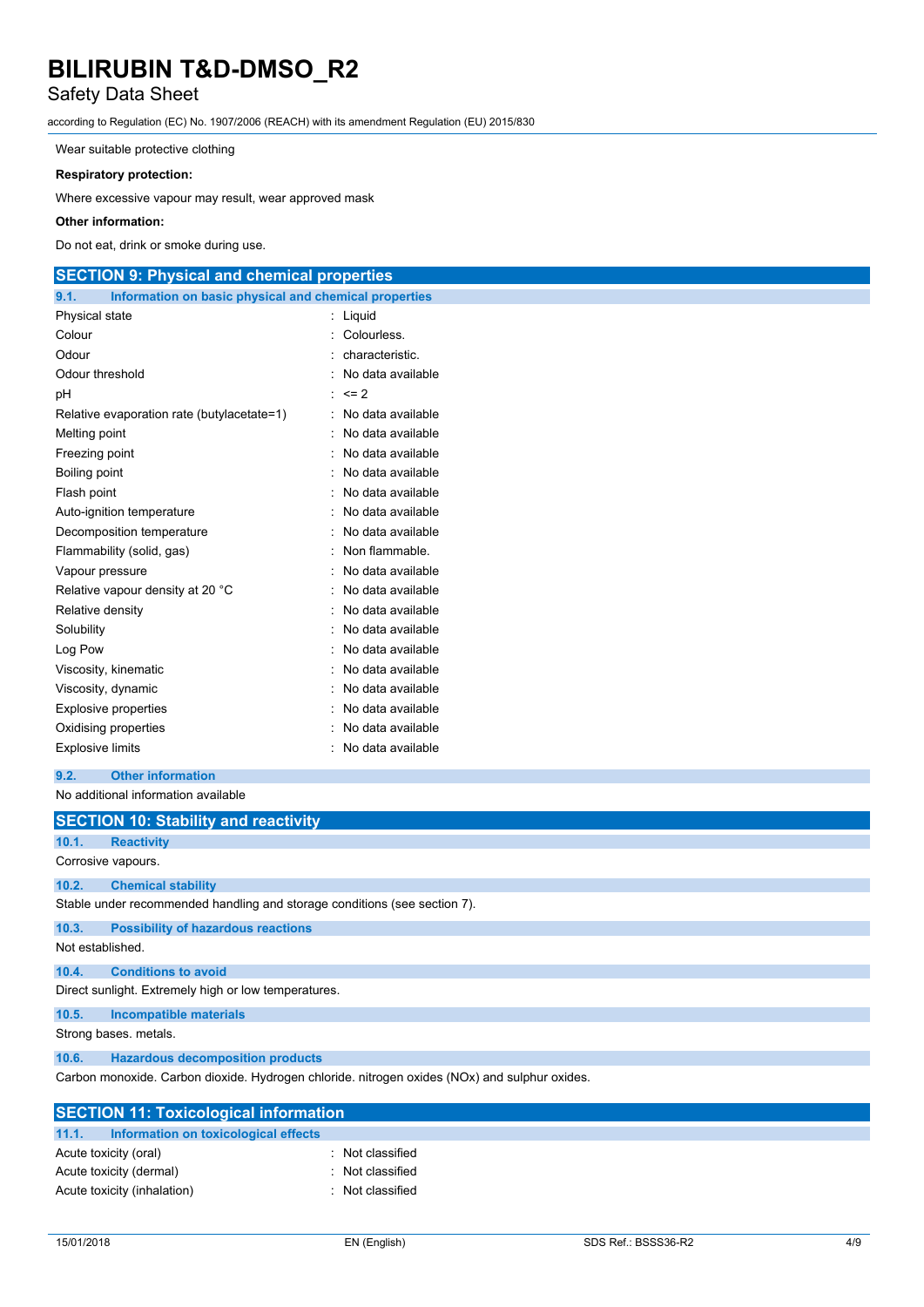### Safety Data Sheet

according to Regulation (EC) No. 1907/2006 (REACH) with its amendment Regulation (EU) 2015/830

| sulphanilic acid (121-57-3)       |                                            |  |  |
|-----------------------------------|--------------------------------------------|--|--|
| LD50 oral rat                     | 12300 mg/kg                                |  |  |
| LD50 dermal rat                   | > 2000 mg/kg (OECD 402)                    |  |  |
| LD50, rat                         | 6000 mg/kg                                 |  |  |
| hydrochloric acid ((7647-01-0))   |                                            |  |  |
| LD50 oral rat                     | 900 mg/kg                                  |  |  |
| Skin corrosion/irritation         | : Causes severe skin burns and eye damage. |  |  |
|                                   | $pH: \leq 2$                               |  |  |
| Serious eye damage/irritation     | Causes serious eye damage.                 |  |  |
|                                   | $pH: \leq 2$                               |  |  |
| Respiratory or skin sensitisation | Not classified                             |  |  |
| Germ cell mutagenicity            | Not classified                             |  |  |
| Carcinogenicity                   | Not classified                             |  |  |
| Reproductive toxicity             | Not classified                             |  |  |
| STOT-single exposure              | Not classified                             |  |  |
| STOT-repeated exposure            | : Not classified                           |  |  |
| sulphanilic acid (121-57-3)       |                                            |  |  |
| NOAEL, oral, rat                  | 1000 mg/Kg (RTECS: WP3895500)              |  |  |
| Aspiration hazard                 | : Not classified                           |  |  |

| <b>SECTION 12: Ecological information</b> |                                                       |  |  |  |
|-------------------------------------------|-------------------------------------------------------|--|--|--|
| 12.1.<br><b>Toxicity</b>                  |                                                       |  |  |  |
| Acute aguatic toxicity                    | Not classified                                        |  |  |  |
| Chronic aquatic toxicity                  | Not classified                                        |  |  |  |
| sulphanilic acid (121-57-3)               |                                                       |  |  |  |
| LC50 fish 1                               | > 100 mg/l (OECD 203 - Danio rerio - 96h)             |  |  |  |
| EC50 Daphnia 1                            | 23 mg/l (OECD TG 202 - Daphnia magna - 48h)           |  |  |  |
| EC50 72h algae (1)                        | 97 mg/l (Desmodesmus subspicatus - 72 h)              |  |  |  |
| ErC50 (algae)                             | 97 mg/l (OECD TG 201 - Desmodesmus subspicatus - 72h) |  |  |  |

| 12.2.<br><b>Persistence and degradability</b> |                  |  |  |  |
|-----------------------------------------------|------------------|--|--|--|
| <b>BILIRUBIN T&amp;D-DMSO R2</b>              |                  |  |  |  |
| Persistence and degradability                 | Not established. |  |  |  |
| sulphanilic acid (121-57-3)                   |                  |  |  |  |
| Biodegradation                                | 100 % (72 h)     |  |  |  |
| 12.3.<br><b>Bioaccumulative potential</b>     |                  |  |  |  |
| <b>BILIRUBIN T&amp;D-DMSO R2</b>              |                  |  |  |  |
| Bioaccumulative potential                     | Not established. |  |  |  |
| 12.4.<br><b>Mobility in soil</b>              |                  |  |  |  |

No additional information available

| 12.5.                                                                                  | <b>Results of PBT and vPvB assessment</b> |  |
|----------------------------------------------------------------------------------------|-------------------------------------------|--|
|                                                                                        | <b>BILIRUBIN T&amp;D-DMSO R2</b>          |  |
| This substance/mixture does not meet the PBT criteria of REACH regulation, annex XIII  |                                           |  |
| This substance/mixture does not meet the vPvB criteria of REACH regulation, annex XIII |                                           |  |

### **12.6. Other adverse effects**

No additional information available

| <b>SECTION 13: Disposal considerations</b> |                                                                                                                                                                    |  |  |
|--------------------------------------------|--------------------------------------------------------------------------------------------------------------------------------------------------------------------|--|--|
| 13.1.<br>Waste treatment methods           |                                                                                                                                                                    |  |  |
| Product/Packaging disposal recommendations | Dispose in a safe manner in accordance with local/national regulations. Dispose of contents in<br>an appropriate container observing applicable local regulations. |  |  |
| Ecology - waste materials                  | Avoid release to the environment.                                                                                                                                  |  |  |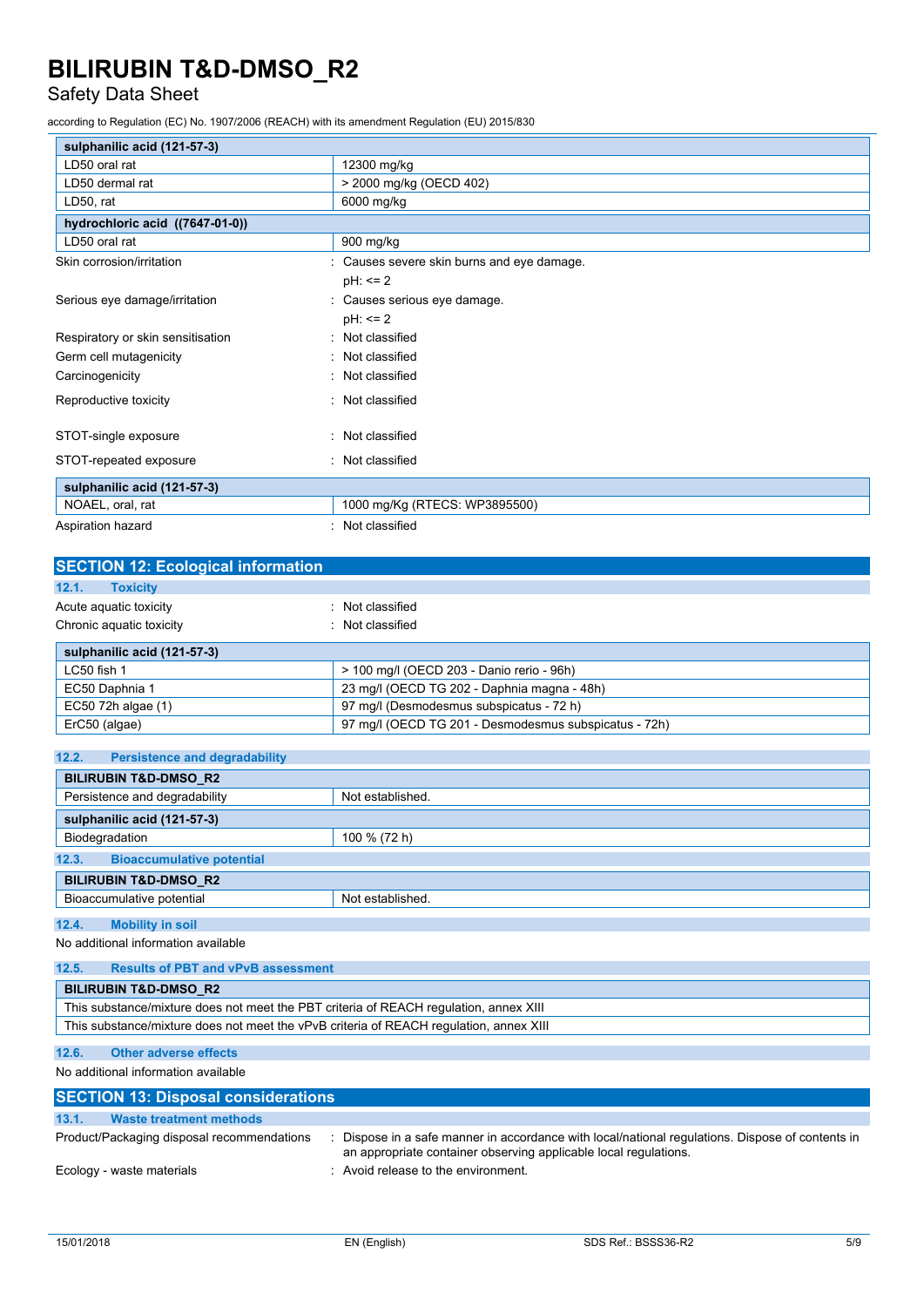### Safety Data Sheet

according to Regulation (EC) No. 1907/2006 (REACH) with its amendment Regulation (EU) 2015/830

| <b>SECTION 14: Transport information</b>         |                                                                    |
|--------------------------------------------------|--------------------------------------------------------------------|
| In accordance with ADR / RID / IMDG / IATA / ADN |                                                                    |
| 14.1.<br><b>UN number</b>                        |                                                                    |
| UN-No. (ADR)                                     | 3264<br>t.                                                         |
| UN-No. (IMDG)                                    | 3264                                                               |
| UN-No. (IATA)                                    | 3264                                                               |
| UN-No. (ADN)                                     | 3264                                                               |
| UN-No. (RID)                                     | : 3264                                                             |
| 14.2.<br>UN proper shipping name                 |                                                                    |
| Proper Shipping Name (ADR)                       | : CORROSIVE LIQUID, ACIDIC, INORGANIC, N.O.S.                      |
| Proper Shipping Name (IMDG)                      | : CORROSIVE LIQUID, ACIDIC, INORGANIC, N.O.S.                      |
| Proper Shipping Name (IATA)                      | : Corrosive liquid, acidic, inorganic, n.o.s.                      |
| Proper Shipping Name (ADN)                       | : CORROSIVE LIQUID, ACIDIC, INORGANIC, N.O.S.                      |
| Proper Shipping Name (RID)                       | : CORROSIVE LIQUID, ACIDIC, INORGANIC, N.O.S.                      |
| Transport document description (ADR)             | : UN 3264 CORROSIVE LIQUID, ACIDIC, INORGANIC, N.O.S., 8, III, (E) |
| Transport document description (IMDG)            | : UN 3264 CORROSIVE LIQUID, ACIDIC, INORGANIC, N.O.S., 8, III      |
| Transport document description (IATA)            | : UN 3264 Corrosive liquid, acidic, inorganic, n.o.s., 8, III      |
| Transport document description (ADN)             | : UN 3264 CORROSIVE LIQUID, ACIDIC, INORGANIC, N.O.S., 8, III      |
| Transport document description (RID)             | : UN 3264 CORROSIVE LIQUID, ACIDIC, INORGANIC, N.O.S., 8, III      |
| 14.3.<br><b>Transport hazard class(es)</b>       |                                                                    |
| <b>ADR</b>                                       |                                                                    |
| Transport hazard class(es) (ADR)                 | : 8                                                                |
| Danger labels (ADR)                              | : 8                                                                |
|                                                  |                                                                    |
|                                                  |                                                                    |
| <b>IMDG</b>                                      |                                                                    |
| Transport hazard class(es) (IMDG)                | : 8                                                                |
| Danger labels (IMDG)                             | : 8                                                                |
|                                                  |                                                                    |
|                                                  |                                                                    |
| <b>IATA</b>                                      |                                                                    |
| Transport hazard class(es) (IATA)                | : 8                                                                |

Hazard labels (IATA) : 8

### **ADN**

Transport hazard class(es) (ADN) : 8 Danger labels (ADN)  $\qquad \qquad : 8$ 

:

: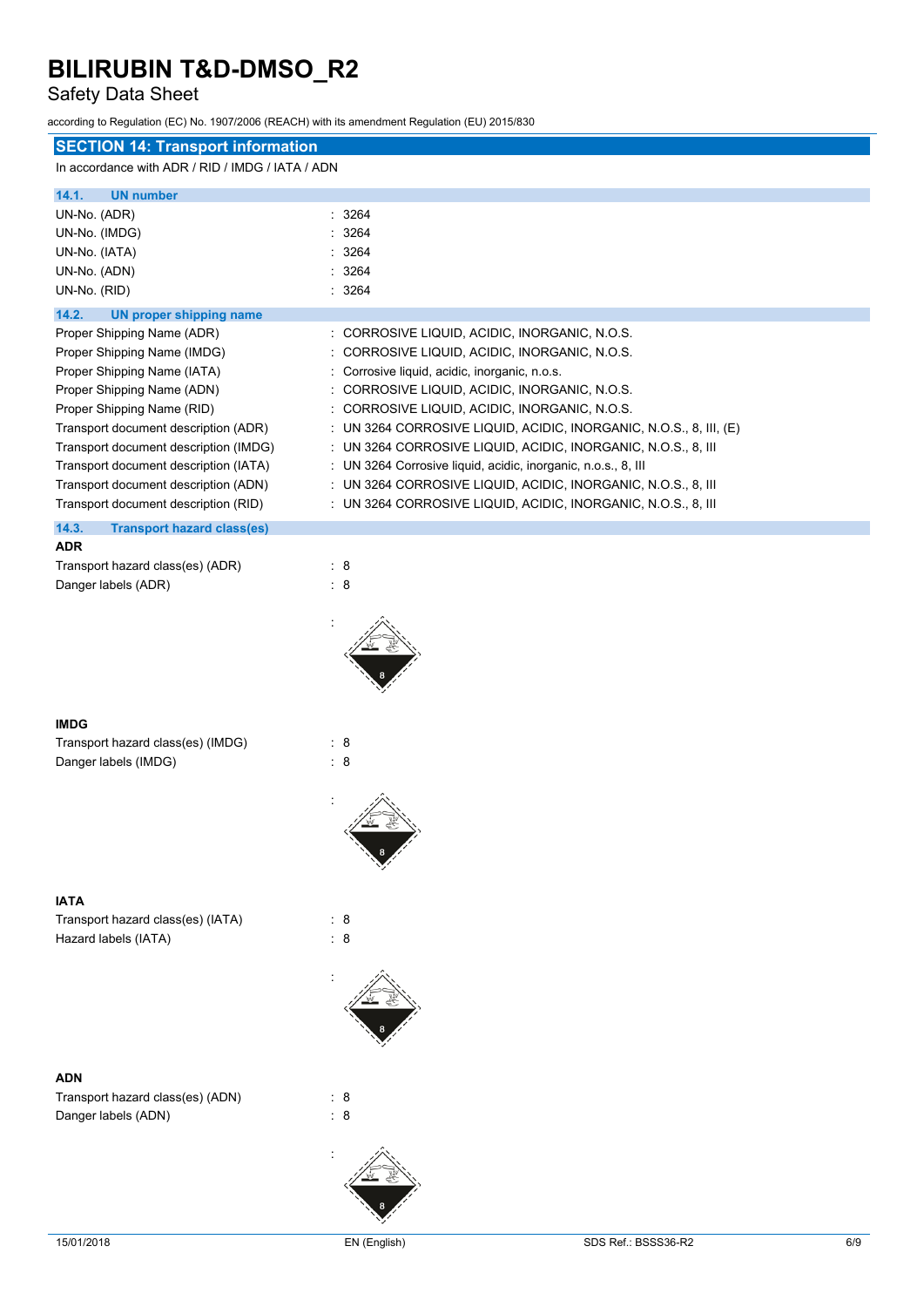### Safety Data Sheet

according to Regulation (EC) No. 1907/2006 (REACH) with its amendment Regulation (EU) 2015/830

### **RID**

| Transport hazard class(es) (RID) | : 8 |  |
|----------------------------------|-----|--|
| Danger labels (RID)              | : 8 |  |



| <b>Packing group</b><br>14.4.         |                                          |
|---------------------------------------|------------------------------------------|
| Packing group (ADR)                   | : III                                    |
| Packing group (IMDG)                  | : III                                    |
| Packing group (IATA)                  | : III                                    |
| Packing group (ADN)                   | : III                                    |
| Packing group (RID)                   | : III                                    |
| 14.5.<br><b>Environmental hazards</b> |                                          |
| Dangerous for the environment         | : No                                     |
| Marine pollutant                      | : No                                     |
| Other information                     | : No supplementary information available |
|                                       |                                          |

#### $14.6.$ **14.6. Special precautions for user**

| : C1                                               |
|----------------------------------------------------|
| 274                                                |
| 51                                                 |
| E <sub>1</sub>                                     |
| P001, IBC03, LP01, R001                            |
| <b>MP19</b>                                        |
| : T7                                               |
| : TP1, TP28                                        |
| L4BN                                               |
| <b>AT</b>                                          |
| 3                                                  |
| : V12                                              |
| ÷<br>80                                            |
| <b>80</b><br>3264                                  |
| : E                                                |
|                                                    |
| 223, 274                                           |
| 5L                                                 |
| E <sub>1</sub>                                     |
| P001, LP01                                         |
| IBC03                                              |
| T7                                                 |
| <b>TP1, TP28</b>                                   |
| F-A                                                |
| $S-B$                                              |
| A                                                  |
| SW <sub>2</sub>                                    |
| : Causes burns to skin, eyes and mucous membranes. |
|                                                    |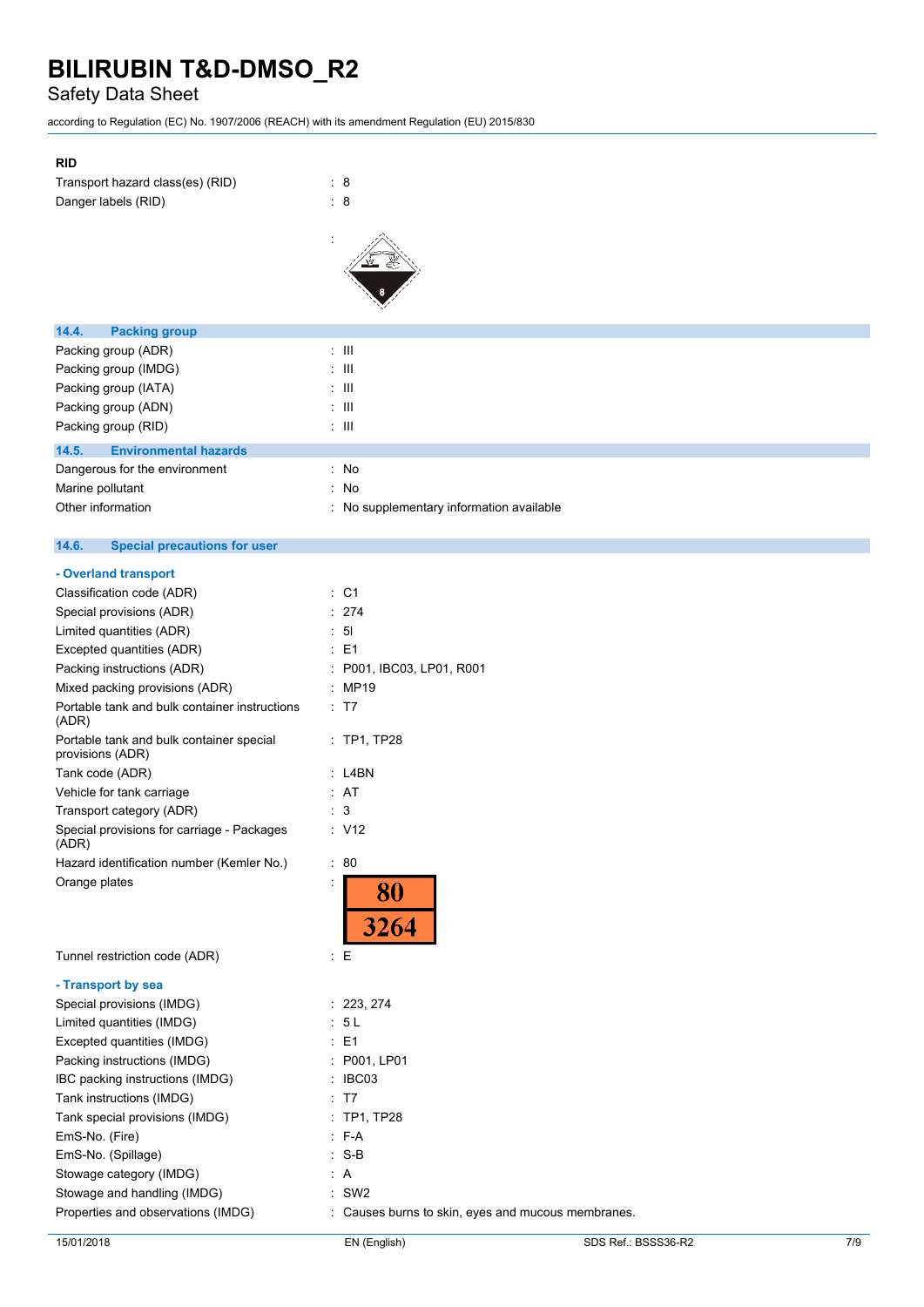### Safety Data Sheet

according to Regulation (EC) No. 1907/2006 (REACH) with its amendment Regulation (EU) 2015/830

#### **- Air transport**

| PCA Excepted quantities (IATA)                               | : E1                         |
|--------------------------------------------------------------|------------------------------|
| PCA Limited quantities (IATA)                                | Y841                         |
| PCA limited quantity max net quantity (IATA)                 | 1L<br>÷.                     |
| PCA packing instructions (IATA)                              | 852                          |
| PCA max net quantity (IATA)                                  | : 5L                         |
| CAO packing instructions (IATA)                              | : 856                        |
| CAO max net quantity (IATA)                                  | 60L                          |
| Special provisions (IATA)                                    | : A3                         |
| ERG code (IATA)                                              | : 8L                         |
| - Inland waterway transport                                  |                              |
| Classification code (ADN)                                    | C <sub>1</sub><br>÷.         |
| Special provisions (ADN)                                     | : 274                        |
| Limited quantities (ADN)                                     | : 5L                         |
| Excepted quantities (ADN)                                    | $E = 51$                     |
| Carriage permitted (ADN)                                     | $+T$                         |
| Equipment required (ADN)                                     | $:$ PP, EP                   |
| Number of blue cones/lights (ADN)                            | ÷<br>0                       |
| - Rail transport                                             |                              |
| Classification code (RID)                                    | $\therefore$ C1              |
| Special provisions (RID)                                     | : 274                        |
| Limited quantities (RID)                                     | : 5L                         |
| Excepted quantities (RID)                                    | $E = 1$                      |
| Packing instructions (RID)                                   | ċ<br>P001, IBC03, LP01, R001 |
| Mixed packing provisions (RID)                               | : MP19                       |
| Portable tank and bulk container instructions<br>(RID)       | T7                           |
| Portable tank and bulk container special<br>provisions (RID) | <b>TP1, TP28</b>             |
| Tank codes for RID tanks (RID)                               | : L4BN                       |
| Transport category (RID)                                     | 3                            |
| Special provisions for carriage - Packages<br>(RID)          | W12                          |
| Colis express (express parcels) (RID)                        | CE8                          |
| Hazard identification number (RID)                           | 80                           |

**14.7. Transport in bulk according to Annex II of Marpol and the IBC Code**

#### Not applicable

### **SECTION 15: Regulatory information**

**15.1. Safety, health and environmental regulations/legislation specific for the substance or mixture**

### **15.1.1. EU-Regulations**

The following restrictions are applicable according to Annex XVII of the REACH Regulation (EC) No 1907/2006:

| 3. Liquid substances or mixtures which are regarded as dangerous in<br>accordance with Directive 1999/45/EC or are fulfilling the criteria for any<br>of the following hazard classes or categories set out in Annex I to<br>Regulation (EC) No 1272/2008                                                                              | hydrochloric acid                    |
|----------------------------------------------------------------------------------------------------------------------------------------------------------------------------------------------------------------------------------------------------------------------------------------------------------------------------------------|--------------------------------------|
| 3(b) Substances or mixtures fulfilling the criteria for any of the following<br>hazard classes or categories set out in Annex I to Regulation (EC) No<br>1272/2008: Hazard classes 3.1 to 3.6, 3.7 adverse effects on sexual<br>function and fertility or on development, 3.8 effects other than narcotic<br>effects, $3.9$ and $3.10$ | sulphanilic acid - hydrochloric acid |

Contains no substance on the REACH candidate list

Contains no REACH Annex XIV substances

### **15.1.2. National regulations**

No additional information available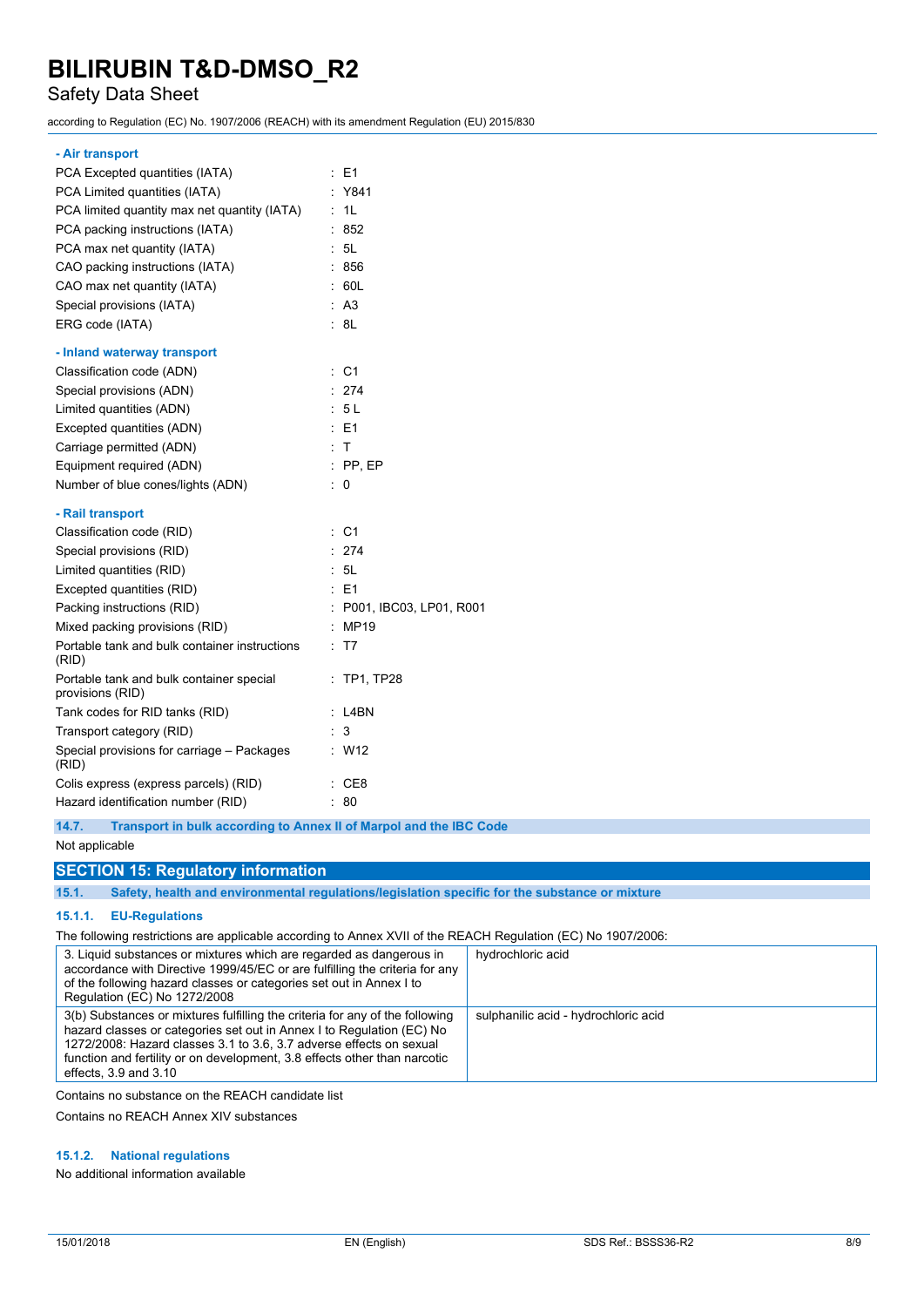### Safety Data Sheet

according to Regulation (EC) No. 1907/2006 (REACH) with its amendment Regulation (EU) 2015/830

### **15.2. Chemical safety assessment**

No chemical safety assessment has been carried out

### **SECTION 16: Other information**

#### Indication of changes:

Transport information.

| <b>Section</b>              |  | <b>Changed item</b>                                                | Change   | <b>Comments</b>                      |
|-----------------------------|--|--------------------------------------------------------------------|----------|--------------------------------------|
| 14                          |  | <b>CLASSIFICATION</b><br><b>ACCORDING</b><br>ADR/RID/IMDG/IATA/ADN | Modified | Change of the transport requirements |
| Abbreviations and acronyms: |  |                                                                    |          |                                      |
| <b>LC50</b>                 |  | Median lethal concentration                                        |          |                                      |
| LD50                        |  | Median lethal dose                                                 |          |                                      |
| vPvB                        |  | Very Persistent and Very Bioaccumulative                           |          |                                      |
| PBT                         |  | Persistent Bioaccumulative Toxic                                   |          |                                      |

Data sources : REGULATION (EC) No 1272/2008 OF THE EUROPEAN PARLIAMENT AND OF THE

COUNCIL of 16 December 2008 on classification, labelling and packaging of substances and mixtures, amending and repealing Directives 67/548/EEC and 1999/45/EC, and amending Regulation (EC) No 1907/2006.

#### Other information in the set of the set of the set of the set of the set of the set of the set of the set of the set of the set of the set of the set of the set of the set of the set of the set of the set of the set of the

#### Full text of H- and EUH-statements:

| Eye Irrit. 2     | Serious eye damage/eye irritation, Category 2                                              |
|------------------|--------------------------------------------------------------------------------------------|
| Met. Corr. 1     | Corrosive to metals, Category 1                                                            |
| Skin Corr. 1B    | Skin corrosion/irritation, Category 1B                                                     |
| Skin Irrit. 2    | Skin corrosion/irritation, Category 2                                                      |
| Skin Sens. 1     | Skin sensitisation, Category 1                                                             |
| STOT SE 3        | Specific target organ toxicity — Single exposure, Category 3, Respiratory tract irritation |
| H <sub>290</sub> | May be corrosive to metals.                                                                |
| H314             | Causes severe skin burns and eye damage.                                                   |
| H315             | Causes skin irritation.                                                                    |
| H317             | May cause an allergic skin reaction.                                                       |
| H318             | Causes serious eye damage.                                                                 |
| H319             | Causes serious eve irritation.                                                             |
| H335             | May cause respiratory irritation.                                                          |
| <b>EUH208</b>    | Contains sulphanilic acid. May produce an allergic reaction.                               |

Classification and procedure used to derive the classification for mixtures according to Regulation (EC) 1272/2008 [CLP]:

| Met. Corr. 1  | H <sub>290</sub> | Calculation method      |
|---------------|------------------|-------------------------|
| Skin Corr, 1A | H314             | On basis of test data   |
| Eve Dam.      | H318             | basis of test data<br>◡ |

#### SDS EU (REACH Annex II)

This information is based on our current knowledge and is intended to describe the product for the purposes of health, safety and environmental requirements only. It should not therefore be *construed as guaranteeing any specific property of the product*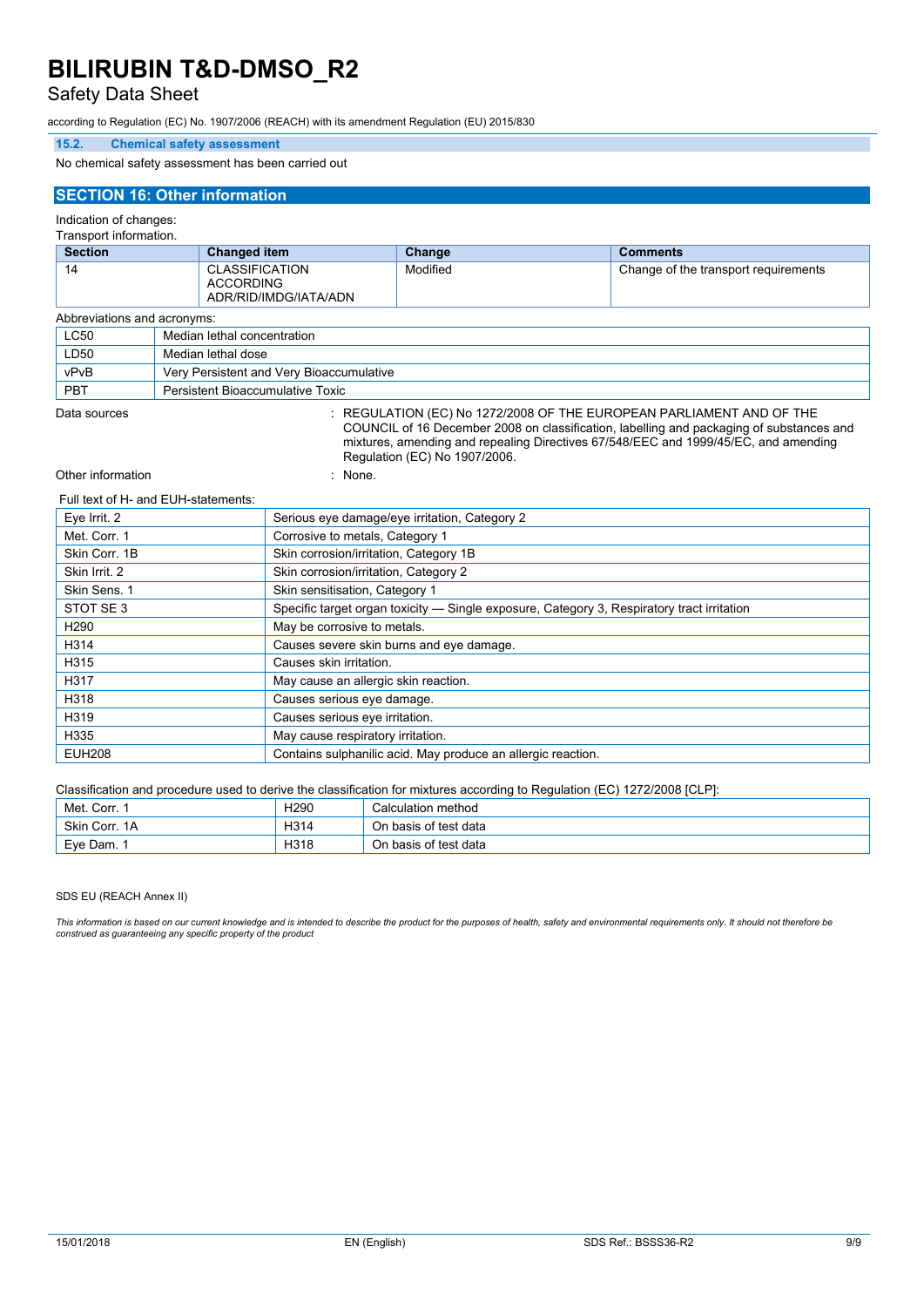

### Safety Data Sheet

A safety data sheet is not required for this product under Article 31 of REACH. This Product Safety Information Sheet has been created on a voluntary basis

Date of issue: 31/03/2016 Revision date: 31/03/2016 Supersedes: 13/04/2015 Version: 2.0

|                |                                                                                                        | SECTION 1: Identification of the substance/mixture and of the company/undertaking                                       |
|----------------|--------------------------------------------------------------------------------------------------------|-------------------------------------------------------------------------------------------------------------------------|
| 1.1.           | <b>Product identifier</b>                                                                              |                                                                                                                         |
| Product form   |                                                                                                        | Mixture                                                                                                                 |
| Product name   |                                                                                                        | BILIRUBIN T&D-DMSO_R3                                                                                                   |
| Product group  |                                                                                                        | This SDS applies for any reference of this product.                                                                     |
| 1.2.           |                                                                                                        | Relevant identified uses of the substance or mixture and uses advised against                                           |
| 1.2.1.         | <b>Relevant identified uses</b>                                                                        |                                                                                                                         |
|                | Industrial/Professional use spec                                                                       | In vitro diagnostics use                                                                                                |
| 1.2.2.         | <b>Uses advised against</b>                                                                            |                                                                                                                         |
|                | No additional information available                                                                    |                                                                                                                         |
| 1.3.           | Details of the supplier of the safety data sheet                                                       |                                                                                                                         |
|                | SPINREACT, S.A.U.<br>Ctra. Santa Coloma, 7                                                             |                                                                                                                         |
|                | E-17176 Sant Esteve de Bas (GIRONA) - SPAIN                                                            |                                                                                                                         |
|                | T +34 972 690 800 - F +34 972 690 099<br>spinreact@spinreact.com - www.spinreact.com                   |                                                                                                                         |
| 1.4.           | <b>Emergency telephone number</b>                                                                      |                                                                                                                         |
|                | Emergency number                                                                                       | $: +34972690800$                                                                                                        |
|                | <b>SECTION 2: Hazards identification</b>                                                               |                                                                                                                         |
| 2.1.           | <b>Classification of the substance or mixture</b>                                                      |                                                                                                                         |
| Not classified | Classification according to Regulation (EC) No. 1272/2008 [CLP]                                        |                                                                                                                         |
|                | Adverse physicochemical, human health and environmental effects<br>No additional information available |                                                                                                                         |
| 2.2.           | <b>Label elements</b>                                                                                  |                                                                                                                         |
|                | Labelling according to Regulation (EC) No. 1272/2008 [CLP]                                             |                                                                                                                         |
|                | No labelling applicable                                                                                |                                                                                                                         |
|                |                                                                                                        |                                                                                                                         |
| 2.3.           | <b>Other hazards</b>                                                                                   |                                                                                                                         |
| classification | Other hazards not contributing to the                                                                  | : None under normal conditions.                                                                                         |
|                | <b>SECTION 3: Composition/information on ingredients</b>                                               |                                                                                                                         |
| 3.1.           | <b>Substances</b>                                                                                      |                                                                                                                         |
| Not applicable |                                                                                                        |                                                                                                                         |
| 3.2.           | <b>Mixtures</b>                                                                                        |                                                                                                                         |
|                |                                                                                                        | This mixture does not contain any substances to be mentioned according to the criteria of section 3.2 of REACH annex II |
|                | <b>SECTION 4: First aid measures</b>                                                                   |                                                                                                                         |
|                | Description of first aid moasures                                                                      |                                                                                                                         |

| <b>The Latin</b><br><b>Description of mist ald incasures</b> |                                                                                                                                      |
|--------------------------------------------------------------|--------------------------------------------------------------------------------------------------------------------------------------|
| First-aid measures general                                   | : Never give anything by mouth to an unconscious person. If you feel unwell, seek medical<br>advice (show the label where possible). |
| First-aid measures after inhalation                          | : Assure fresh air breathing. Allow the victim to rest.                                                                              |
| First-aid measures after skin contact                        | : Remove affected clothing and wash all exposed skin area with mild soap and water, followed<br>by warm water rinse.                 |
| First-aid measures after eye contact                         | : Rinse immediately with plenty of water. Obtain medical attention if pain, blinking or redness<br>persists.                         |
| First-aid measures after ingestion                           | : Rinse mouth. Do NOT induce vomiting. Obtain emergency medical attention.                                                           |
|                                                              |                                                                                                                                      |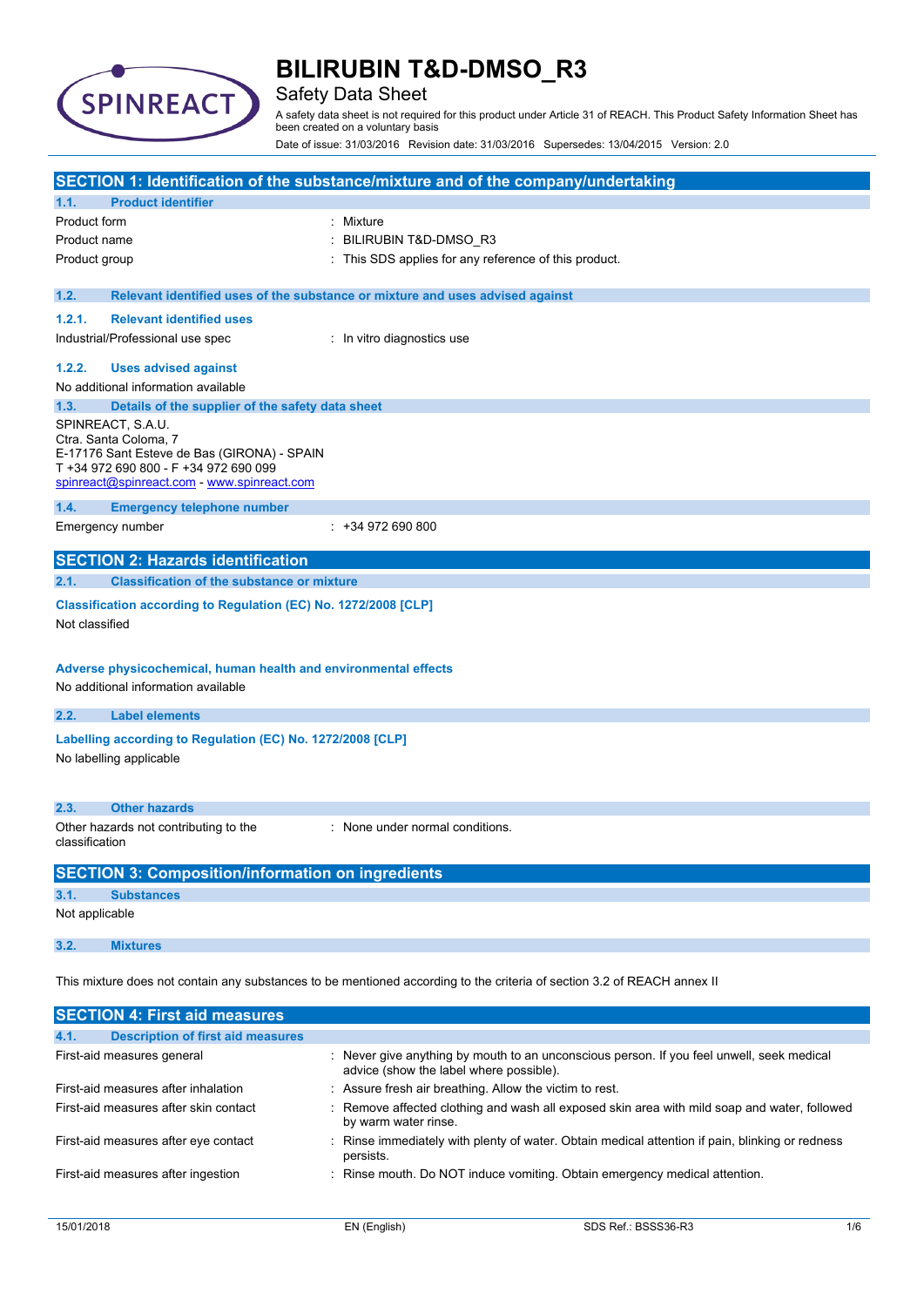Safety Data Sheet

A safety data sheet is not required for this product under Article 31 of REACH. This Product Safety Information Sheet has been created on a voluntary basis

| 4.2.                                                                                                           | Most important symptoms and effects, both acute and delayed         |                                                                                                                                                                                                        |
|----------------------------------------------------------------------------------------------------------------|---------------------------------------------------------------------|--------------------------------------------------------------------------------------------------------------------------------------------------------------------------------------------------------|
| Symptoms/effects<br>: Not expected to present a significant hazard under anticipated conditions of normal use. |                                                                     |                                                                                                                                                                                                        |
| 4.3.                                                                                                           |                                                                     | Indication of any immediate medical attention and special treatment needed                                                                                                                             |
|                                                                                                                | No additional information available                                 |                                                                                                                                                                                                        |
|                                                                                                                | <b>SECTION 5: Firefighting measures</b>                             |                                                                                                                                                                                                        |
| 5.1.                                                                                                           | <b>Extinguishing media</b>                                          |                                                                                                                                                                                                        |
|                                                                                                                | Suitable extinguishing media                                        | : Foam. Dry powder. Carbon dioxide. Water spray. Sand.                                                                                                                                                 |
|                                                                                                                | Unsuitable extinguishing media                                      | Do not use a heavy water stream.                                                                                                                                                                       |
| 5.2.                                                                                                           | Special hazards arising from the substance or mixture               |                                                                                                                                                                                                        |
|                                                                                                                | No additional information available                                 |                                                                                                                                                                                                        |
| 5.3.                                                                                                           | <b>Advice for firefighters</b>                                      |                                                                                                                                                                                                        |
|                                                                                                                | Firefighting instructions                                           | : Use water spray or fog for cooling exposed containers. Exercise caution when fighting any<br>chemical fire. Prevent fire fighting water from entering the environment.                               |
|                                                                                                                | Protection during firefighting                                      | : Do not enter fire area without proper protective equipment, including respiratory protection.                                                                                                        |
|                                                                                                                | <b>SECTION 6: Accidental release measures</b>                       |                                                                                                                                                                                                        |
| 6.1.                                                                                                           | Personal precautions, protective equipment and emergency procedures |                                                                                                                                                                                                        |
| 6.1.1.                                                                                                         | For non-emergency personnel                                         |                                                                                                                                                                                                        |
|                                                                                                                | <b>Emergency procedures</b>                                         | Evacuate unnecessary personnel.                                                                                                                                                                        |
| 6.1.2.                                                                                                         | For emergency responders                                            |                                                                                                                                                                                                        |
|                                                                                                                | Protective equipment                                                | Equip cleanup crew with proper protection.                                                                                                                                                             |
|                                                                                                                | <b>Emergency procedures</b>                                         | Ventilate area.                                                                                                                                                                                        |
| 6.2.                                                                                                           | <b>Environmental precautions</b>                                    |                                                                                                                                                                                                        |
|                                                                                                                |                                                                     | Prevent entry to sewers and public waters. Notify authorities if liquid enters sewers or public waters.                                                                                                |
| 6.3.                                                                                                           | Methods and material for containment and cleaning up                |                                                                                                                                                                                                        |
|                                                                                                                | Methods for cleaning up                                             | Soak up spills with inert solids, such as clay or diatomaceous earth as soon as possible. Collect<br>spillage. Store away from other materials.                                                        |
| 6.4.                                                                                                           | <b>Reference to other sections</b>                                  |                                                                                                                                                                                                        |
|                                                                                                                | See Heading 8. Exposure controls and personal protection.           |                                                                                                                                                                                                        |
|                                                                                                                | <b>SECTION 7: Handling and storage</b>                              |                                                                                                                                                                                                        |
| 7.1.                                                                                                           | <b>Precautions for safe handling</b>                                |                                                                                                                                                                                                        |
|                                                                                                                | Precautions for safe handling                                       | : Wash hands and other exposed areas with mild soap and water before eating, drinking or<br>smoking and when leaving work. Provide good ventilation in process area to prevent formation<br>of vapour. |
| 7.2.                                                                                                           | Conditions for safe storage, including any incompatibilities        |                                                                                                                                                                                                        |
|                                                                                                                | Storage conditions                                                  | : Keep only in the original container in a cool, well ventilated place away from : Heat sources.<br>Keep container closed when not in use.                                                             |
|                                                                                                                | Incompatible products                                               | Strong bases. Strong acids.                                                                                                                                                                            |
|                                                                                                                | Incompatible materials                                              | Sources of ignition. Direct sunlight.                                                                                                                                                                  |
| 7.3.                                                                                                           | <b>Specific end use(s)</b>                                          |                                                                                                                                                                                                        |
|                                                                                                                | No additional information available                                 |                                                                                                                                                                                                        |
|                                                                                                                | <b>SECTION 8: Exposure controls/personal protection</b>             |                                                                                                                                                                                                        |
| 8.1.                                                                                                           | <b>Control parameters</b>                                           |                                                                                                                                                                                                        |
|                                                                                                                | No additional information available                                 |                                                                                                                                                                                                        |
| 8.2.                                                                                                           | <b>Exposure controls</b>                                            |                                                                                                                                                                                                        |
|                                                                                                                | Personal protective equipment:                                      |                                                                                                                                                                                                        |
|                                                                                                                | Avoid all unnecessary exposure.                                     |                                                                                                                                                                                                        |

**Hand protection:**

Wear protective gloves.

### **Eye protection:**

Chemical goggles or safety glasses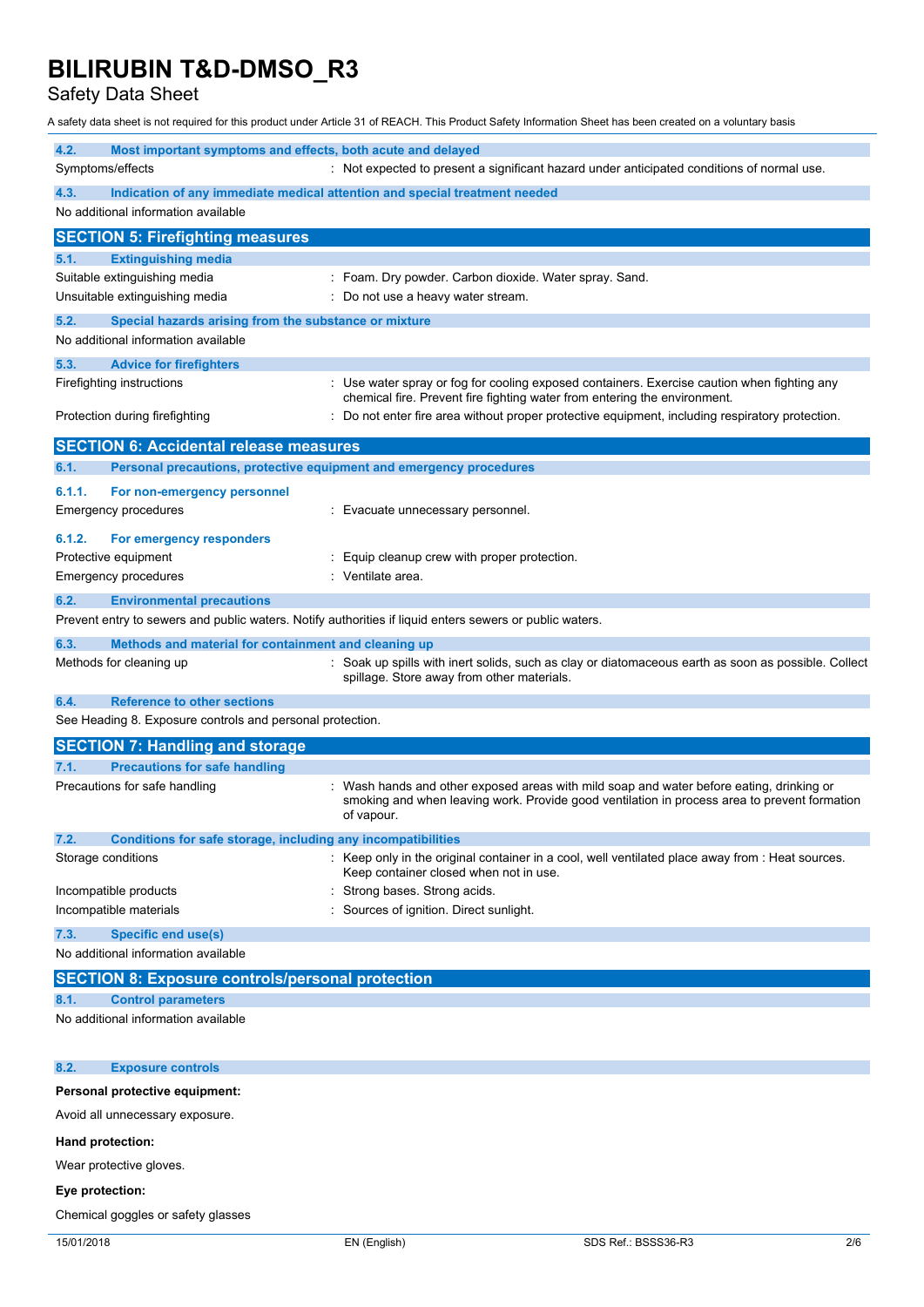### Safety Data Sheet

A safety data sheet is not required for this product under Article 31 of REACH. This Product Safety Information Sheet has been created on a voluntary basis

### **Respiratory protection:**

Wear appropriate mask

### **Other information:**

Do not eat, drink or smoke during use.

| <b>SECTION 9: Physical and chemical properties</b>            |                     |
|---------------------------------------------------------------|---------------------|
| 9.1.<br>Information on basic physical and chemical properties |                     |
| Physical state                                                | : Liquid            |
| Colour                                                        | : Colourless.       |
| Odour                                                         | Odorless.           |
| Odour threshold                                               | No data available   |
| рH                                                            | : 7.1               |
| Relative evaporation rate (butylacetate=1)                    | : No data available |
| Melting point                                                 | No data available   |
| Freezing point                                                | No data available   |
| Boiling point                                                 | No data available   |
| Flash point                                                   | No data available   |
| Auto-ignition temperature                                     | No data available   |
| Decomposition temperature                                     | No data available   |
| Flammability (solid, gas)                                     | Non flammable.      |
| Vapour pressure                                               | No data available   |
| Relative vapour density at 20 °C                              | No data available   |
| Relative density                                              | No data available   |
| Solubility                                                    | No data available   |
| Log Pow                                                       | No data available   |
| Viscosity, kinematic                                          | No data available   |
| Viscosity, dynamic                                            | No data available   |
| Explosive properties                                          | No data available   |
| Oxidising properties                                          | No data available   |
| <b>Explosive limits</b>                                       | : No data available |
| 9.2.<br><b>Other information</b>                              |                     |
| No additional information available                           |                     |
| <b>SECTION 10: Stability and reactivity</b>                   |                     |
| 10.1.<br><b>Reactivity</b>                                    |                     |
| No additional information available                           |                     |
| 10.2.<br><b>Chemical stability</b>                            |                     |

Not established.

### **10.3. Possibility of hazardous reactions** Not established.

**10.4. Conditions to avoid**

Direct sunlight. Extremely high or low temperatures.

**10.5. Incompatible materials**

Not known when used appropiately.

**10.6. Hazardous decomposition products**

No hazardous decomposition products known.

| <b>SECTION 11: Toxicological information</b> |
|----------------------------------------------|
| Information on toxicological effects         |
| Not classified<br>٠.                         |
| Not classified                               |
| Not classified                               |
| Not classified<br>$\bullet$<br>pH: 7.1       |
|                                              |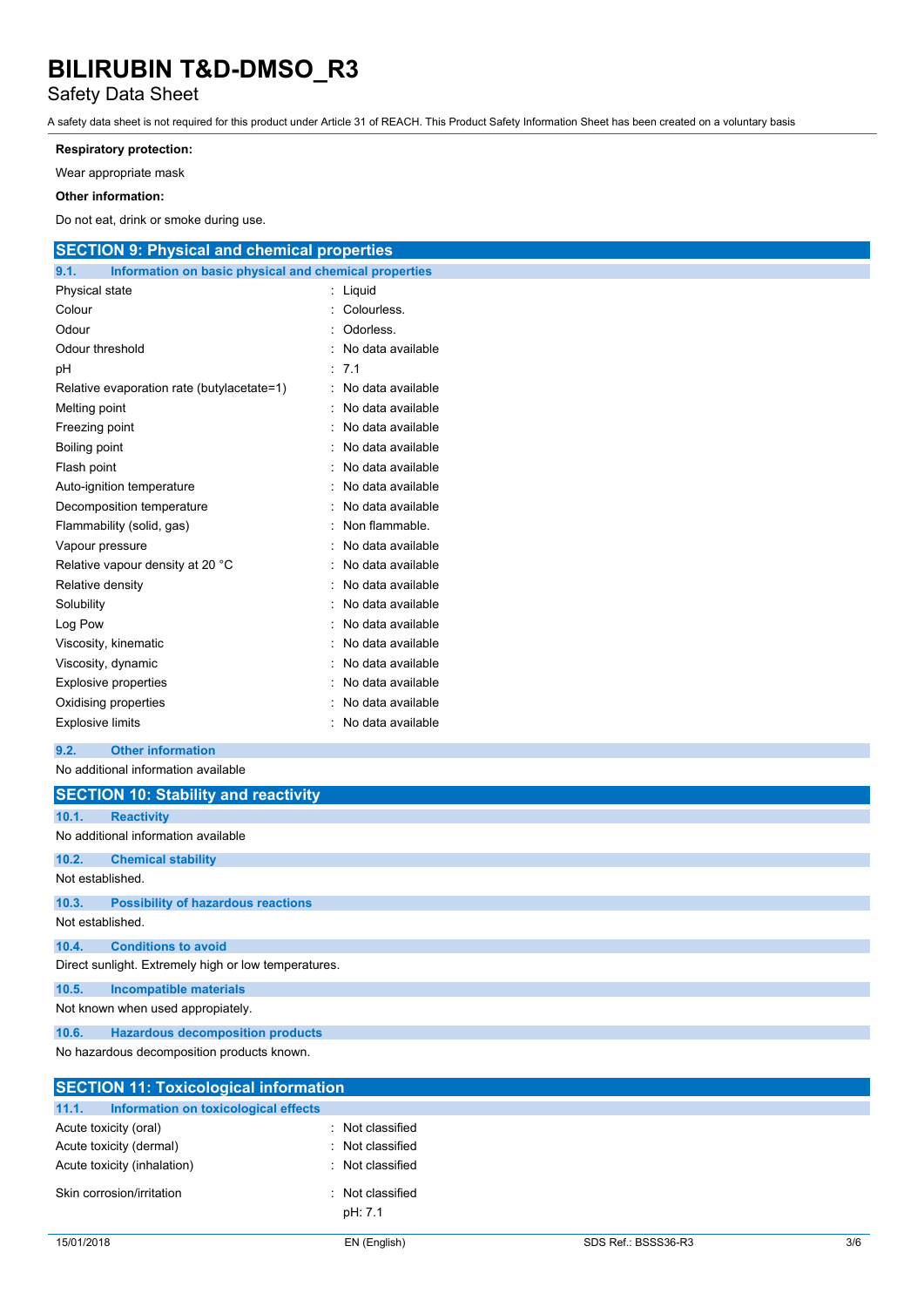### Safety Data Sheet

A safety data sheet is not required for this product under Article 31 of REACH. This Product Safety Information Sheet has been created on a voluntary basis

| Additional information                                 | : Based on available data, the classification criteria are not met  |
|--------------------------------------------------------|---------------------------------------------------------------------|
| Serious eye damage/irritation                          | Not classified                                                      |
|                                                        | pH: 7.1                                                             |
| Additional information                                 | Based on available data, the classification criteria are not met    |
| Respiratory or skin sensitisation                      | Not classified                                                      |
| Additional information                                 | Based on available data, the classification criteria are not met    |
| Germ cell mutagenicity                                 | Not classified                                                      |
| Additional information                                 | Based on available data, the classification criteria are not met    |
| Carcinogenicity                                        | Not classified                                                      |
| Additional information                                 | Based on available data, the classification criteria are not met    |
| Reproductive toxicity                                  | : Not classified                                                    |
| Additional information                                 | Based on available data, the classification criteria are not met    |
| STOT-single exposure                                   | : Not classified                                                    |
| Additional information                                 | Based on available data, the classification criteria are not met    |
| STOT-repeated exposure                                 | : Not classified                                                    |
| Additional information                                 | Based on available data, the classification criteria are not met    |
| Aspiration hazard                                      | Not classified                                                      |
| Additional information                                 | Based on available data, the classification criteria are not met    |
| Potential adverse human health effects and<br>symptoms | : Based on available data, the classification criteria are not met. |

| <b>SECTION 12: Ecological information</b> |                |  |  |
|-------------------------------------------|----------------|--|--|
| 12.1.<br><b>Toxicity</b>                  |                |  |  |
| Acute aguatic toxicity                    | Not classified |  |  |
| Chronic aquatic toxicity                  | Not classified |  |  |

| 12.2.                                      | <b>Persistence and degradability</b>                                      |
|--------------------------------------------|---------------------------------------------------------------------------|
| <b>BILIRUBIN T&amp;D-DMSO R3</b>           |                                                                           |
| Persistence and degradability              | Not established.                                                          |
| 12.3.                                      | <b>Bioaccumulative potential</b>                                          |
| <b>BILIRUBIN T&amp;D-DMSO_R3</b>           |                                                                           |
| Bioaccumulative potential                  | Not established.                                                          |
| 12.4.<br><b>Mobility in soil</b>           |                                                                           |
| No additional information available        |                                                                           |
| 12.5.                                      | <b>Results of PBT and vPvB assessment</b>                                 |
| No additional information available        |                                                                           |
| <b>Other adverse effects</b><br>12.6.      |                                                                           |
| Additional information                     | : Avoid release to the environment.                                       |
|                                            | <b>SECTION 13: Disposal considerations</b>                                |
| 13.1.                                      | <b>Waste treatment methods</b>                                            |
| Product/Packaging disposal recommendations | : Dispose in a safe manner in accordance with local/national regulations. |
| Ecology - waste materials                  | : Avoid release to the environment.                                       |
|                                            |                                                                           |
|                                            | <b>SECTION 14: Transport information</b>                                  |
|                                            | In accordance with ADR / RID / IMDG / IATA / ADN                          |
| 14.1.<br><b>UN number</b>                  |                                                                           |
| UN-No. (ADR)                               | Not applicable                                                            |
| UN-No. (IMDG)                              | Not applicable                                                            |
| UN-No. (IATA)                              | Not applicable                                                            |
| UN-No. (ADN)                               | Not applicable                                                            |
| UN-No. (RID)                               | Not applicable                                                            |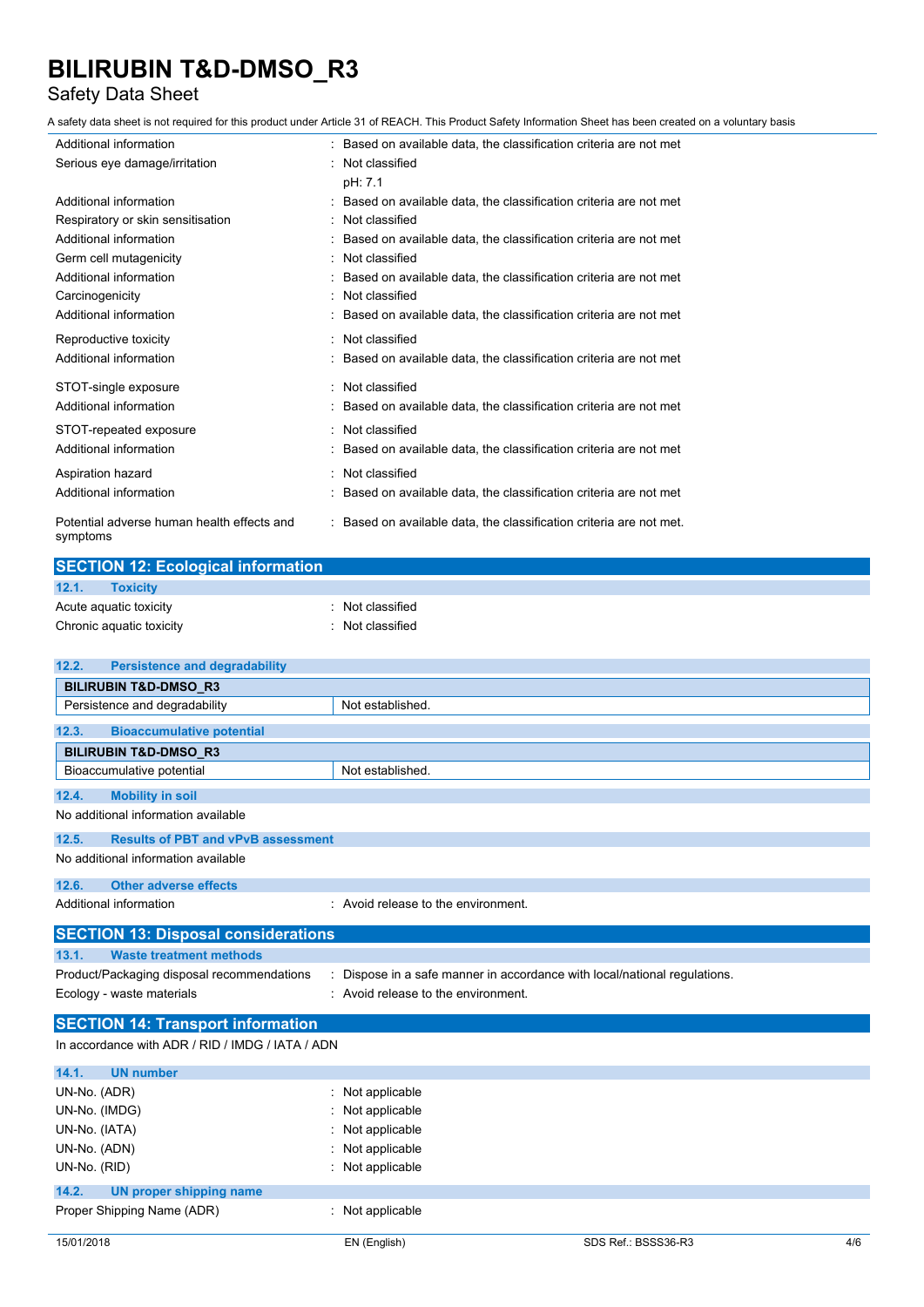### Safety Data Sheet

A safety data sheet is not required for this product under Article 31 of REACH. This Product Safety Information Sheet has been created on a voluntary basis

| Proper Shipping Name (IMDG)                | Not applicable                         |
|--------------------------------------------|----------------------------------------|
| Proper Shipping Name (IATA)                | Not applicable                         |
| Proper Shipping Name (ADN)                 | Not applicable                         |
| Proper Shipping Name (RID)                 | : Not applicable                       |
| 14.3.<br><b>Transport hazard class(es)</b> |                                        |
| <b>ADR</b>                                 |                                        |
| Transport hazard class(es) (ADR)           | : Not applicable                       |
| <b>IMDG</b>                                |                                        |
| Transport hazard class(es) (IMDG)          | : Not applicable                       |
| <b>IATA</b>                                |                                        |
| Transport hazard class(es) (IATA)          | : Not applicable                       |
| <b>ADN</b>                                 |                                        |
| Transport hazard class(es) (ADN)           | : Not applicable                       |
| <b>RID</b>                                 |                                        |
| Transport hazard class(es) (RID)           | Not applicable                         |
| 14.4.<br><b>Packing group</b>              |                                        |
| Packing group (ADR)                        | Not applicable                         |
| Packing group (IMDG)                       | Not applicable                         |
| Packing group (IATA)                       | Not applicable                         |
| Packing group (ADN)                        | Not applicable                         |
| Packing group (RID)                        | Not applicable                         |
| 14.5.<br><b>Environmental hazards</b>      |                                        |
| Dangerous for the environment              | : No                                   |
| Marine pollutant                           | No                                     |
| Other information                          | No supplementary information available |

#### $14.6.$ **14.6. Special precautions for user**

**- Overland transport**

No data available

**- Transport by sea**

No data available

**- Air transport**

No data available

**- Inland waterway transport**

No data available

**- Rail transport**

No data available

**14.7. Transport in bulk according to Annex II of Marpol and the IBC Code**

Not applicable

### **SECTION 15: Regulatory information**

**15.1. Safety, health and environmental regulations/legislation specific for the substance or mixture**

#### **15.1.1. EU-Regulations**

Contains no REACH substances with Annex XVII restrictions Contains no substance on the REACH candidate list Contains no REACH Annex XIV substances

#### **15.1.2. National regulations**

No additional information available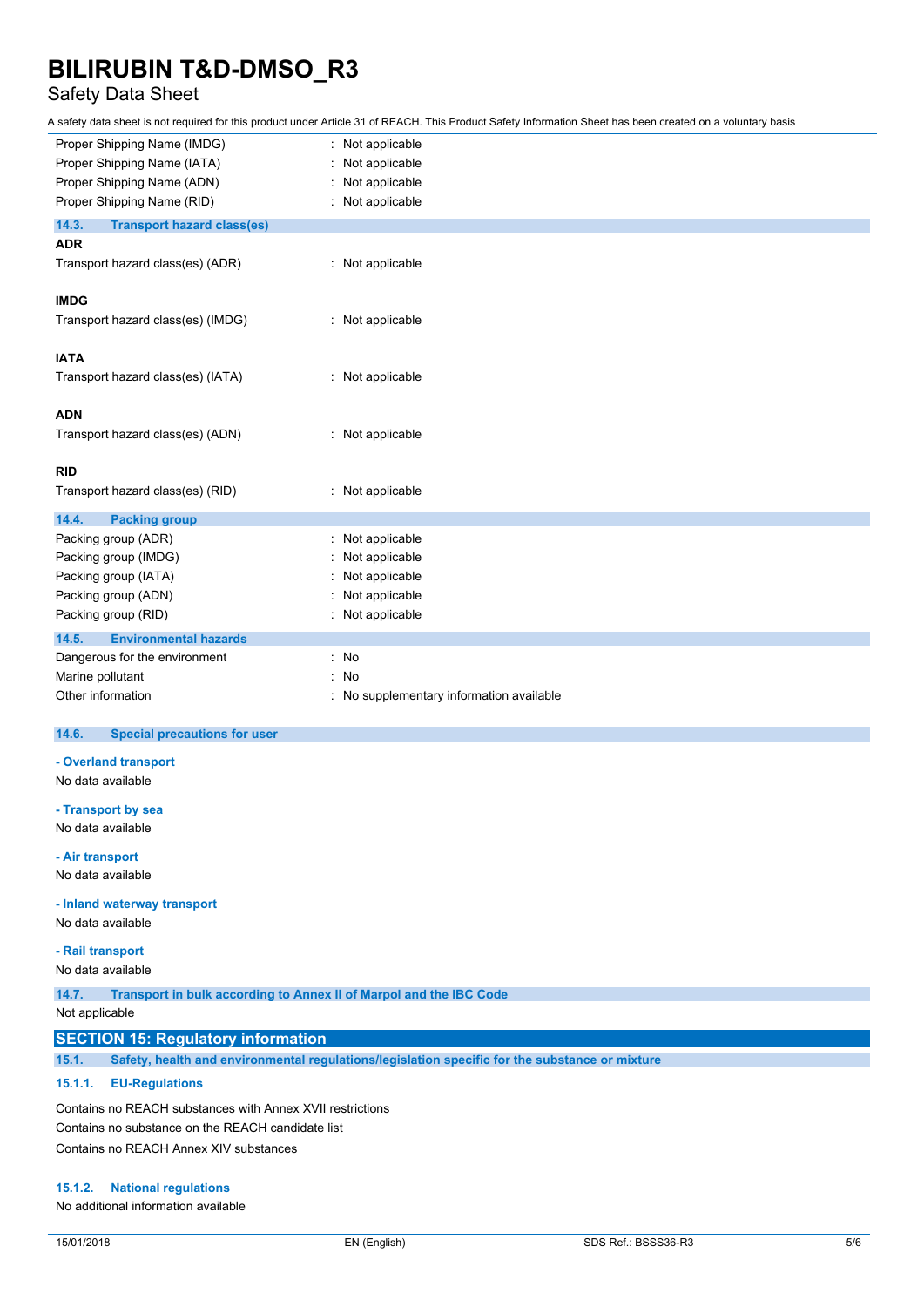### Safety Data Sheet

A safety data sheet is not required for this product under Article 31 of REACH. This Product Safety Information Sheet has been created on a voluntary basis

### **15.2. Chemical safety assessment**

No chemical safety assessment has been carried out

#### **SECTION 16: Other information**

A safety data sheet is not required for this product under Article 31 of REACH. This Product Safety Information Sheet has been created on a voluntary basis

#### Indication of changes:

Composition/information on ingredients.

| <b>Section</b>    | <b>Changed item</b>                                                                                                                                                                                                                                                                      | Change   | <b>Comments</b>                                                                                   |
|-------------------|------------------------------------------------------------------------------------------------------------------------------------------------------------------------------------------------------------------------------------------------------------------------------------------|----------|---------------------------------------------------------------------------------------------------|
| 3.2               | Composition/information on<br>ingredients                                                                                                                                                                                                                                                | Modified | Instead of Sodium Azide (CAS Nº 26628-<br>22-8) <0.1% is Sodium Nitrite (CAS N°<br>7632-00-0) <1% |
| Data sources      | : REGULATION (EC) No 1272/2008 OF THE EUROPEAN PARLIAMENT AND OF THE<br>COUNCIL of 16 December 2008 on classification, labelling and packaging of substances and<br>mixtures, amending and repealing Directives 67/548/EEC and 1999/45/EC, and amending<br>Regulation (EC) No 1907/2006. |          |                                                                                                   |
| Other information | : None.                                                                                                                                                                                                                                                                                  |          |                                                                                                   |

SDS EU (REACH Annex II)

This information is based on our current knowledge and is intended to describe the product for the purposes of health, safety and environmental requirements only. It should not therefore be<br>construed as guaranteeing any sp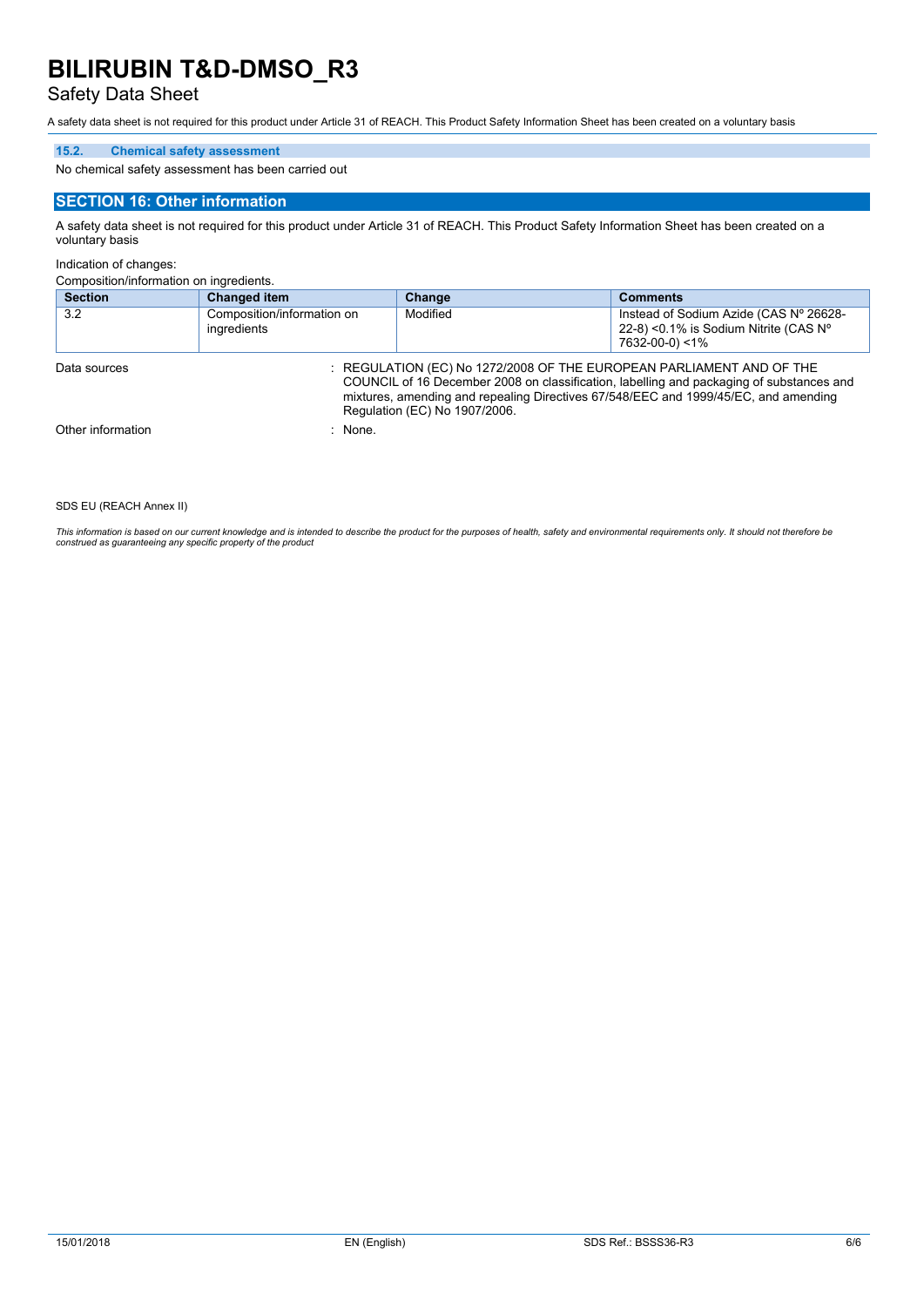

Ficha de datos de seguridad

conforme al Reglamento (CE) N° 1907/2006 (REACH), modificado por el Reglamento (UE) 2015/830 Fecha de emisión: 20/01/2017 Fecha de revisión: 20/01/2017 Reemplaza la ficha: 19/03/2015 Versión: 2.0

|                   |                                                                                      |                  | SECCIÓN 1: Identificación de la sustancia o la mezcla y de la sociedad o la empresa                                       |
|-------------------|--------------------------------------------------------------------------------------|------------------|---------------------------------------------------------------------------------------------------------------------------|
| 1.1.              | Identificador del producto                                                           |                  |                                                                                                                           |
|                   | Forma del producto                                                                   |                  | Mezcla                                                                                                                    |
| Nombre comercial  |                                                                                      |                  | BILIRRUBINA TyD-DMSO_R1                                                                                                   |
|                   | Grupo de productos                                                                   |                  | Esta FDS aplica a cualquier referencia del producto.                                                                      |
|                   |                                                                                      |                  |                                                                                                                           |
| 1.2.              |                                                                                      |                  | Usos pertinentes identificados de la sustancia o de la mezcla y usos desaconsejados                                       |
| 1.2.1.            | Usos pertinentes identificados                                                       |                  |                                                                                                                           |
|                   | Especificaciones de utilización                                                      |                  | : Solo para diagnostico in vitro profesional                                                                              |
|                   | industrial/profesional                                                               |                  |                                                                                                                           |
| 1.2.2.            | <b>Usos desaconsejados</b>                                                           |                  |                                                                                                                           |
|                   | No se dispone de más información                                                     |                  |                                                                                                                           |
| 1.3.              | Datos del proveedor de la ficha de datos de seguridad                                |                  |                                                                                                                           |
|                   | SPINREACT, S.A.U.                                                                    |                  |                                                                                                                           |
|                   | Ctra. Santa Coloma, 7                                                                |                  |                                                                                                                           |
|                   | E-17176 Sant Esteve de Bas (GIRONA) - SPAIN<br>T +34 972 690 800 - F +34 972 690 099 |                  |                                                                                                                           |
|                   | spinreact@spinreact.com - www.spinreact.com                                          |                  |                                                                                                                           |
| 1.4.              | Teléfono de emergencia                                                               |                  |                                                                                                                           |
|                   | Número de emergencia                                                                 |                  | $: +34972690800$                                                                                                          |
|                   |                                                                                      |                  |                                                                                                                           |
|                   | <b>SECCIÓN 2: Identificación de los peligros</b>                                     |                  |                                                                                                                           |
| 2.1.              | Clasificación de la sustancia o de la mezcla                                         |                  |                                                                                                                           |
|                   | Clasificación según reglamento (UE) No. 1272/2008 [CLP]                              |                  |                                                                                                                           |
|                   | Corrosivos para los metales, Categoría 1                                             | H <sub>290</sub> |                                                                                                                           |
|                   | Irritación o corrosión cutáneas, Categoría                                           | H314             |                                                                                                                           |
| 1Α                |                                                                                      |                  |                                                                                                                           |
| Categoría 1       | Lesiones oculares graves o irritación ocular, H318                                   |                  |                                                                                                                           |
|                   | Texto completo de las frases H: véase la Sección 16                                  |                  |                                                                                                                           |
|                   |                                                                                      |                  |                                                                                                                           |
|                   | Efectos adversos fisicoquímicos, para la salud humana y el medio ambiente            |                  |                                                                                                                           |
|                   | No se dispone de más información                                                     |                  |                                                                                                                           |
| 2.2.              | Elementos de la etiqueta                                                             |                  |                                                                                                                           |
|                   |                                                                                      |                  |                                                                                                                           |
|                   | Etiquetado según el Reglamento (CE) Nº 1272/2008 [CLP]                               |                  |                                                                                                                           |
|                   | Pictogramas de peligro (CLP)                                                         |                  |                                                                                                                           |
|                   |                                                                                      |                  |                                                                                                                           |
|                   |                                                                                      |                  |                                                                                                                           |
|                   |                                                                                      |                  |                                                                                                                           |
|                   |                                                                                      |                  | GHS05                                                                                                                     |
|                   | Palabra de advertencia (CLP)                                                         | ÷                | Peligro                                                                                                                   |
|                   | Indicaciones de peligro (CLP)                                                        |                  | : H290 - Puede ser corrosivo para los metales.<br>H314 - Provoca quemaduras graves en la piel y lesiones oculares graves. |
|                   | Consejos de prudencia (CLP)                                                          |                  | P280 - Llevar máscara de protección, gafas de protección, prendas de protección, guantes de                               |
|                   |                                                                                      |                  | protección.                                                                                                               |
|                   |                                                                                      |                  | P501 - Eliminar el contenido/recipiente en un contenedor adecuado siguiendo las regulaciones<br>locales vigentes          |
| <b>Frases EUH</b> |                                                                                      |                  | EUH208 - Contiene ácido sulfanílico. Puede provocar una reacción alérgica.                                                |
|                   |                                                                                      |                  |                                                                                                                           |

### **2.3. Otros peligros**

Esta sustancia/mezcla no cumple los criterios PBT del anexo XIII del reglamento REACH Esta sustancia/mezcla no cumple los criterios mPmB del anexo XIII del reglamento REACH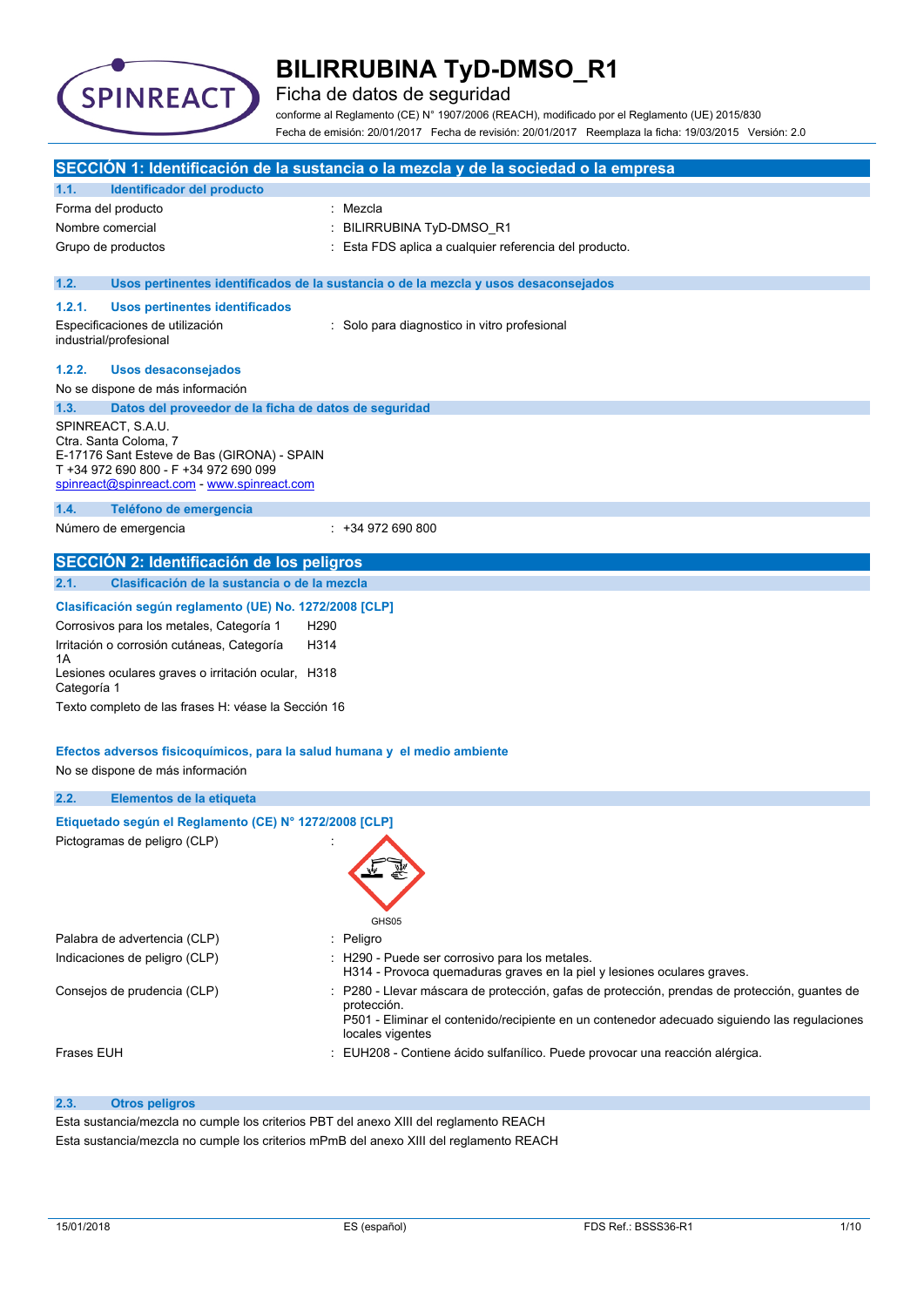Ficha de datos de seguridad

conforme al Reglamento (CE) N° 1907/2006 (REACH), modificado por el Reglamento (UE) 2015/830

**SECCIÓN 3: Composición/información sobre los componentes**

### **3.1. Sustancias**

#### No aplicable

#### **3.2. Mezclas**

| <b>Nombre</b>                         | Identificador del producto                                                                           | $\frac{9}{6}$                                                        | Clasificación según<br>reglamento (UE) No.<br>1272/2008 [CLP]          |
|---------------------------------------|------------------------------------------------------------------------------------------------------|----------------------------------------------------------------------|------------------------------------------------------------------------|
| ácido clorhídrico                     | (N° CAS) (7647-01-0)<br>(N° CE) 231-595-7<br>(N° Índice) 017-002-01-X<br>(REACH-no) 01-2119484862-27 | $1 - 3$                                                              | Met. Corr. 1. H290<br>Skin Corr. 1B. H314<br>STOT SE 3, H335           |
| ácido sulfanílico                     | (N° CAS) 121-57-3<br>(N° CE) 204-482-5<br>(N° Índice) 612-014-00-X                                   | $0.5 - 1$                                                            | <b>Skin Irrit. 2. H315</b><br>Eye Irrit. 2, H319<br>Skin Sens. 1, H317 |
| Límites de concentración específicos: |                                                                                                      |                                                                      |                                                                        |
| <b>Nombre</b>                         | Identificador del producto                                                                           | Límites de concentración específicos                                 |                                                                        |
| ácido clorhídrico                     | (N° CAS) (7647-01-0)<br>(N° CE) 231-595-7                                                            | (C >= 0,1) Met. Corr. 1, H290<br>(10 = < C < 25) Skin Irrit. 2. H315 |                                                                        |

(N° Índice) 017-002-01-X (REACH-no) 01-2119484862-27

Texto completo de las frases H: ver sección 16

| <b>SECCIÓN 4: Primeros auxilios</b>                                |                                                                                                                                                                                                                                                        |
|--------------------------------------------------------------------|--------------------------------------------------------------------------------------------------------------------------------------------------------------------------------------------------------------------------------------------------------|
| Descripción de los primeros auxilios<br>4.1.                       |                                                                                                                                                                                                                                                        |
| Medidas de primeros auxilios general                               | : No administrar nada por vía oral a las personas en estado de inconsciencia. En caso de<br>malestar consultar a un médico (mostrarle la etiqueta siempre que sea posible).                                                                            |
| Medidas de primeros auxilios en caso de<br>inhalación              | Transportar a la persona al aire libre y mantenerla en una posición que le facilite la respiración.<br>Llamar inmediatamente a un CENTRO DE TOXICOLOGÍA/médico.                                                                                        |
| Medidas de primeros auxilios en caso de<br>contacto con la piel    | Quitar inmediatamente todas las prendas contaminadas. Aclararse la piel con agua/ducharse.<br>Llamar inmediatamente a un CENTRO DE TOXICOLOGÍA/médico.                                                                                                 |
| Medidas de primeros auxilios en caso de<br>contacto con los ojos   | Aclarar cuidadosamente con agua durante varios minutos. Quitar las lentes de contacto, si<br>Ileva y resulta fácil. Seguir aclarando. Llamar inmediatamente a un CENTRO DE<br>TOXICOLOGÍA/médico.                                                      |
| Medidas de primeros auxilios en caso de<br>ingestión               | Enjuagarse la boca. NO provocar el vómito. Llamar inmediatamente a un CENTRO DE<br>TOXICOLOGÍA/médico.                                                                                                                                                 |
| 4.2.<br>Principales síntomas y efectos, agudos y retardados        |                                                                                                                                                                                                                                                        |
| Síntomas/efectos                                                   | : Provoca quemaduras graves en la piel y lesiones oculares graves.                                                                                                                                                                                     |
| 4.3.                                                               | Indicación de toda atención médica y de los tratamientos especiales que deban dispensarse inmediatamente                                                                                                                                               |
| Tratamiento sintomático.                                           |                                                                                                                                                                                                                                                        |
| <b>SECCIÓN 5: Medidas de lucha contra incendios</b>                |                                                                                                                                                                                                                                                        |
| 5.1.<br>Medios de extinción                                        |                                                                                                                                                                                                                                                        |
| Medios de extinción apropiados                                     | Espuma. Polvo seco. Dióxido de carbono. Agua pulverizada.                                                                                                                                                                                              |
| Medios de extinción no apropiados                                  | : No utilizar flujos de agua potentes.                                                                                                                                                                                                                 |
| 5.2.<br>Peligros específicos derivados de la sustancia o la mezcla |                                                                                                                                                                                                                                                        |
| Peligro de incendio                                                | No inflamable.                                                                                                                                                                                                                                         |
| Productos de descomposición peligrosos en<br>caso de incendio      | Cloruro de hidrógeno. óxidos de nitrógeno (NOx) y óxidos de azufre. Monóxido de carbono.<br>Dióxido de carbono.                                                                                                                                        |
| Recomendaciones para el personal de lucha contra incendios<br>5.3. |                                                                                                                                                                                                                                                        |
| Instrucciones para extinción de incendio                           | Enfriar los contenedores expuestos mediante agua pulverizada o nebulizada. Sea prudente a<br>la hora de extinguir cualquier incendio de productos químicos. Evitar que las aguas residuales<br>de extinción de incendios contaminen el medio ambiente. |
| Protección durante la extinción de incendios                       | No entrar en la zona de fuego sin el equipo de protección adecuado, incluida la protección<br>respiratoria.                                                                                                                                            |
|                                                                    |                                                                                                                                                                                                                                                        |

**6.1. Precauciones personales, equipo de protección y procedimientos de emergencia**

### **6.1.1. Para el personal que no forma parte de los servicios de emergencia**

Procedimientos de emergencia : Evacuar el personal no necesario.

( 10 =<C < 25) Eye Irrit. 2, H319 (C >= 10) STOT SE 3, H335 (C >= 25) Skin Corr. 1B, H314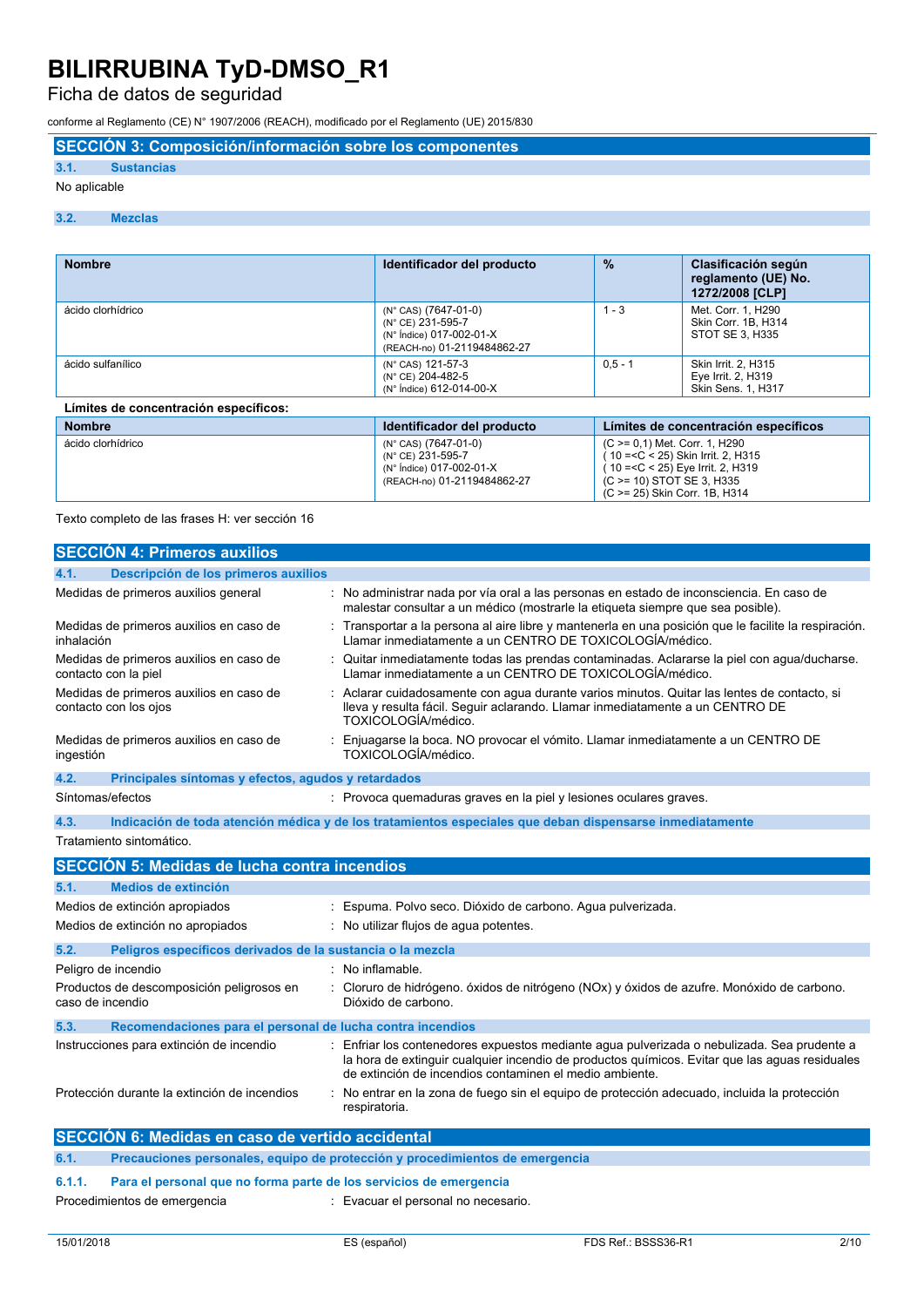### Ficha de datos de seguridad

conforme al Reglamento (CE) N° 1907/2006 (REACH), modificado por el Reglamento (UE) 2015/830

| 6.1.2.                                                                                                                                                                                 | Para el personal de emergencia                 |                                                                                                                                                                                                                                                                                                                                                                                  |
|----------------------------------------------------------------------------------------------------------------------------------------------------------------------------------------|------------------------------------------------|----------------------------------------------------------------------------------------------------------------------------------------------------------------------------------------------------------------------------------------------------------------------------------------------------------------------------------------------------------------------------------|
|                                                                                                                                                                                        | Equipo de protección                           | : Proporcionar una protección adecuada a los equipos de limpieza.                                                                                                                                                                                                                                                                                                                |
|                                                                                                                                                                                        | Procedimientos de emergencia                   | : Ventilar la zona.                                                                                                                                                                                                                                                                                                                                                              |
| 6.2.                                                                                                                                                                                   | Precauciones relativas al medio ambiente       |                                                                                                                                                                                                                                                                                                                                                                                  |
| Evitar la penetración en alcantarillas y aguas potables. Advertir a las autoridades si el líquido penetra en sumideros o en aguas públicas. Evitar su<br>liberación al medio ambiente. |                                                |                                                                                                                                                                                                                                                                                                                                                                                  |
| 6.3.                                                                                                                                                                                   | Métodos y material de contención y de limpieza |                                                                                                                                                                                                                                                                                                                                                                                  |
|                                                                                                                                                                                        | Procedimientos de limpieza                     | : Absorber inmediatamente el producto derramado mediante sólidos inertes como arcilla o tierra<br>de diatomeas. Recoger el vertido. Almacenar alejado de otros materiales. Absorber el vertido<br>para que no dañe otros materiales. Depositar todos los residuos en recipientes adecuados y<br>etiquetados para su posterior eliminación en función de la reglamentación local. |
| 6.4.                                                                                                                                                                                   | Referencia a otras secciones                   |                                                                                                                                                                                                                                                                                                                                                                                  |

Ver la Sección 8. Control de exposición/protección individual.

| <b>SECCIÓN 7: Manipulación y almacenamiento</b>   |                                                                                                                                                                                                          |  |  |  |
|---------------------------------------------------|----------------------------------------------------------------------------------------------------------------------------------------------------------------------------------------------------------|--|--|--|
| Precauciones para una manipulación segura<br>7.1. |                                                                                                                                                                                                          |  |  |  |
| Peligros adicionales durante el tratamiento       | : Puede ser corrosivo para los metales.                                                                                                                                                                  |  |  |  |
| Precauciones para una manipulación segura         | : Garantizar una buena ventilación de la zona de trabajo para evitar la formación de vapores. No<br>respirar los vapores. Evitar el contacto con los ojos, la piel o la ropa.                            |  |  |  |
| Medidas de higiene                                | : Lavarse la zona afectada concienzudamente tras la manipulación. Lavarse las manos y otras<br>zonas expuestas con un jabón suave y con aqua antes de comer, beber y fumar o de<br>abandonar el trabajo. |  |  |  |
| 7.2.                                              | Condiciones de almacenamiento seguro, incluidas posibles incompatibilidades                                                                                                                              |  |  |  |
| Medidas técnicas                                  | : Respetar la normativa vigente.                                                                                                                                                                         |  |  |  |
| Condiciones de almacenamiento                     | : Mantener los envases cerrados cuando no se estén utilizando. Consérvese únicamente en el<br>recipiente de origen, en lugar fresco y bien ventilado lejos de : Fuentes de calor.                        |  |  |  |
| Productos incompatibles                           | : Bases fuertes, Ácidos fuertes,                                                                                                                                                                         |  |  |  |
| Material de embalaie                              | : Almacenar en un recipiente resistente a la corrosión con revestimiento interior resistente.                                                                                                            |  |  |  |

**7.3. Usos específicos finales**

No se dispone de más información

### **SECCIÓN 8: Controles de exposición/protección individual**

**8.1. Parámetros de control**

| ácido clorhídrico ((7647-01-0)) |                                 |                         |
|---------------------------------|---------------------------------|-------------------------|
| <b>UE</b>                       | Nombre local                    | Hydrogen chloride       |
| <b>UE</b>                       | IOELV TWA (mg/m <sup>3</sup> )  | $8 \text{ mg/m}^3$      |
| <b>UE</b>                       | IOELV TWA (ppm)                 | 5 ppm                   |
| <b>UE</b>                       | IOELV STEL (mg/m <sup>3</sup> ) | 15 mg/ $m3$             |
| <b>UE</b>                       | IOELV STEL (ppm)                | 10 ppm                  |
| España                          | Nombre local                    | Cloruro de hidrógeno    |
| España                          | $VLA-ED$ (mg/m <sup>3</sup> )   | $7,6$ mg/m <sup>3</sup> |
| España                          | VLA-ED (ppm)                    | 5 ppm                   |
| España                          | $VLA-EC$ (mg/m <sup>3</sup> )   | 15 mg/m <sup>3</sup>    |
| España                          | VLA-EC (ppm)                    | 10 ppm                  |
| España                          | <b>Notas</b>                    | VLI                     |

| ácido clorhídrico ((7647-01-0))        |                    |
|----------------------------------------|--------------------|
| DNEL/DMEL (Trabajadores)               |                    |
| Aguda - efectos locales, inhalación    | 15 mg/ $m3$        |
| DNEL/DMEL (información adicional)      |                    |
| largo plazo - local effect, Inhalación | $8 \text{ mg/m}^3$ |
| PNEC (Agua)                            |                    |
| PNEC aqua (agua dulce)                 | $0,036$ mg/l       |
| PNEC aqua (agua de mar)                | $0,036$ mg/l       |
| PNEC (Indicaciones adicionales)        |                    |
| (liberación intermitente)              | $0.045$ mg/l       |
| 8.2.<br>Controles de la exposición     |                    |

**Equipo de protección individual:**

Evitar toda exposición innecesaria.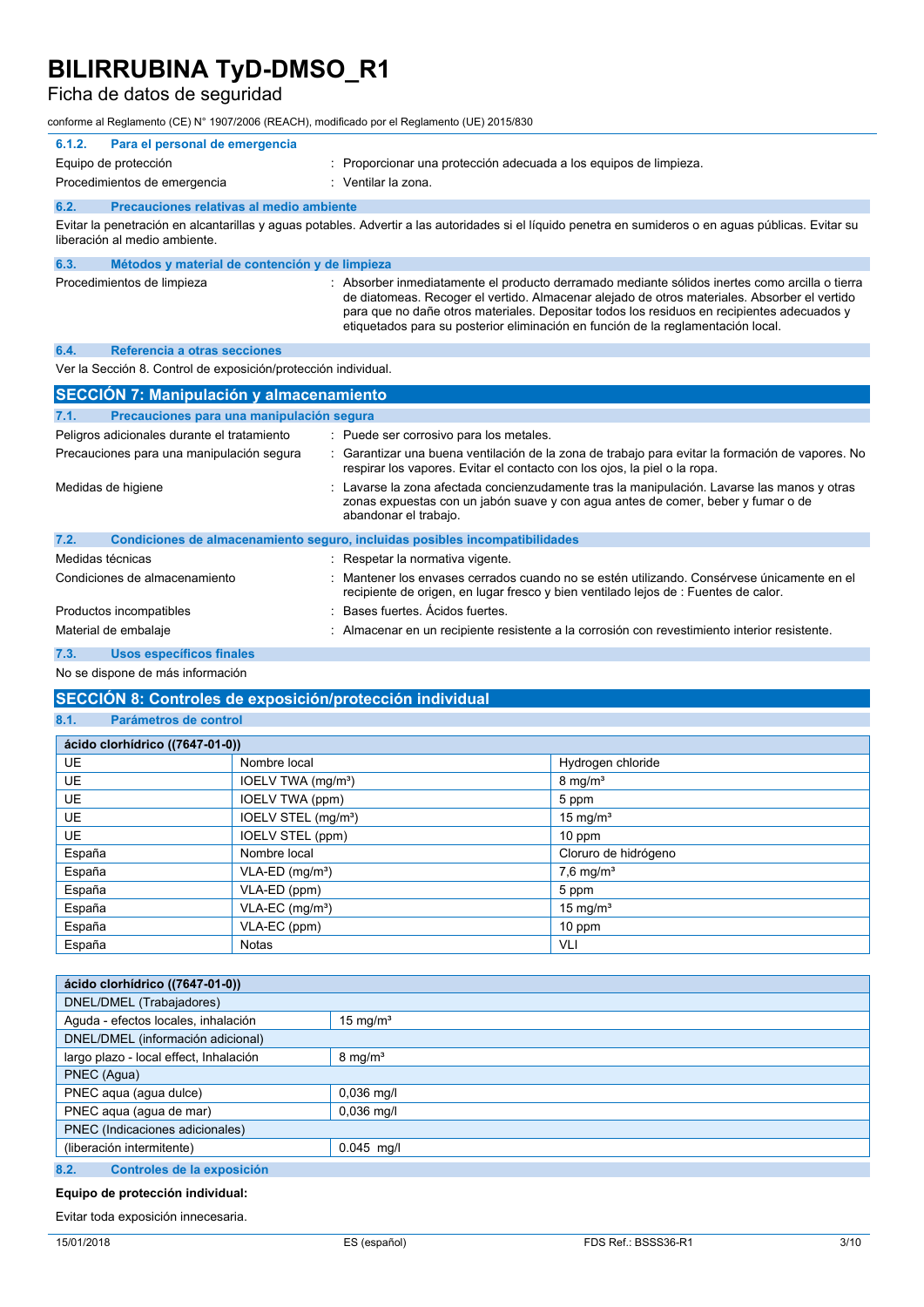### Ficha de datos de seguridad

conforme al Reglamento (CE) N° 1907/2006 (REACH), modificado por el Reglamento (UE) 2015/830

### **Protección de las manos:**

Guantes de protección resistentes a los productos químicos

#### **Protección ocular:**

Gafas químicas o pantalla facial

### **Protección de la piel y del cuerpo:**

Llevar ropa de protección adecuada

### **Protección de las vías respiratorias:**

En caso de producción excesiva de vapores, utilizar una máscara apropiada

#### **Otros datos:**

No comer, beber ni fumar durante la utilización.

|                                                                  | <b>SECCIÓN 9: Propiedades físicas y químicas</b> |  |  |
|------------------------------------------------------------------|--------------------------------------------------|--|--|
| Información sobre propiedades físicas y químicas básicas<br>9.1. |                                                  |  |  |
| Forma/estado                                                     | : Líquido                                        |  |  |
| Color                                                            | Incoloro.                                        |  |  |
| Olor                                                             | característico.                                  |  |  |
| Umbral olfativo                                                  | No hay datos disponibles                         |  |  |
| рH                                                               | $\leq$ 2                                         |  |  |
| Grado de evaporación (acetato de butilo=1)                       | No hay datos disponibles                         |  |  |
| Punto de fusión                                                  | No hay datos disponibles                         |  |  |
| Punto de solidificación                                          | No hay datos disponibles                         |  |  |
| Punto de ebullición                                              | No hay datos disponibles                         |  |  |
| Punto de inflamación                                             | No hay datos disponibles                         |  |  |
| Temperatura de autoignición                                      | No hay datos disponibles                         |  |  |
| Temperatura de descomposición                                    | No hay datos disponibles                         |  |  |
| Inflamabilidad (sólido, gas)                                     | No inflamable.                                   |  |  |
| Presión de vapor                                                 | No hay datos disponibles                         |  |  |
| Densidad relativa de vapor a 20 °C                               | No hay datos disponibles                         |  |  |
| Densidad relativa                                                | No hay datos disponibles                         |  |  |
| Solubilidad                                                      | No hay datos disponibles                         |  |  |
| Log Pow                                                          | No hay datos disponibles                         |  |  |
| Viscosidad, cinemática                                           | No hay datos disponibles                         |  |  |
| Viscosidad, dinámica                                             | No hay datos disponibles                         |  |  |
| Propiedades explosivas                                           | No hay datos disponibles                         |  |  |
| Propiedad de provocar incendios                                  | No hay datos disponibles                         |  |  |
| Límites de explosión                                             | No hay datos disponibles                         |  |  |
| <b>Otros datos</b><br>9.2.                                       |                                                  |  |  |
| No se dispone de más información                                 |                                                  |  |  |

|                                                                                                              | SECCIÓN 10: Estabilidad y reactividad                                                |  |  |  |
|--------------------------------------------------------------------------------------------------------------|--------------------------------------------------------------------------------------|--|--|--|
| 10.1.                                                                                                        | <b>Reactividad</b>                                                                   |  |  |  |
|                                                                                                              | Vapores corrosivos.                                                                  |  |  |  |
| 10.2.                                                                                                        | <b>Estabilidad química</b>                                                           |  |  |  |
|                                                                                                              | Es estable bajo condiciones recomendadas de manejo y almacenamiento (ver seccion 7). |  |  |  |
| 10.3.                                                                                                        | Posibilidad de reacciones peligrosas                                                 |  |  |  |
|                                                                                                              | No establecido.                                                                      |  |  |  |
| 10.4.                                                                                                        | <b>Condiciones que deben evitarse</b>                                                |  |  |  |
|                                                                                                              | Luz directa del sol. Temperaturas extremadamente elevadas o extremadamente bajas.    |  |  |  |
| 10.5.                                                                                                        | <b>Materiales incompatibles</b>                                                      |  |  |  |
| Bases fuertes, metales.                                                                                      |                                                                                      |  |  |  |
| 10.6.                                                                                                        | Productos de descomposición peligrosos                                               |  |  |  |
| Monóxido de carbono. Dióxido de carbono. Cloruro de hidrógeno. óxidos de nitrógeno (NOx) y óxidos de azufre. |                                                                                      |  |  |  |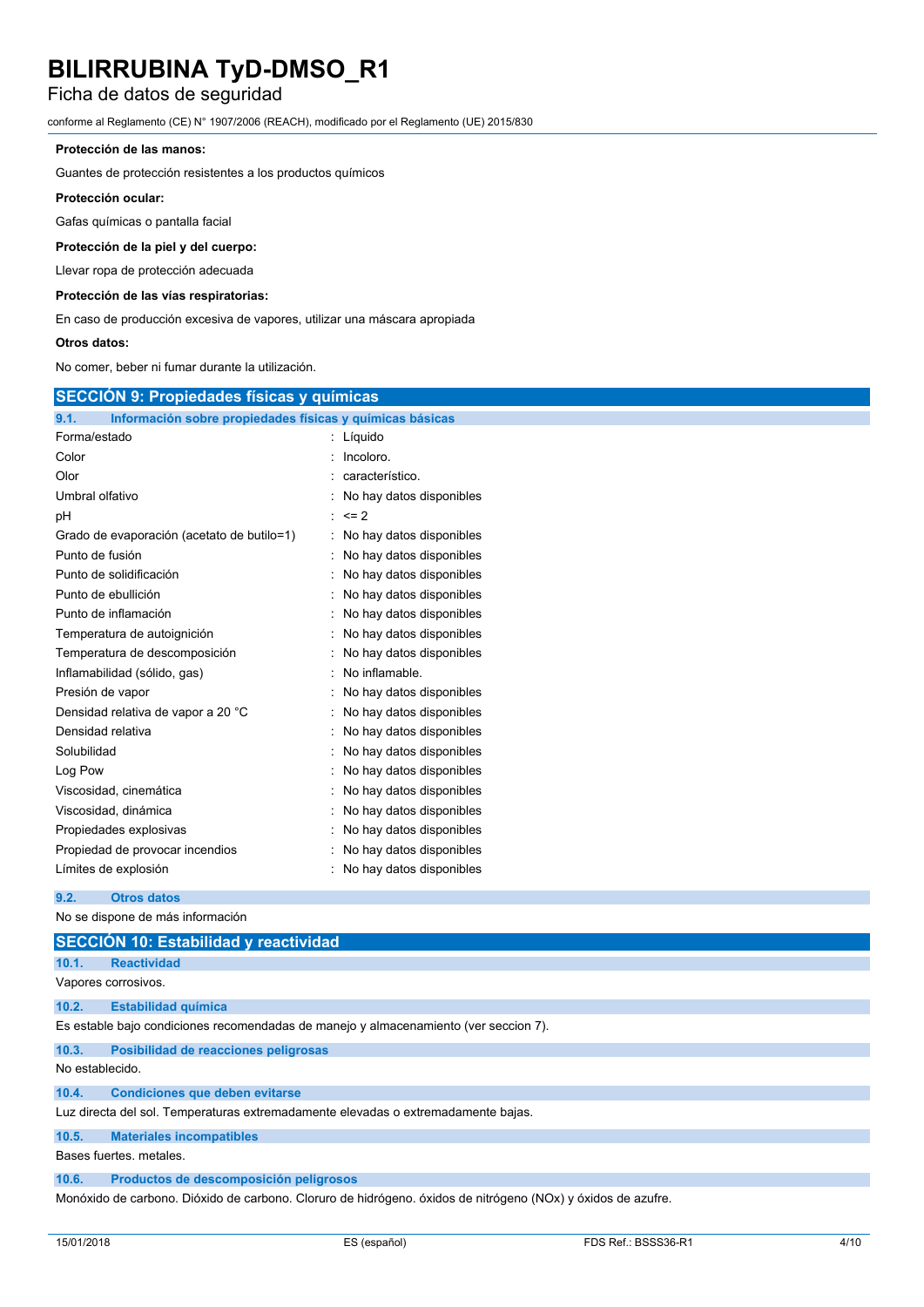### Ficha de datos de seguridad

conforme al Reglamento (CE) N° 1907/2006 (REACH), modificado por el Reglamento (UE) 2015/830

| <b>SECCIÓN 11: Información toxicológica</b>                                  |                                                                  |  |  |
|------------------------------------------------------------------------------|------------------------------------------------------------------|--|--|
| Información sobre los efectos toxicológicos<br>11.1.                         |                                                                  |  |  |
| Toxicidad aguda (oral)                                                       | No clasificado                                                   |  |  |
| Toxicidad aguda (cutánea)                                                    | No clasificado                                                   |  |  |
| Toxicidad aguda (inhalación)                                                 | No clasificado                                                   |  |  |
| ácido sulfanílico (121-57-3)                                                 |                                                                  |  |  |
| DL50 oral rata                                                               | 12300 mg/kg                                                      |  |  |
| DL50 cutánea rata                                                            | > 2000 mg/kg (OECD 402)                                          |  |  |
| DL50, intravenoso, rata                                                      | 6000 mg/kg                                                       |  |  |
| ácido clorhídrico ((7647-01-0))                                              |                                                                  |  |  |
| DL50 oral rata                                                               | 900 mg/kg                                                        |  |  |
| Corrosión o irritación cutáneas                                              | Provoca quemaduras graves en la piel y lesiones oculares graves. |  |  |
|                                                                              | $pH: \leq 2$                                                     |  |  |
| Lesiones oculares graves o irritación ocular                                 | Provoca lesiones oculares graves.                                |  |  |
|                                                                              | $pH: \leq 2$                                                     |  |  |
| Sensibilización respiratoria o cutánea                                       | No clasificado                                                   |  |  |
| Mutagenicidad en células germinales                                          | No clasificado                                                   |  |  |
| Carcinogenicidad                                                             | No clasificado                                                   |  |  |
| Toxicidad para la reproducción                                               | No clasificado                                                   |  |  |
| Toxicidad específica en determinados órganos<br>(STOT) - exposición única    | No clasificado                                                   |  |  |
| Toxicidad específica en determinados órganos<br>(STOT) - exposición repetida | : No clasificado                                                 |  |  |
| ácido sulfanílico (121-57-3)                                                 |                                                                  |  |  |
| NOAEL, oral, rata                                                            | 1000 mg/Kg (RTECS: WP3895500)                                    |  |  |
| Peligro por aspiración                                                       | No clasificado                                                   |  |  |
| SECCIÓN 12: Información ecológica                                            |                                                                  |  |  |
| <b>Toxicidad</b><br>12.1.                                                    |                                                                  |  |  |
| Toxicidad acuática aguda                                                     | No clasificado                                                   |  |  |
| Toxicidad acuática crónica                                                   | No clasificado                                                   |  |  |
| ácido sulfanílico (121-57-3)                                                 |                                                                  |  |  |
| CL50 peces 1                                                                 | > 100 mg/l (OECD 203 - Danio rerio - 96h)                        |  |  |

| <b>ULUU DEUGS 1</b> | $>100$ High (OLCD 200 - Dallio Ferro - Sort)          |
|---------------------|-------------------------------------------------------|
| CE50 Daphnia 1      | 23 mg/l (OECD TG 202 - Daphnia magna - 48h)           |
| EC50 72h algae 1    | 97 mg/l (Desmodesmus subspicatus - 72 h)              |
| ErC50 (algas)       | 97 mg/l (OECD TG 201 - Desmodesmus subspicatus - 72h) |
|                     |                                                       |

| 12.2.<br>Persistencia y degradabilidad |                 |  |
|----------------------------------------|-----------------|--|
| <b>BILIRRUBINA TyD-DMSO_R1</b>         |                 |  |
| Persistencia y degradabilidad          | No establecido. |  |
| ácido sulfanílico (121-57-3)           |                 |  |
| Biodegradación                         | 100 % (72 h)    |  |
| 12.3.<br>Potencial de bioacumulación   |                 |  |
| <b>BILIRRUBINA TyD-DMSO R1</b>         |                 |  |
| Potencial de bioacumulación            | No establecido. |  |
| 12.4.<br>Movilidad en el suelo         |                 |  |

No se dispone de más información

| 12.5.                                                                                  | Resultados de la valoración PBT y mPmB |  |
|----------------------------------------------------------------------------------------|----------------------------------------|--|
| <b>BILIRRUBINA TyD-DMSO R1</b>                                                         |                                        |  |
| Esta sustancia/mezcla no cumple los criterios PBT del anexo XIII del reglamento REACH  |                                        |  |
| Esta sustancia/mezcla no cumple los criterios mPmB del anexo XIII del reglamento REACH |                                        |  |

### **12.6. Otros efectos adversos**

No se dispone de más información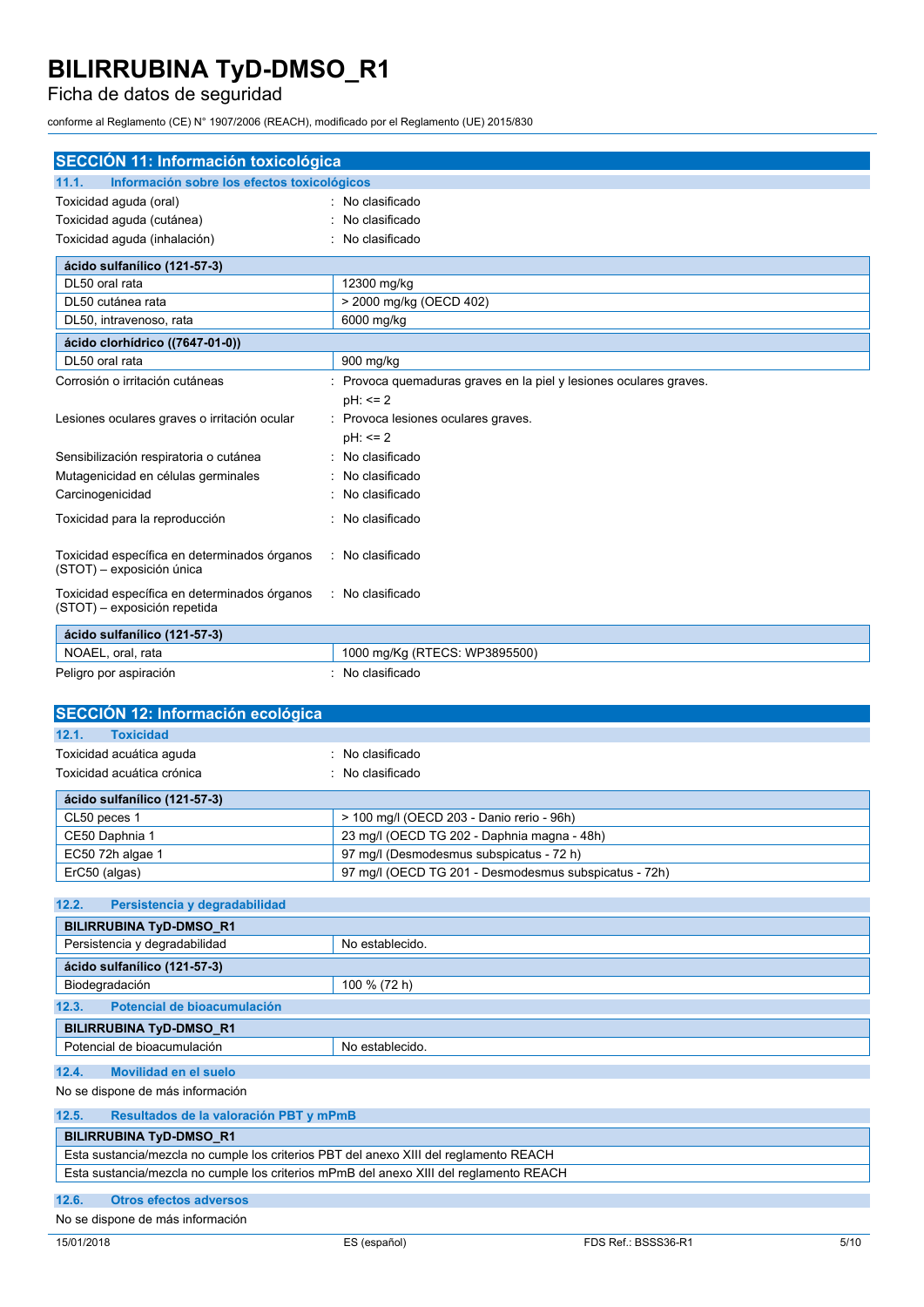### Ficha de datos de seguridad

conforme al Reglamento (CE) N° 1907/2006 (REACH), modificado por el Reglamento (UE) 2015/830

| SECCIÓN 13: Consideraciones relativas a la eliminación            |                                                                                                                                                                                                              |  |  |  |
|-------------------------------------------------------------------|--------------------------------------------------------------------------------------------------------------------------------------------------------------------------------------------------------------|--|--|--|
| 13.1.<br>Métodos para el tratamiento de residuos                  |                                                                                                                                                                                                              |  |  |  |
| Recomendaciones para la eliminación de<br>productos/envases       | : Destruir cumpliendo las condiciones de seguridad exigidas por la legislación local/nacional.<br>Eliminar el contenido/recipiente en un contenedor adecuado siguiendo las regulaciones locales<br>vigentes. |  |  |  |
| Ecología - residuos                                               | Evitar su liberación al medio ambiente.                                                                                                                                                                      |  |  |  |
| <b>SECCIÓN 14: Información relativa al transporte</b>             |                                                                                                                                                                                                              |  |  |  |
| Según los requisitos de ADR / RID / IMDG / IATA / ADN             |                                                                                                                                                                                                              |  |  |  |
| <b>Número ONU</b><br>14.1.                                        |                                                                                                                                                                                                              |  |  |  |
| $N^{\circ}$ ONU (ADR)                                             | 3264                                                                                                                                                                                                         |  |  |  |
| $N^{\circ}$ ONU (IMDG)                                            | 3264                                                                                                                                                                                                         |  |  |  |
| N° ONU (IATA)                                                     | 3264                                                                                                                                                                                                         |  |  |  |
| N° ONU (ADN)                                                      | 3264                                                                                                                                                                                                         |  |  |  |
| N° ONU (RID)                                                      | 3264                                                                                                                                                                                                         |  |  |  |
| 14.2.<br>Designación oficial de transporte de las Naciones Unidas |                                                                                                                                                                                                              |  |  |  |
| Designación oficial de transporte (ADR)                           | : LÍQUIDO CORROSIVO, ÁCIDO, INORGÁNICO, N.E.P.                                                                                                                                                               |  |  |  |
| Designación oficial de transporte (IMDG)                          | : LÍQUIDO CORROSIVO, ÁCIDO, INORGÁNICO, N.E.P.                                                                                                                                                               |  |  |  |
| Designación oficial de transporte (IATA)                          | : Corrosive liquid, acidic, inorganic, n.o.s.                                                                                                                                                                |  |  |  |
| Designación oficial de transporte (ADN)                           | LÍQUIDO CORROSIVO, ÁCIDO, INORGÁNICO, N.E.P.                                                                                                                                                                 |  |  |  |
| Designación oficial de transporte (RID)                           | LÍQUIDO CORROSIVO, ÁCIDO, INORGÁNICO, N.E.P.                                                                                                                                                                 |  |  |  |
| Descripción del documento del transporte<br>(ADR)                 | : UN 3264 LÍQUIDO CORROSIVO, ÁCIDO, INORGÁNICO, N.E.P., 8, III, (E)                                                                                                                                          |  |  |  |
| Descripción del documento del transporte<br>(IMDG)                | : UN 3264 LÍQUIDO CORROSIVO, ÁCIDO, INORGÁNICO, N.E.P., 8, III                                                                                                                                               |  |  |  |
| Descripción del documento del transporte<br>(IATA)                | : UN 3264 Corrosive liquid, acidic, inorganic, n.o.s., 8, III                                                                                                                                                |  |  |  |
| Descripción del documento del transporte<br>(ADN)                 | : UN 3264 LÍQUIDO CORROSIVO, ÁCIDO, INORGÁNICO, N.E.P., 8, III                                                                                                                                               |  |  |  |
|                                                                   | Descripción del documento del transporte (RID) : UN 3264 LÍQUIDO CORROSIVO, ÁCIDO, INORGÁNICO, N.E.P., 8, III                                                                                                |  |  |  |
| Clase(s) de peligro para el transporte<br>14.3.                   |                                                                                                                                                                                                              |  |  |  |
| <b>ADR</b>                                                        |                                                                                                                                                                                                              |  |  |  |
| Clase(s) de peligro para el transporte (ADR)                      | : 8                                                                                                                                                                                                          |  |  |  |
| Etiquetas de peligro (ADR)                                        | : 8                                                                                                                                                                                                          |  |  |  |
|                                                                   |                                                                                                                                                                                                              |  |  |  |

#### **IMDG**

| Clase(s) de peligro para el transporte (IMDG) | : 8 |
|-----------------------------------------------|-----|
| Etiquetas de peligro (IMDG)                   | : 8 |



#### **IATA**

Clase(s) de peligro para el transporte (IATA) : 8 Etiquetas de peligro (IATA) : 8



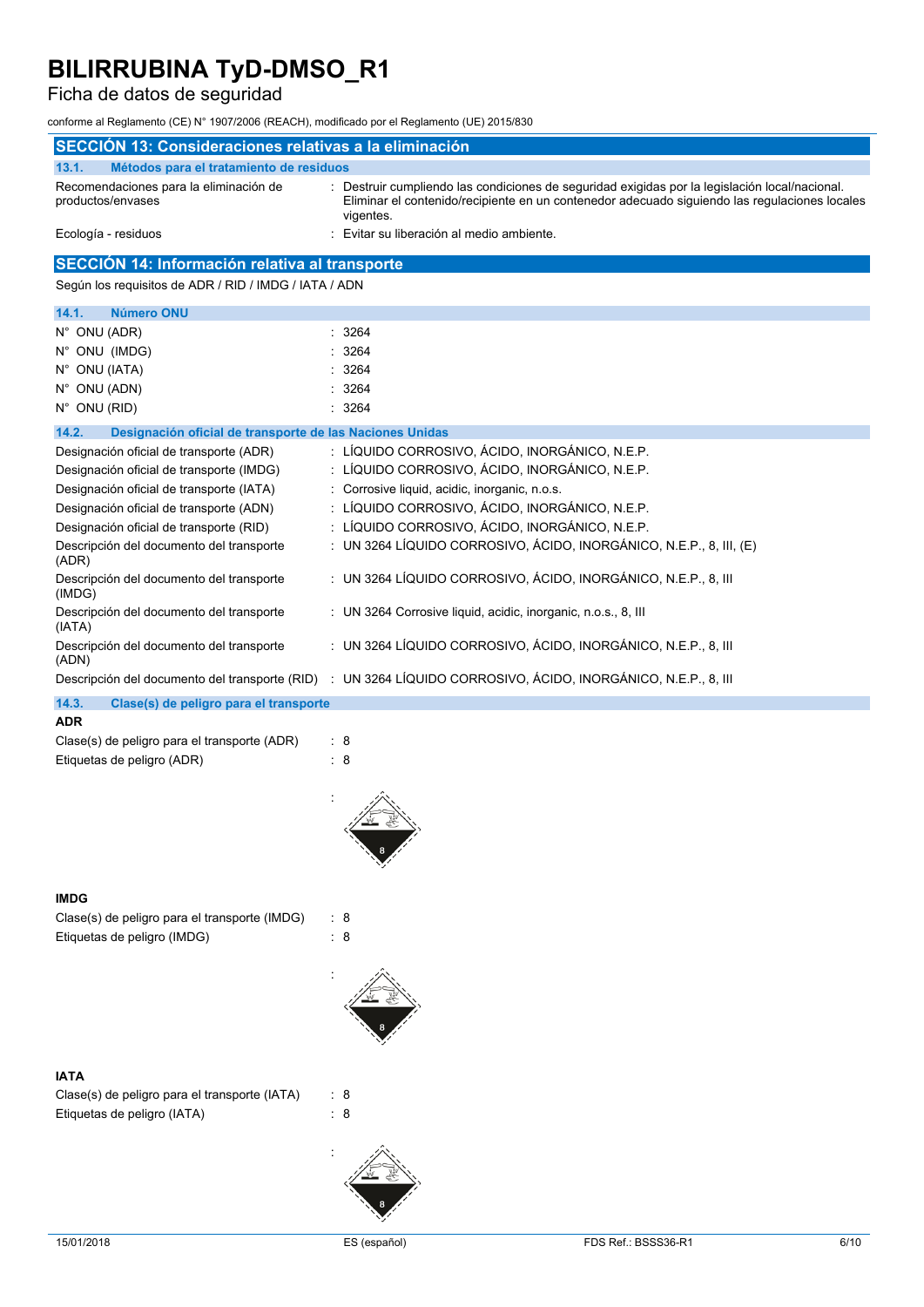### Ficha de datos de seguridad

conforme al Reglamento (CE) N° 1907/2006 (REACH), modificado por el Reglamento (UE) 2015/830

| <b>ADN</b>                                                               |                                        |
|--------------------------------------------------------------------------|----------------------------------------|
| Clase(s) de peligro para el transporte (ADN)                             | : 8                                    |
| Etiquetas de peligro (ADN)                                               | 8<br>÷                                 |
|                                                                          |                                        |
|                                                                          |                                        |
|                                                                          |                                        |
|                                                                          |                                        |
|                                                                          |                                        |
| <b>RID</b>                                                               |                                        |
| Clase(s) de peligro para el transporte (RID)                             | : 8                                    |
| Etiquetas de peligro (RID)                                               | $\therefore$ 8                         |
|                                                                          |                                        |
|                                                                          |                                        |
|                                                                          |                                        |
|                                                                          |                                        |
|                                                                          |                                        |
|                                                                          |                                        |
| 14.4.<br>Grupo de embalaje<br>Grupo de embalaje (ADR)                    | $\pm$ 111                              |
| Grupo de embalaje (IMDG)                                                 | Ш                                      |
| Grupo de embalaje (IATA)                                                 | $\mathbf{III}$                         |
| Grupo de embalaje (ADN)                                                  | $\mathbf{III}$                         |
| Grupo de embalaje (RID)                                                  | $\mathbb{Z}$ - $\mathbb{H}$            |
| 14.5.<br>Peligros para el medio ambiente                                 |                                        |
| Peligroso para el medio ambiente                                         | : No                                   |
| Contaminante marino                                                      | No                                     |
| Otros datos                                                              | No se dispone de información adicional |
|                                                                          |                                        |
|                                                                          |                                        |
| 14.6.<br>Precauciones particulares para los usuarios                     |                                        |
| - Transporte por vía terrestre                                           |                                        |
| Código de clasificación (ADR)                                            | $:$ C1                                 |
| Disposiciones especiales (ADR)                                           | 274                                    |
| Cantidades limitadas (ADR)                                               | 5 <sub>l</sub>                         |
| Cantidades exceptuadas (ADR)                                             | : E1                                   |
| Instrucciones de embalaje (ADR)                                          | P001, IBC03, LP01, R001                |
| Disposiciones particulares relativas al embalaje : MP19                  |                                        |
| común (ADR)<br>Instrucciones para cisternas portátiles y                 | : T7                                   |
| contenedores para granel (ADR)                                           |                                        |
| Disposiciones especiales para cisternas                                  | : TP1, TP28                            |
| portátiles y contenedores para granel (ADR)                              |                                        |
| Código cisterna (ADR)                                                    | : L4BN<br>: AT                         |
| Vehículo para el transporte en cisterna<br>Categoría de transporte (ADR) | 3                                      |
| Disposiciones especiales de transporte - Bultos                          | $\therefore$ V12                       |
| (ADR)                                                                    |                                        |
| N° Peligro (código Kemler)                                               | $\therefore 80$                        |
| Panel naranja                                                            |                                        |
|                                                                          | 80                                     |
|                                                                          | 3264                                   |
| Código de restricción en túneles (ADR)                                   | Е<br>÷                                 |
|                                                                          |                                        |
| - Transporte marítimo                                                    |                                        |
| Disposiciones especiales (IMDG)<br>Cantidades limitadas (IMDG)           | : 223, 274<br>: 5L                     |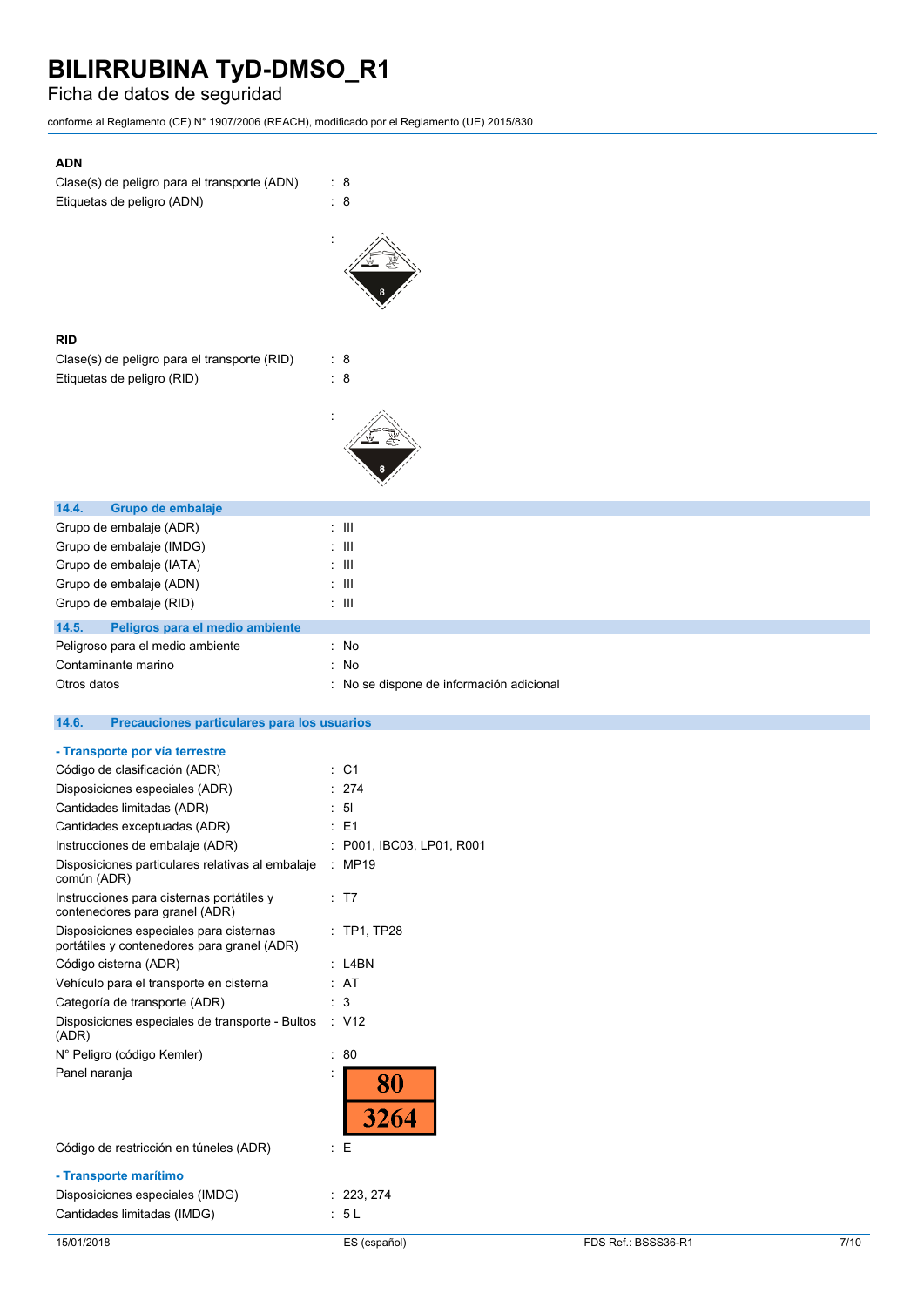### Ficha de datos de seguridad

conforme al Reglamento (CE) N° 1907/2006 (REACH), modificado por el Reglamento (UE) 2015/830

| Cantidades exceptuadas (IMDG)                                                                 | : E1                                                                            |
|-----------------------------------------------------------------------------------------------|---------------------------------------------------------------------------------|
| Instrucciones de embalaje (IMDG)                                                              | : P001, LP01                                                                    |
| Instrucciones de embalaje GRG (IMDG)                                                          | : IBC03                                                                         |
| Instrucciones para cisternas (IMDG)                                                           | : T7                                                                            |
| Disposiciones especiales para las cisternas<br>(IMDG)                                         | : TP1, TP28                                                                     |
| N.º FS (Fuego)                                                                                | $: F-A$                                                                         |
| N.º FS (Derrame)                                                                              | $: S-B$                                                                         |
| Categoría de carga (IMDG)                                                                     | : A                                                                             |
| Estiba y Manipulación (IMDG)                                                                  | $:$ SW2                                                                         |
| Propiedades y observaciones (IMDG)                                                            | : Causes burns to skin, eyes and mucous membranes.                              |
|                                                                                               |                                                                                 |
| - Transporte aéreo                                                                            |                                                                                 |
| Cantidades exceptuadas para aviones de<br>pasajeros y de carga (IATA)                         | $\therefore$ E1                                                                 |
| Cantidades limitadas para aviones de pasajeros : Y841<br>y de carga (IATA)                    |                                                                                 |
| Cantidad neta máxima para cantidad limitada en : 1L<br>aviones de pasajeros y de carga (IATA) |                                                                                 |
| Instrucciones de embalaje para aviones de<br>pasajeros y de carga (IATA)                      | : 852                                                                           |
| Cantidad neta máxima para aviones de<br>pasajeros y de carga (IATA)                           | : 5L                                                                            |
| Instrucciones de embalaje exclusivamente para : 856<br>aviones de carga (IATA)                |                                                                                 |
| Cantidad máx. neta exclusivamente para<br>aviones de carga (IATA)                             | : 60L                                                                           |
| Disposiciones especiales (IATA)                                                               | : A3                                                                            |
| Código GRE (IATA)                                                                             | : 8L                                                                            |
|                                                                                               |                                                                                 |
| - Transporte por vía fluvial                                                                  |                                                                                 |
| Código de clasificación (ADN)                                                                 | $\therefore$ C1                                                                 |
| Disposiciones especiales (ADN)                                                                | : 274                                                                           |
| Cantidades limitadas (ADN)                                                                    | : 5L                                                                            |
| Cantidades exceptuadas (ADN)                                                                  | $E = 1$                                                                         |
| Transporte admitido (ADN)                                                                     | : T                                                                             |
| Equipo requerido (ADN)                                                                        | $:$ PP, EP                                                                      |
| Número de conos/luces azules (ADN)                                                            | $\therefore$ 0                                                                  |
| - Transporte ferroviario                                                                      |                                                                                 |
| Código de clasificación (RID)                                                                 | C <sub>1</sub>                                                                  |
| Disposiciones especiales (RID)                                                                | 274                                                                             |
| Cantidades limitadas (RID)                                                                    | 5L                                                                              |
| Cantidades exceptuadas (RID)                                                                  | E1                                                                              |
| Instrucciones de embalaje (RID)                                                               | P001, IBC03, LP01, R001                                                         |
| Disposiciones particulares relativas al embalaje<br>común (RID)                               | MP19                                                                            |
| Instrucciones para cisternas portátiles y<br>contenedores para granel (RID)                   | : T7                                                                            |
| Disposiciones especiales para cisternas<br>portátiles y contenedores para granel (RID)        | $:$ TP1, TP28                                                                   |
| Códigos de cisterna para las cisternas RID<br>(RID)                                           | : L4BN                                                                          |
| Categoría de transporte (RID)                                                                 | 3                                                                               |
| Disposiciones especiales de transporte - Bultos<br>(RID)                                      | W <sub>12</sub><br>÷.                                                           |
| Paquetes exprés (RID)                                                                         | CE8                                                                             |
| N.º de identificación del peligro (RID)                                                       | 80                                                                              |
|                                                                                               |                                                                                 |
| 14.7.                                                                                         | Transporte a granel con arregio al anexo II del Convenio MARPOL y el Código IBC |

No aplicable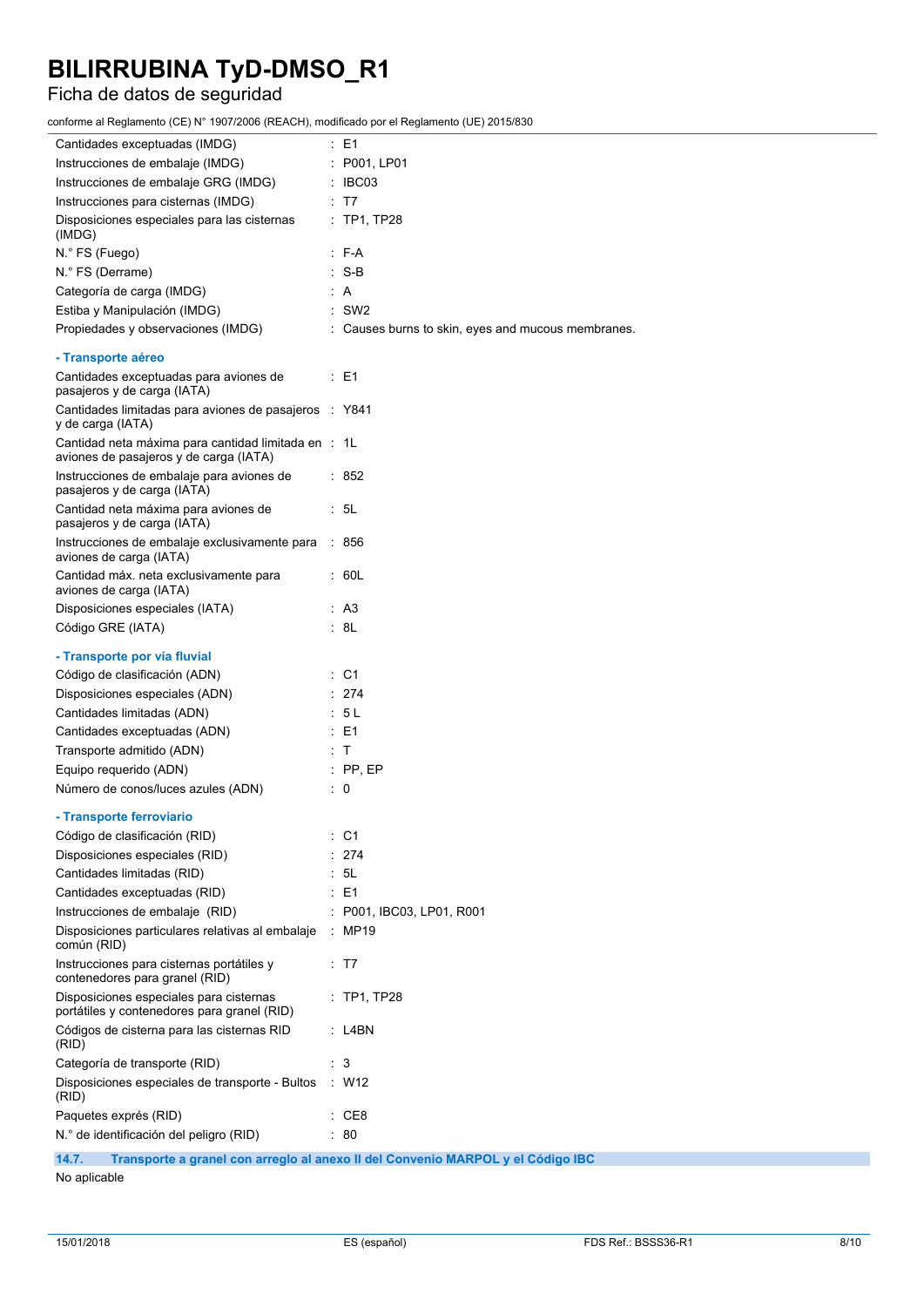### Ficha de datos de seguridad

conforme al Reglamento (CE) N° 1907/2006 (REACH), modificado por el Reglamento (UE) 2015/830

### **SECCIÓN 15: Información reglamentaria**

15.1. Reglamentación y legislación en materia de seguridad, salud y medio ambiente específicas para la sustancia o la mezcla

#### **15.1.1. UE-Reglamentos**

### Las siguientes restricciones son aplicables de acuerdo con el anexo XVII del Reglamento (CE) N° 1907/2006 (REACH):

| 3. Sustancias o mezclas líquidas consideradas peligrosas según los<br>términos de la Directiva 1999/45/CE o que respondan a los criterios de<br>una de las clases o categorías de peligros siguientes, contempladas en<br>el anexo I del Reglamento (CE) n.º 1272/2008                                                                                          | ácido clorhídrico                     |
|-----------------------------------------------------------------------------------------------------------------------------------------------------------------------------------------------------------------------------------------------------------------------------------------------------------------------------------------------------------------|---------------------------------------|
| 3(b) Sustancias o mezclas que respondan a los criterios de una de las<br>clases o categorías de peligro siguientes, contempladas en el anexo l<br>del Reglamento (CE) n.º 1272/2008: Clases de peligro 3.1 a 3.6, 3.7<br>efectos adversos sobre la función sexual y la fertilidad o sobre el<br>desarrollo, 3.8 efectos distintos de los narcóticos, 3.9 y 3.10 | ácido sulfanílico - ácido clorhídrico |

No contiene ninguna sustancia incluida en la lista de sustancias candidatas de REACH

No contiene ninguna sustancia que figure en la lista del Anexo XIV de REACH

#### **15.1.2. Reglamentos nacionales**

No se dispone de más información

#### **15.2. Evaluación de la seguridad química**

No se ha llevado a cabo la Evaluación de la Seguridad Química

### **SECCIÓN 16: Información adicional**

Indicación de modificaciones:

| Información relativa al transporte. |               |                                                                          |                               |                                                                                                                                                                                                                                                                          |  |  |  |
|-------------------------------------|---------------|--------------------------------------------------------------------------|-------------------------------|--------------------------------------------------------------------------------------------------------------------------------------------------------------------------------------------------------------------------------------------------------------------------|--|--|--|
| <b>Sección</b>                      |               | <b>Item modificado</b>                                                   | <b>Modificación</b>           | <b>Observaciones</b>                                                                                                                                                                                                                                                     |  |  |  |
| 14                                  |               | <b>CLASIFICACION SEGUN</b><br>ADR/RID/IMDG/IATA/ADN                      | Modificado                    | Modificación de condiciones relativas al<br>transporte                                                                                                                                                                                                                   |  |  |  |
| Abreviaturas y acrónimos:           |               |                                                                          |                               |                                                                                                                                                                                                                                                                          |  |  |  |
| <b>LC50</b>                         |               | Concentración letal para el 50 % de una población de pruebas             |                               |                                                                                                                                                                                                                                                                          |  |  |  |
| LD50                                |               | Dosis letal para el 50 % de una población de pruebas (dosis letal media) |                               |                                                                                                                                                                                                                                                                          |  |  |  |
| mPmB                                |               | Muy persistente y muy bioacumulable                                      |                               |                                                                                                                                                                                                                                                                          |  |  |  |
| <b>PBT</b>                          |               | Sustancia persistente, bioacumulativa y tóxica                           |                               |                                                                                                                                                                                                                                                                          |  |  |  |
| Fuentes de los datos                |               |                                                                          | Reglamento (CE) N° 1907/2006. | $\pm$ REGLAMENTO (CE) N° 1272/2008 DEL PARLAMENTO EUROPEO Y DEL CONSEJO de 16<br>de diciembre de 2008 sobre clasificación, etiquetado y envasado de sustancias y mezclas, y<br>por el que se modifican y derogan las Directivas 67/548/CEE y 1999/45/CE y se modifica el |  |  |  |
| Otros datos                         | : Ninguno(a). |                                                                          |                               |                                                                                                                                                                                                                                                                          |  |  |  |

#### Texto íntegro de las frases H y EUH:

| Eye Irrit. 2     | Lesiones oculares graves o irritación ocular, Categoría 2                                                             |  |  |  |
|------------------|-----------------------------------------------------------------------------------------------------------------------|--|--|--|
| Met. Corr. 1     | Corrosivos para los metales, Categoría 1                                                                              |  |  |  |
| Skin Corr. 1B    | Irritación o corrosión cutáneas, Categoría 1B                                                                         |  |  |  |
| Skin Irrit. 2    | Irritación o corrosión cutáneas, Categoría 2                                                                          |  |  |  |
| Skin Sens. 1     | Sensibilización cutánea, Categoría 1                                                                                  |  |  |  |
| STOT SE 3        | Toxicidad específica en determinados órganos — Exposición única, Categoría 3, irritación de las vías<br>respiratorias |  |  |  |
| H <sub>290</sub> | Puede ser corrosivo para los metales.                                                                                 |  |  |  |
| H314             | Provoca quemaduras graves en la piel y lesiones oculares graves.                                                      |  |  |  |
| H315             | Provoca irritación cutánea.                                                                                           |  |  |  |
| H317             | Puede provocar una reacción alérgica en la piel.                                                                      |  |  |  |
| H318             | Provoca lesiones oculares graves.                                                                                     |  |  |  |
| H319             | Provoca irritación ocular grave.                                                                                      |  |  |  |
| H335             | Puede irritar las vías respiratorias.                                                                                 |  |  |  |
| <b>EUH208</b>    | Contiene ácido sulfanílico. Puede provocar una reacción alérgica.                                                     |  |  |  |

Clasificación y procedimiento utilizados para determinar la clasificación de las mezclas de conformidad con el Reglamento (CE) 1272/2008 [CLP]:

| Met. Corr     | H <sub>290</sub> | Método de cálculo                     |
|---------------|------------------|---------------------------------------|
| Skin Corr, 1A | H314             | Conforme a datos obtenidos de ensayos |
| Eve Dam.      | H318             | Conforme a datos obtenidos de ensavos |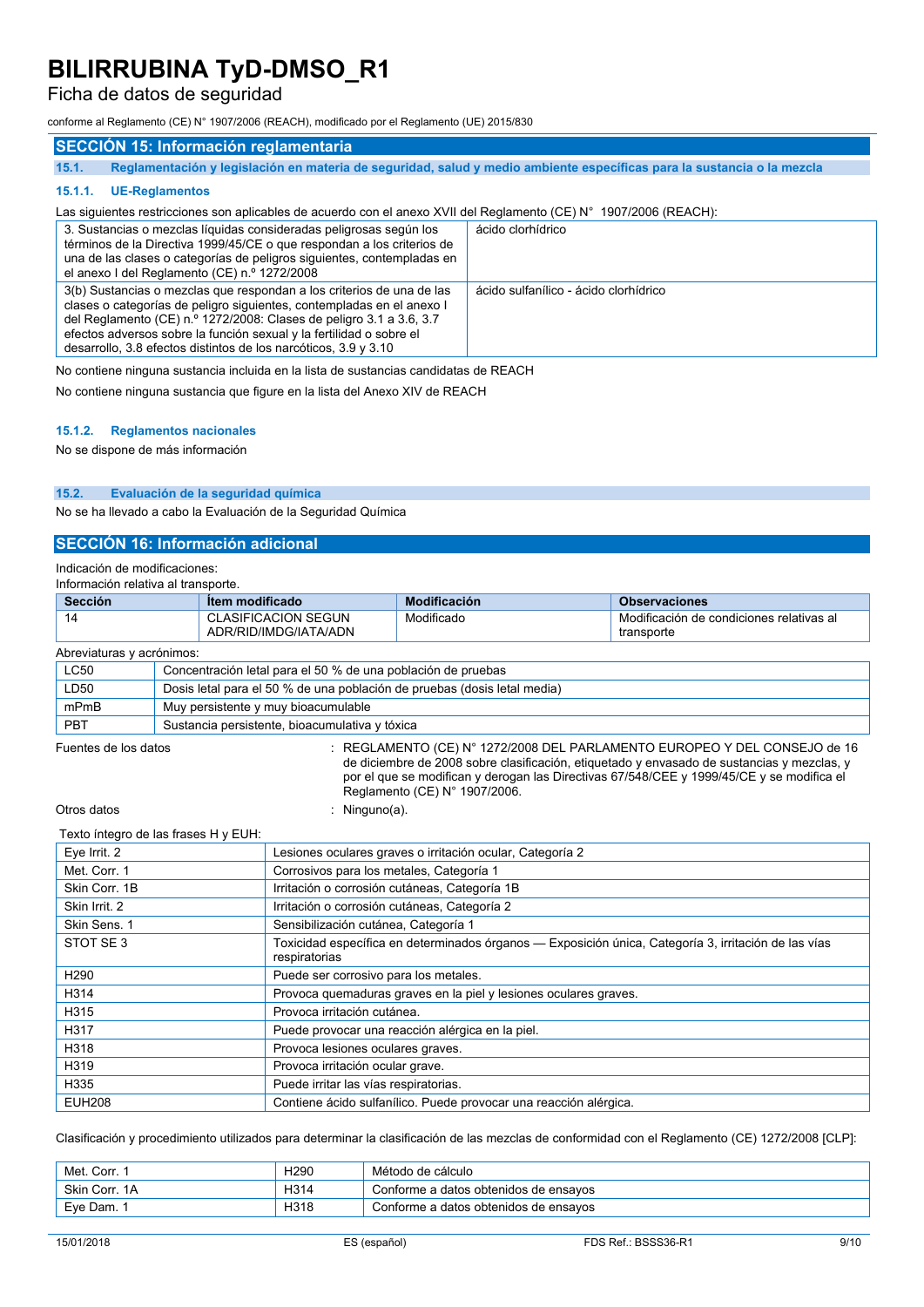### Ficha de datos de seguridad

conforme al Reglamento (CE) N° 1907/2006 (REACH), modificado por el Reglamento (UE) 2015/830

SDS EU (Anexo II de REACH)

Esta información se basa en nuestro conocimiento actual y tiene como finalidad describir el producto para la tutela de la salud, seguridad y medio ambiente. Por lo tanto, no debe ser interpretada<br>como garantía de ninguna c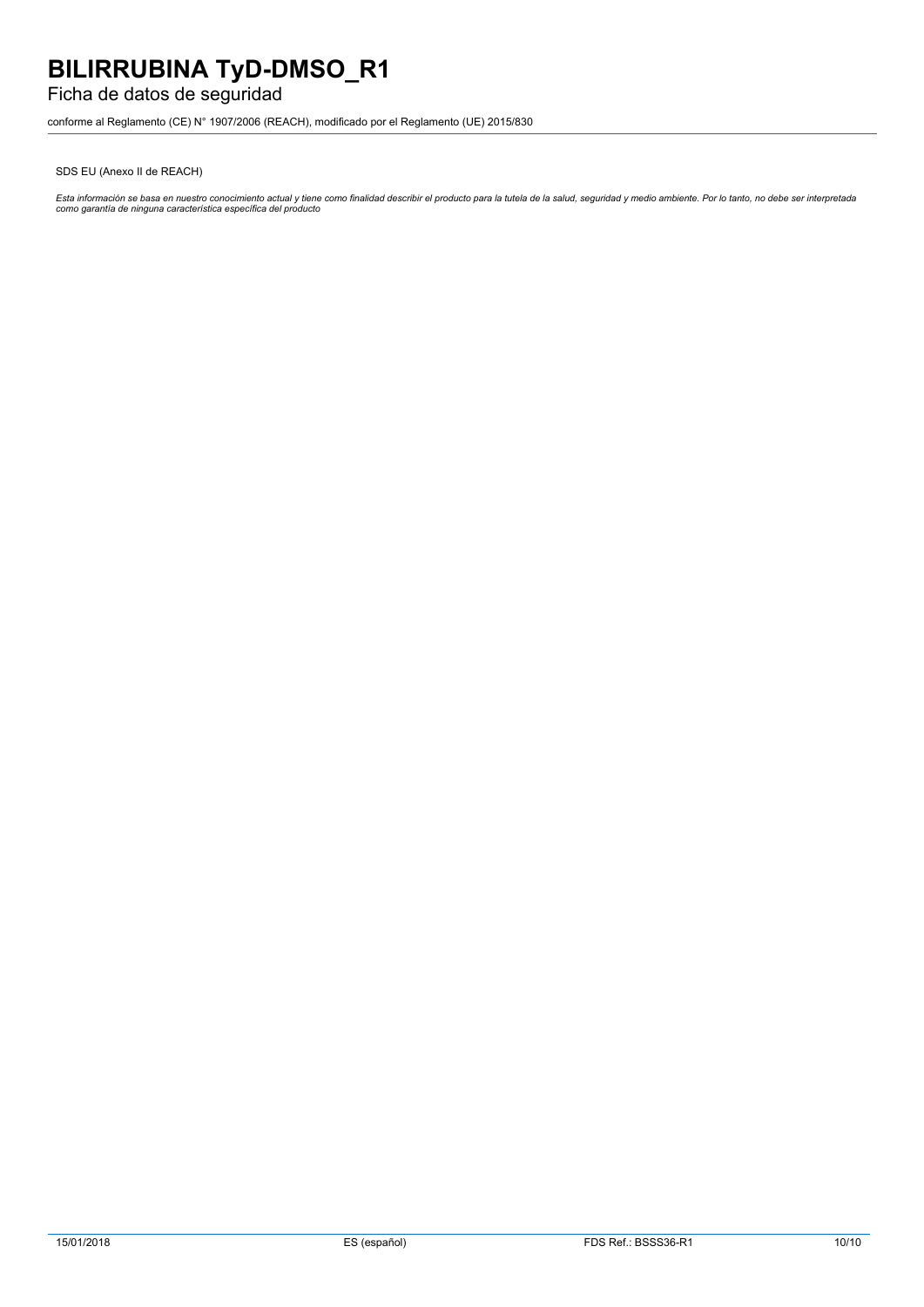

Ficha de datos de seguridad

conforme al Reglamento (CE) N° 1907/2006 (REACH), modificado por el Reglamento (UE) 2015/830 Fecha de emisión: 20/01/2017 Fecha de revisión: 20/01/2017 Reemplaza la ficha: 25/03/2015 Versión: 2.0

|                   |                                                                                      |                  | SECCIÓN 1: Identificación de la sustancia o la mezcla y de la sociedad o la empresa                                                                                                                                            |
|-------------------|--------------------------------------------------------------------------------------|------------------|--------------------------------------------------------------------------------------------------------------------------------------------------------------------------------------------------------------------------------|
| 1.1.              | Identificador del producto                                                           |                  |                                                                                                                                                                                                                                |
|                   | Forma del producto                                                                   |                  | Mezcla                                                                                                                                                                                                                         |
| Nombre comercial  |                                                                                      |                  | BILIRRUBINA TyD-DMSO_R2                                                                                                                                                                                                        |
|                   | Grupo de productos                                                                   |                  | Esta FDS aplica a cualquier referencia del producto.                                                                                                                                                                           |
|                   |                                                                                      |                  |                                                                                                                                                                                                                                |
| 1.2.              |                                                                                      |                  | Usos pertinentes identificados de la sustancia o de la mezcla y usos desaconsejados                                                                                                                                            |
| 1.2.1.            | Usos pertinentes identificados                                                       |                  |                                                                                                                                                                                                                                |
|                   | Especificaciones de utilización<br>industrial/profesional                            |                  | : Solo para diagnostico in vitro profesional                                                                                                                                                                                   |
| 1.2.2.            | <b>Usos desaconsejados</b>                                                           |                  |                                                                                                                                                                                                                                |
|                   | No se dispone de más información                                                     |                  |                                                                                                                                                                                                                                |
| 1.3.              | Datos del proveedor de la ficha de datos de seguridad                                |                  |                                                                                                                                                                                                                                |
|                   | SPINREACT, S.A.U.                                                                    |                  |                                                                                                                                                                                                                                |
|                   | Ctra. Santa Coloma, 7                                                                |                  |                                                                                                                                                                                                                                |
|                   | E-17176 Sant Esteve de Bas (GIRONA) - SPAIN<br>T +34 972 690 800 - F +34 972 690 099 |                  |                                                                                                                                                                                                                                |
|                   | spinreact@spinreact.com - www.spinreact.com                                          |                  |                                                                                                                                                                                                                                |
| 1.4.              | Teléfono de emergencia                                                               |                  |                                                                                                                                                                                                                                |
|                   | Número de emergencia                                                                 |                  | $: +34972690800$                                                                                                                                                                                                               |
|                   |                                                                                      |                  |                                                                                                                                                                                                                                |
|                   | SECCIÓN 2: Identificación de los peligros                                            |                  |                                                                                                                                                                                                                                |
| 2.1.              | Clasificación de la sustancia o de la mezcla                                         |                  |                                                                                                                                                                                                                                |
|                   | Clasificación según reglamento (UE) No. 1272/2008 [CLP]                              |                  |                                                                                                                                                                                                                                |
|                   | Corrosivos para los metales, Categoría 1                                             | H <sub>290</sub> |                                                                                                                                                                                                                                |
|                   | Irritación o corrosión cutáneas, Categoría                                           | H314             |                                                                                                                                                                                                                                |
| 1Α                |                                                                                      |                  |                                                                                                                                                                                                                                |
| Categoría 1       | Lesiones oculares graves o irritación ocular, H318                                   |                  |                                                                                                                                                                                                                                |
|                   | Texto completo de las frases H: véase la Sección 16                                  |                  |                                                                                                                                                                                                                                |
|                   |                                                                                      |                  |                                                                                                                                                                                                                                |
|                   | Efectos adversos fisicoquímicos, para la salud humana y el medio ambiente            |                  |                                                                                                                                                                                                                                |
|                   | No se dispone de más información                                                     |                  |                                                                                                                                                                                                                                |
| 2.2.              | Elementos de la etiqueta                                                             |                  |                                                                                                                                                                                                                                |
|                   |                                                                                      |                  |                                                                                                                                                                                                                                |
|                   | Etiquetado según el Reglamento (CE) Nº 1272/2008 [CLP]                               |                  |                                                                                                                                                                                                                                |
|                   | Pictogramas de peligro (CLP)                                                         |                  |                                                                                                                                                                                                                                |
|                   | Palabra de advertencia (CLP)                                                         | ÷                | GHS05<br>Peligro                                                                                                                                                                                                               |
|                   | Indicaciones de peligro (CLP)                                                        |                  | : H290 - Puede ser corrosivo para los metales.                                                                                                                                                                                 |
|                   |                                                                                      |                  | H314 - Provoca quemaduras graves en la piel y lesiones oculares graves.                                                                                                                                                        |
|                   | Consejos de prudencia (CLP)                                                          |                  | P280 - Llevar máscara de protección, gafas de protección, prendas de protección, guantes de<br>protección.<br>P501 - Eliminar el contenido/recipiente en un contenedor adecuado siguiendo las regulaciones<br>locales vigentes |
| <b>Frases EUH</b> |                                                                                      |                  | EUH208 - Contiene ácido sulfanílico. Puede provocar una reacción alérgica.                                                                                                                                                     |

### **2.3. Otros peligros**

Esta sustancia/mezcla no cumple los criterios PBT del anexo XIII del reglamento REACH Esta sustancia/mezcla no cumple los criterios mPmB del anexo XIII del reglamento REACH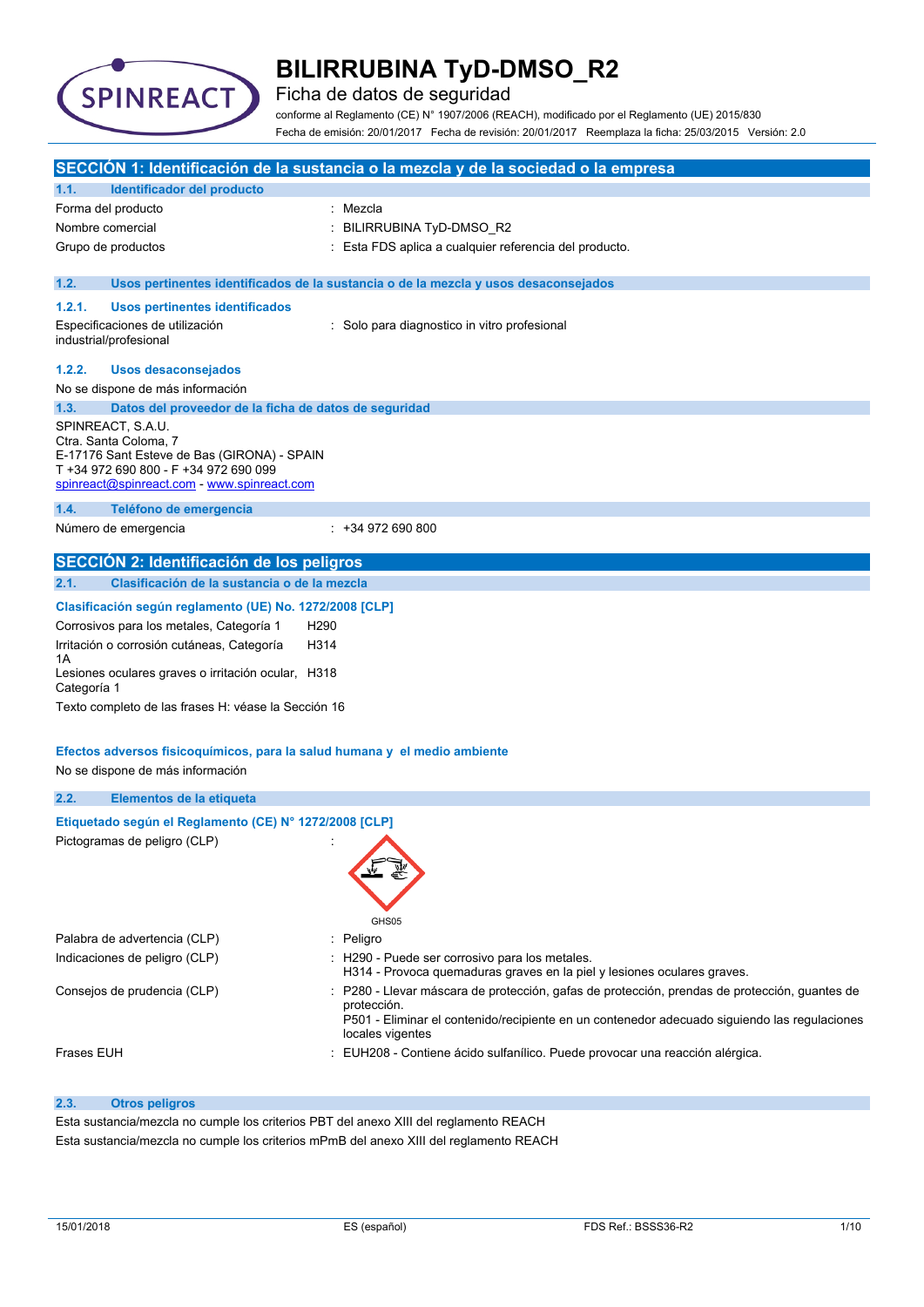Ficha de datos de seguridad

conforme al Reglamento (CE) N° 1907/2006 (REACH), modificado por el Reglamento (UE) 2015/830

**SECCIÓN 3: Composición/información sobre los componentes**

### **3.1. Sustancias**

### No aplicable

#### **3.2. Mezclas**

| <b>Nombre</b>                                                                                                   | Identificador del producto                                                                           | $\frac{9}{6}$ | Clasificación según<br>reglamento (UE) No.<br>1272/2008 [CLP]                                                                           |
|-----------------------------------------------------------------------------------------------------------------|------------------------------------------------------------------------------------------------------|---------------|-----------------------------------------------------------------------------------------------------------------------------------------|
| ácido clorhídrico<br>sustancia a la que se aplica un límite comunitario de exposición en el<br>lugar de trabajo | (N° CAS) (7647-01-0)<br>(N° CE) 231-595-7<br>(N° Índice) 017-002-01-X<br>(REACH-no) 01-2119484862-27 | $0.5 - 1$     | Met. Corr. 1. H290<br>Skin Corr. 1B. H314<br>STOT SE 3. H335                                                                            |
| ácido sulfanílico                                                                                               | (N° CAS) 121-57-3<br>(N° CE) 204-482-5<br>(N° Índice) 612-014-00-X                                   | $0.5 - 1$     | Skin Irrit. 2. H315<br>Eye Irrit. 2, H319<br>Skin Sens. 1, H317                                                                         |
| Límites de concentración específicos:                                                                           |                                                                                                      |               |                                                                                                                                         |
| <b>Nombre</b>                                                                                                   | Identificador del producto                                                                           |               | Límites de concentración específicos                                                                                                    |
| ácido clorhídrico                                                                                               | (N° CAS) (7647-01-0)<br>(N° CE) 231-595-7<br>(N° Índice) 017-002-01-X<br>(REACH-no) 01-2119484862-27 |               | (C >= 0,1) Met. Corr. 1, H290<br>10 = < C < 25) Skin Irrit. 2. H315<br>$10 = C < 25$ ) Eye Irrit. 2, H319<br>(C > = 10) STOT SE 3, H335 |

Texto completo de las frases H: ver sección 16

| <b>SECCIÓN 4: Primeros auxilios</b>                              |                                                                                                                                                                                                   |
|------------------------------------------------------------------|---------------------------------------------------------------------------------------------------------------------------------------------------------------------------------------------------|
| Descripción de los primeros auxilios<br>4.1.                     |                                                                                                                                                                                                   |
| Medidas de primeros auxilios general                             | No administrar nada por vía oral a las personas en estado de inconsciencia. En caso de<br>malestar consultar a un médico (mostrarle la etiqueta siempre que sea posible).                         |
| Medidas de primeros auxilios en caso de<br>inhalación            | Transportar a la persona al aire libre y mantenerla en una posición que le facilite la respiración.<br>Llamar inmediatamente a un CENTRO DE TOXICOLOGÍA/médico.                                   |
| Medidas de primeros auxilios en caso de<br>contacto con la piel  | Quitar inmediatamente todas las prendas contaminadas. Aclararse la piel con agua/ducharse.<br>Llamar inmediatamente a un CENTRO DE TOXICOLOGÍA/médico.                                            |
| Medidas de primeros auxilios en caso de<br>contacto con los ojos | Aclarar cuidadosamente con agua durante varios minutos. Quitar las lentes de contacto, si<br>lleva y resulta fácil. Seguir aclarando. Llamar inmediatamente a un CENTRO DE<br>TOXICOLOGÍA/médico. |
| Medidas de primeros auxilios en caso de<br>ingestión             | Enjuagarse la boca. NO provocar el vómito. Llamar inmediatamente a un CENTRO DE<br>TOXICOLOGÍA/médico.                                                                                            |
| 4.2.<br>Principales síntomas y efectos, agudos y retardados      |                                                                                                                                                                                                   |
| Síntomas/efectos                                                 | : Provoca quemaduras graves en la piel y lesiones oculares graves.                                                                                                                                |
| Síntomas/efectos después del contacto con el<br>ojo              | : Provoca lesiones oculares graves.                                                                                                                                                               |
| 4.3.                                                             | Indicación de toda atención médica y de los tratamientos especiales que deban dispensarse inmediatamente                                                                                          |
| Tratamiento sintomático.                                         |                                                                                                                                                                                                   |
| <b>SECCIÓN 5: Medidas de lucha contra incendios</b>              |                                                                                                                                                                                                   |
| 5.1.<br>Medios de extinción                                      |                                                                                                                                                                                                   |
| Medios de extinción apropiados                                   | Espuma. Polvo seco. Dióxido de carbono. Agua pulverizada.                                                                                                                                         |
| Medios de extinción no apropiados                                | No utilizar flujos de agua potentes.                                                                                                                                                              |

| 5.2.                                                          | Peligros específicos derivados de la sustancia o la mezcla |  |                                                                                                                                                                                                                                                        |
|---------------------------------------------------------------|------------------------------------------------------------|--|--------------------------------------------------------------------------------------------------------------------------------------------------------------------------------------------------------------------------------------------------------|
|                                                               | Peligro de incendio                                        |  | No inflamable.                                                                                                                                                                                                                                         |
| Productos de descomposición peligrosos en<br>caso de incendio |                                                            |  | : Cloruro de hidrógeno, óxidos de nitrógeno (NOx) y óxidos de azufre. Monóxido de carbono,<br>Dióxido de carbono.                                                                                                                                      |
| 5.3.                                                          | Recomendaciones para el personal de lucha contra incendios |  |                                                                                                                                                                                                                                                        |
|                                                               | Instrucciones para extinción de incendio                   |  | Enfriar los contenedores expuestos mediante agua pulverizada o nebulizada. Sea prudente a<br>la hora de extinguir cualquier incendio de productos químicos. Evitar que las aguas residuales<br>de extinción de incendios contaminen el medio ambiente. |
|                                                               | Protección durante la extinción de incendios               |  | : No entrar en la zona de fuego sin el equipo de protección adecuado, incluida la protección<br>respiratoria.                                                                                                                                          |

(C >= 25) Skin Corr. 1B, H314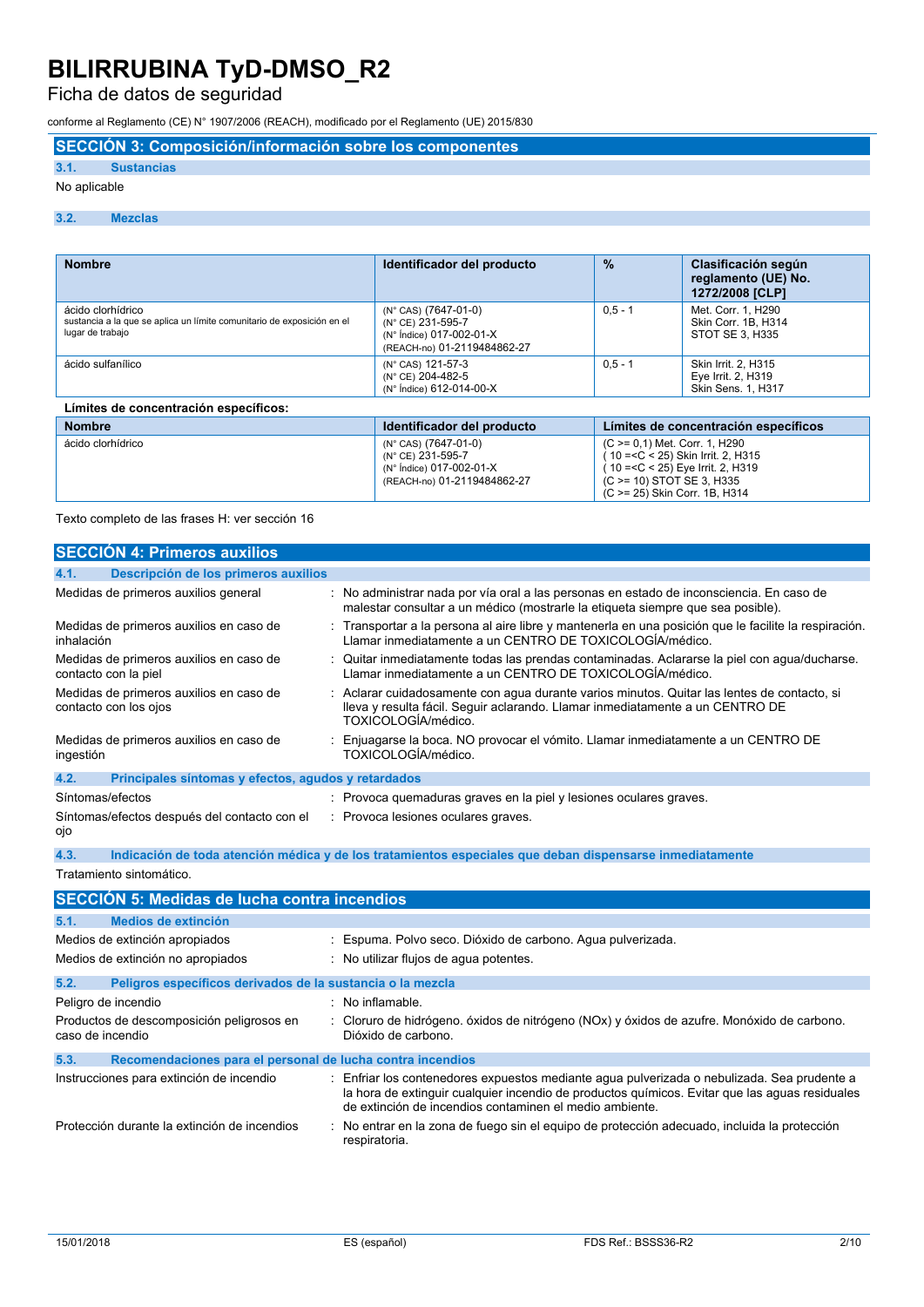### Ficha de datos de seguridad

conforme al Reglamento (CE) N° 1907/2006 (REACH), modificado por el Reglamento (UE) 2015/830

|                  | conforme al Reglamento (CE) N° 1907/2006 (REACH), modificado por el Reglamento (UE) 2015/830 |                                                                                                                                                                                                                                                                                                                                                                                  |
|------------------|----------------------------------------------------------------------------------------------|----------------------------------------------------------------------------------------------------------------------------------------------------------------------------------------------------------------------------------------------------------------------------------------------------------------------------------------------------------------------------------|
|                  | <b>SECCIÓN 6: Medidas en caso de vertido accidental</b>                                      |                                                                                                                                                                                                                                                                                                                                                                                  |
| 6.1.             |                                                                                              | Precauciones personales, equipo de protección y procedimientos de emergencia                                                                                                                                                                                                                                                                                                     |
| 6.1.1.           | Para el personal que no forma parte de los servicios de emergencia                           |                                                                                                                                                                                                                                                                                                                                                                                  |
|                  | Procedimientos de emergencia                                                                 | : Evacuar el personal no necesario.                                                                                                                                                                                                                                                                                                                                              |
| 6.1.2.           | Para el personal de emergencia                                                               |                                                                                                                                                                                                                                                                                                                                                                                  |
|                  | Equipo de protección                                                                         | Proporcionar una protección adecuada a los equipos de limpieza.                                                                                                                                                                                                                                                                                                                  |
|                  | Procedimientos de emergencia                                                                 | Ventilar la zona.                                                                                                                                                                                                                                                                                                                                                                |
| 6.2.             | Precauciones relativas al medio ambiente                                                     |                                                                                                                                                                                                                                                                                                                                                                                  |
|                  | liberación al medio ambiente.                                                                | Evitar la penetración en alcantarillas y aguas potables. Advertir a las autoridades si el líquido penetra en sumideros o en aguas públicas. Evitar su                                                                                                                                                                                                                            |
| 6.3.             | Métodos y material de contención y de limpieza                                               |                                                                                                                                                                                                                                                                                                                                                                                  |
|                  | Procedimientos de limpieza                                                                   | : Absorber inmediatamente el producto derramado mediante sólidos inertes como arcilla o tierra<br>de diatomeas. Recoger el vertido. Almacenar alejado de otros materiales. Absorber el vertido<br>para que no dañe otros materiales. Depositar todos los residuos en recipientes adecuados y<br>etiquetados para su posterior eliminación en función de la reglamentación local. |
| 6.4.             | Referencia a otras secciones                                                                 |                                                                                                                                                                                                                                                                                                                                                                                  |
|                  | Ver la Sección 8. Control de exposición/protección individual.                               |                                                                                                                                                                                                                                                                                                                                                                                  |
|                  | <b>SECCIÓN 7: Manipulación y almacenamiento</b>                                              |                                                                                                                                                                                                                                                                                                                                                                                  |
| 7.1.             | Precauciones para una manipulación segura                                                    |                                                                                                                                                                                                                                                                                                                                                                                  |
|                  | Peligros adicionales durante el tratamiento                                                  | : Puede ser corrosivo para los metales.                                                                                                                                                                                                                                                                                                                                          |
|                  | Precauciones para una manipulación segura                                                    | Garantizar una buena ventilación de la zona de trabajo para evitar la formación de vapores. No<br>respirar los vapores. Evitar el contacto con los ojos, la piel o la ropa.                                                                                                                                                                                                      |
|                  | Medidas de higiene                                                                           | Lavarse la zona afectada concienzudamente tras la manipulación. Lavarse las manos y otras<br>zonas expuestas con un jabón suave y con agua antes de comer, beber y fumar o de<br>abandonar el trabajo.                                                                                                                                                                           |
| 7.2.             |                                                                                              | Condiciones de almacenamiento seguro, incluidas posibles incompatibilidades                                                                                                                                                                                                                                                                                                      |
| Medidas técnicas |                                                                                              | Respetar la normativa vigente.                                                                                                                                                                                                                                                                                                                                                   |
|                  | Condiciones de almacenamiento                                                                | Mantener los envases cerrados cuando no se estén utilizando. Consérvese únicamente en el<br>recipiente de origen, en lugar fresco y bien ventilado lejos de : Fuentes de calor.                                                                                                                                                                                                  |
|                  | Productos incompatibles                                                                      | Bases fuertes.                                                                                                                                                                                                                                                                                                                                                                   |
|                  | Material de embalaje                                                                         | Almacenar en un recipiente resistente a la corrosión con revestimiento interior resistente.                                                                                                                                                                                                                                                                                      |

### **7.3. Usos específicos finales**

No se dispone de más información

### **SECCIÓN 8: Controles de exposición/protección individual**

**8.1. Parámetros de control**

| ácido clorhídrico ((7647-01-0)) |                                 |                         |  |  |  |  |  |
|---------------------------------|---------------------------------|-------------------------|--|--|--|--|--|
| <b>UE</b>                       | Nombre local                    | Hydrogen chloride       |  |  |  |  |  |
| <b>UE</b>                       | IOELV TWA (mg/m <sup>3</sup> )  | $8 \text{ mg/m}^3$      |  |  |  |  |  |
| UE                              | IOELV TWA (ppm)                 | 5 ppm                   |  |  |  |  |  |
| <b>UE</b>                       | IOELV STEL (mg/m <sup>3</sup> ) | 15 mg/ $m3$             |  |  |  |  |  |
| <b>UE</b>                       | IOELV STEL (ppm)                | $10$ ppm                |  |  |  |  |  |
| España                          | Nombre local                    | Cloruro de hidrógeno    |  |  |  |  |  |
| España                          | $VLA-ED$ (mg/m <sup>3</sup> )   | $7,6$ mg/m <sup>3</sup> |  |  |  |  |  |
| España                          | VLA-ED (ppm)                    | 5 ppm                   |  |  |  |  |  |
| España                          | $VLA-EC$ (mg/m <sup>3</sup> )   | 15 mg/ $m3$             |  |  |  |  |  |
| España                          | VLA-EC (ppm)                    | 10 ppm                  |  |  |  |  |  |
| España                          | <b>Notas</b>                    | VLI                     |  |  |  |  |  |

| ácido clorhídrico ((7647-01-0))        |                    |                     |      |
|----------------------------------------|--------------------|---------------------|------|
| DNEL/DMEL (Trabajadores)               |                    |                     |      |
| Aguda - efectos locales, inhalación    | 15 mg/ $m3$        |                     |      |
| DNEL/DMEL (información adicional)      |                    |                     |      |
| largo plazo - local effect, Inhalación | $8 \text{ mg/m}^3$ |                     |      |
| PNEC (Agua)                            |                    |                     |      |
| PNEC aqua (agua dulce)                 | $0,036$ mg/l       |                     |      |
| PNEC agua (agua de mar)                | $0,036$ mg/l       |                     |      |
| PNEC (Indicaciones adicionales)        |                    |                     |      |
| 15/01/2018                             | ES (español)       | FDS Ref.: BSSS36-R2 | 3/10 |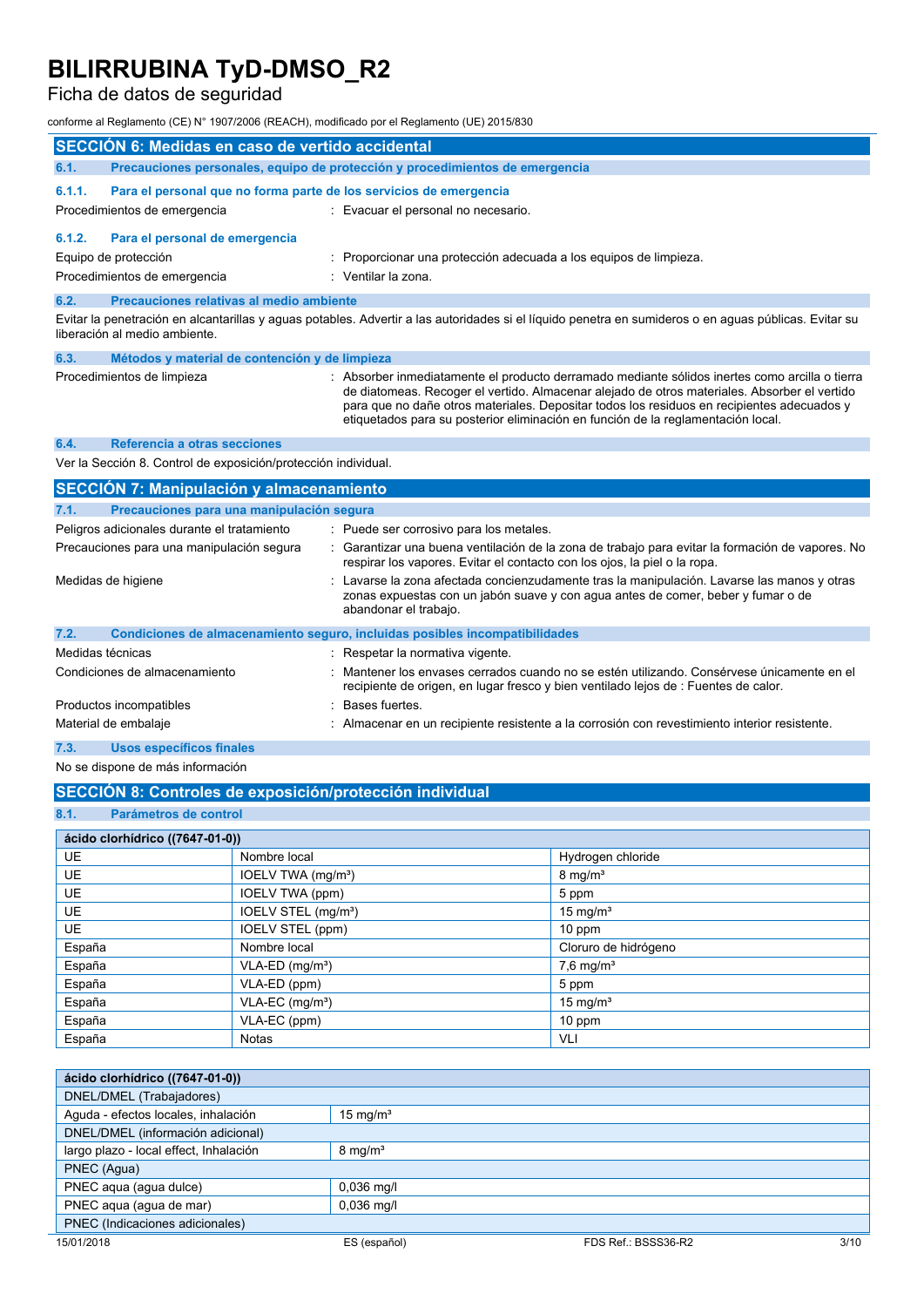### Ficha de datos de seguridad

conforme al Reglamento (CE) N° 1907/2006 (REACH), modificado por el Reglamento (UE) 2015/830

| ácido clorhídrico ((7647-01-0)) |                            |              |
|---------------------------------|----------------------------|--------------|
|                                 | (liberación intermitente)  | $0.045$ mg/l |
| 8.2.                            | Controles de la exposición |              |

### **Equipo de protección individual:**

Evitar toda exposición innecesaria.

#### **Protección de las manos:**

Guantes de protección resistentes a los productos químicos

#### **Protección ocular:**

Gafas químicas o pantalla facial

#### **Protección de la piel y del cuerpo:**

Llevar ropa de protección adecuada

#### **Protección de las vías respiratorias:**

En caso de producción excesiva de vapores, utilizar una máscara apropiada

#### **Otros datos:**

No comer, beber ni fumar durante la utilización.

| <b>SECCIÓN 9: Propiedades físicas y químicas</b>                                     |  |                                             |  |  |
|--------------------------------------------------------------------------------------|--|---------------------------------------------|--|--|
| Información sobre propiedades físicas y químicas básicas<br>9.1.                     |  |                                             |  |  |
| Forma/estado                                                                         |  | : Líquido                                   |  |  |
| Color                                                                                |  | Incoloro.                                   |  |  |
| Olor                                                                                 |  | característico.                             |  |  |
| Umbral olfativo                                                                      |  | No hay datos disponibles                    |  |  |
| рH                                                                                   |  | $= 2$                                       |  |  |
| Grado de evaporación (acetato de butilo=1)                                           |  | : No hay datos disponibles                  |  |  |
| Punto de fusión                                                                      |  | : No hay datos disponibles                  |  |  |
| Punto de solidificación                                                              |  | No hay datos disponibles                    |  |  |
| Punto de ebullición                                                                  |  | No hay datos disponibles                    |  |  |
| Punto de inflamación                                                                 |  | No hay datos disponibles                    |  |  |
| Temperatura de autoignición                                                          |  | No hay datos disponibles                    |  |  |
| Temperatura de descomposición                                                        |  | No hay datos disponibles                    |  |  |
| Inflamabilidad (sólido, gas)                                                         |  | No inflamable.                              |  |  |
| Presión de vapor                                                                     |  | No hay datos disponibles                    |  |  |
| Densidad relativa de vapor a 20 °C                                                   |  | No hay datos disponibles                    |  |  |
| Densidad relativa                                                                    |  | No hay datos disponibles                    |  |  |
| Solubilidad                                                                          |  | No hay datos disponibles                    |  |  |
| Log Pow                                                                              |  | No hay datos disponibles                    |  |  |
| Viscosidad, cinemática                                                               |  | No hay datos disponibles                    |  |  |
| Viscosidad, dinámica                                                                 |  | No hay datos disponibles                    |  |  |
| Propiedades explosivas                                                               |  | No hay datos disponibles                    |  |  |
| Propiedad de provocar incendios                                                      |  | No hay datos disponibles                    |  |  |
| Límites de explosión                                                                 |  | No hay datos disponibles                    |  |  |
| 9.2.<br><b>Otros datos</b>                                                           |  |                                             |  |  |
| No se dispone de más información                                                     |  |                                             |  |  |
| <b>SECCION 10: Estabilidad y reactividad</b>                                         |  |                                             |  |  |
| 10.1.<br><b>Reactividad</b>                                                          |  |                                             |  |  |
| Vapores corrosivos.                                                                  |  |                                             |  |  |
| 10.2.<br><b>Estabilidad química</b>                                                  |  |                                             |  |  |
| Es estable bajo condiciones recomendadas de manejo y almacenamiento (ver seccion 7). |  |                                             |  |  |
| 10.3.<br>Posibilidad de reacciones peligrosas                                        |  |                                             |  |  |
| No establecido.                                                                      |  |                                             |  |  |
| 10.4.<br><b>Condiciones que deben evitarse</b>                                       |  |                                             |  |  |
| Luz directa del sol. Temperaturas extremadamente elevadas o extremadamente bajas.    |  |                                             |  |  |
| 15/01/2018                                                                           |  | FDS Ref.: BSSS36-R2<br>ES (español)<br>4/10 |  |  |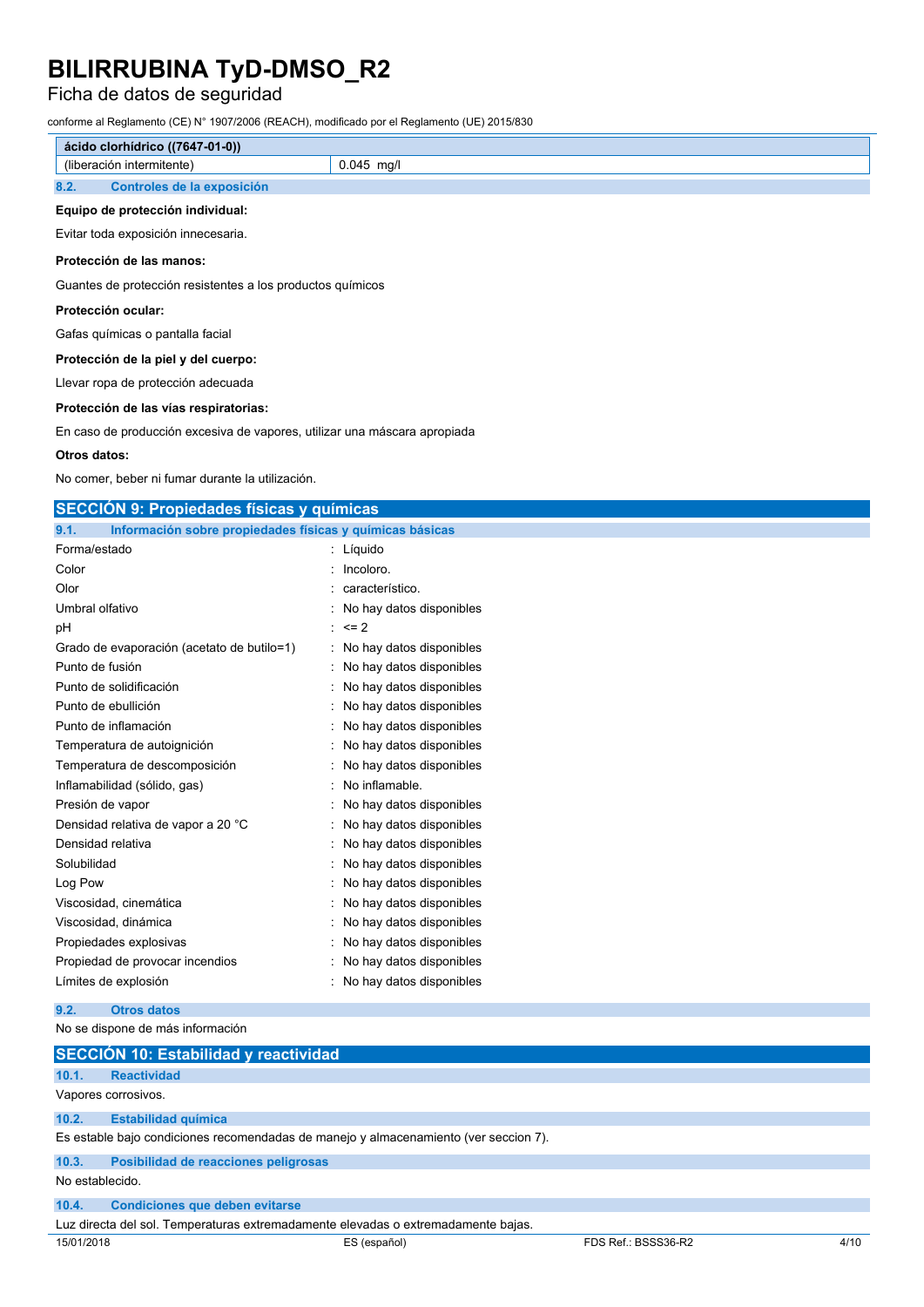### Ficha de datos de seguridad

conforme al Reglamento (CE) N° 1907/2006 (REACH), modificado por el Reglamento (UE) 2015/830

### **10.5. Materiales incompatibles**

#### Bases fuertes. metales.

### **10.6. Productos de descomposición peligrosos**

Monóxido de carbono. Dióxido de carbono. Cloruro de hidrógeno. óxidos de nitrógeno (NOx) y óxidos de azufre.

| <b>SECCIÓN 11: Información toxicológica</b>                                  |                                                                              |  |  |
|------------------------------------------------------------------------------|------------------------------------------------------------------------------|--|--|
| Información sobre los efectos toxicológicos<br>11.1.                         |                                                                              |  |  |
| Toxicidad aguda (oral)                                                       | : No clasificado                                                             |  |  |
| Toxicidad aguda (cutánea)                                                    | No clasificado                                                               |  |  |
| Toxicidad aguda (inhalación)                                                 | : No clasificado                                                             |  |  |
| ácido sulfanílico (121-57-3)                                                 |                                                                              |  |  |
| DL50 oral rata                                                               | 12300 mg/kg                                                                  |  |  |
| DL50 cutánea rata                                                            | > 2000 mg/kg (OECD 402)                                                      |  |  |
| DL50, intravenoso, rata                                                      | 6000 mg/kg                                                                   |  |  |
| ácido clorhídrico ((7647-01-0))                                              |                                                                              |  |  |
| DL50 oral rata                                                               | 900 mg/kg                                                                    |  |  |
| Corrosión o irritación cutáneas                                              | Provoca quemaduras graves en la piel y lesiones oculares graves.<br>pH: <= 2 |  |  |
| Lesiones oculares graves o irritación ocular                                 | Provoca lesiones oculares graves.<br>pH: <= 2                                |  |  |
| Sensibilización respiratoria o cutánea                                       | No clasificado                                                               |  |  |
| Mutagenicidad en células germinales                                          | No clasificado                                                               |  |  |
| Carcinogenicidad                                                             | No clasificado                                                               |  |  |
| Toxicidad para la reproducción                                               | No clasificado                                                               |  |  |
| Toxicidad específica en determinados órganos<br>(STOT) - exposición única    | : No clasificado                                                             |  |  |
| Toxicidad específica en determinados órganos<br>(STOT) - exposición repetida | : No clasificado                                                             |  |  |
| ácido sulfanílico (121-57-3)                                                 |                                                                              |  |  |
| NOAEL, oral, rata                                                            | 1000 mg/Kg (RTECS: WP3895500)                                                |  |  |
| Peligro por aspiración                                                       | : No clasificado                                                             |  |  |
| SECCIÓN 12: Información ecológica                                            |                                                                              |  |  |
| <b>Toxicidad</b><br>12.1.                                                    |                                                                              |  |  |
| Toxicidad acuática aguda                                                     | No clasificado                                                               |  |  |
| Toxicidad acuática crónica                                                   | No clasificado                                                               |  |  |
| ácido sulfanílico (121-57-3)                                                 |                                                                              |  |  |
| CL50 peces 1                                                                 | > 100 mg/l (OECD 203 - Danio rerio - 96h)                                    |  |  |
| CE50 Daphnia 1                                                               | 23 mg/l (OECD TG 202 - Daphnia magna - 48h)                                  |  |  |
| EC50 72h algae 1                                                             | 97 mg/l (Desmodesmus subspicatus - 72 h)                                     |  |  |
| ErC50 (algas)                                                                | 97 mg/l (OECD TG 201 - Desmodesmus subspicatus - 72h)                        |  |  |
| 12.2.<br>Persistencia y degradabilidad                                       |                                                                              |  |  |
| <b>BILIRRUBINA TyD-DMSO_R2</b>                                               |                                                                              |  |  |
| Persistencia y degradabilidad                                                | No establecido.                                                              |  |  |
| ácido sulfanílico (121-57-3)                                                 |                                                                              |  |  |
| Biodegradación                                                               | 100 % (72 h)                                                                 |  |  |
| Potencial de bioacumulación<br>12.3.                                         |                                                                              |  |  |
| <b>BILIRRUBINA TyD-DMSO_R2</b>                                               |                                                                              |  |  |
| Potencial de bioacumulación                                                  | No establecido.                                                              |  |  |
| 12.4.<br>Movilidad en el suelo                                               |                                                                              |  |  |

No se dispone de más información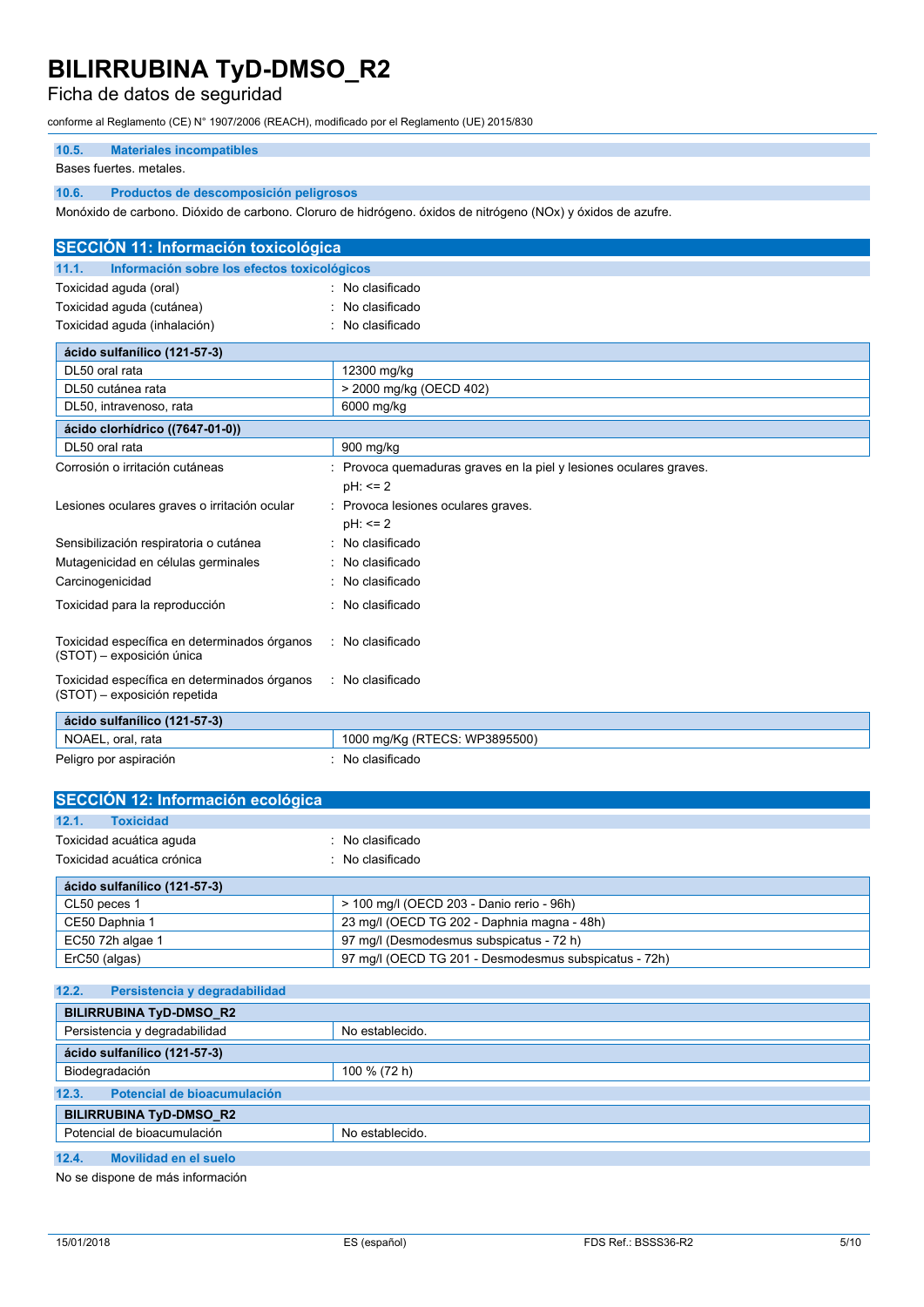### Ficha de datos de seguridad

conforme al Reglamento (CE) N° 1907/2006 (REACH), modificado por el Reglamento (UE) 2015/830

| 12.5.<br>Resultados de la valoración PBT y mPmB                                        |                                                                                                                                                                                                            |  |  |  |
|----------------------------------------------------------------------------------------|------------------------------------------------------------------------------------------------------------------------------------------------------------------------------------------------------------|--|--|--|
| <b>BILIRRUBINA TyD-DMSO_R2</b>                                                         |                                                                                                                                                                                                            |  |  |  |
| Esta sustancia/mezcla no cumple los criterios PBT del anexo XIII del reglamento REACH  |                                                                                                                                                                                                            |  |  |  |
| Esta sustancia/mezcla no cumple los criterios mPmB del anexo XIII del reglamento REACH |                                                                                                                                                                                                            |  |  |  |
| 12.6.<br><b>Otros efectos adversos</b>                                                 |                                                                                                                                                                                                            |  |  |  |
| No se dispone de más información                                                       |                                                                                                                                                                                                            |  |  |  |
| SECCIÓN 13: Consideraciones relativas a la eliminación                                 |                                                                                                                                                                                                            |  |  |  |
| 13.1.<br>Métodos para el tratamiento de residuos                                       |                                                                                                                                                                                                            |  |  |  |
| Recomendaciones para la eliminación de<br>productos/envases                            | Destruir cumpliendo las condiciones de seguridad exigidas por la legislación local/nacional.<br>Eliminar el contenido/recipiente en un contenedor adecuado siguiendo las regulaciones locales<br>vigentes. |  |  |  |
| Ecología - residuos                                                                    | Evitar su liberación al medio ambiente.                                                                                                                                                                    |  |  |  |
| SECCIÓN 14: Información relativa al transporte                                         |                                                                                                                                                                                                            |  |  |  |
| Según los requisitos de ADR / RID / IMDG / IATA / ADN                                  |                                                                                                                                                                                                            |  |  |  |
| 14.1.<br><b>Número ONU</b>                                                             |                                                                                                                                                                                                            |  |  |  |
| N° ONU (ADR)                                                                           | 3264                                                                                                                                                                                                       |  |  |  |
| N° ONU (IMDG)                                                                          | 3264                                                                                                                                                                                                       |  |  |  |
| N° ONU (IATA)                                                                          | 3264                                                                                                                                                                                                       |  |  |  |
| N° ONU (ADN)                                                                           | 3264                                                                                                                                                                                                       |  |  |  |
| N° ONU (RID)                                                                           | : 3264                                                                                                                                                                                                     |  |  |  |
| 14.2.<br>Designación oficial de transporte de las Naciones Unidas                      |                                                                                                                                                                                                            |  |  |  |
| Designación oficial de transporte (ADR)                                                | : LÍQUIDO CORROSIVO, ÁCIDO, INORGÁNICO, N.E.P.                                                                                                                                                             |  |  |  |
| Designación oficial de transporte (IMDG)                                               | : LÍQUIDO CORROSIVO, ÁCIDO, INORGÁNICO, N.E.P.                                                                                                                                                             |  |  |  |
| Designación oficial de transporte (IATA)                                               | : Corrosive liquid, acidic, inorganic, n.o.s.                                                                                                                                                              |  |  |  |
| Designación oficial de transporte (ADN)                                                | LÍQUIDO CORROSIVO, ÁCIDO, INORGÁNICO, N.E.P.                                                                                                                                                               |  |  |  |
| Designación oficial de transporte (RID)                                                | : LÍQUIDO CORROSIVO, ÁCIDO, INORGÁNICO, N.E.P.                                                                                                                                                             |  |  |  |
| Descripción del documento del transporte<br>(ADR)                                      | : UN 3264 LÍQUIDO CORROSIVO, ÁCIDO, INORGÁNICO, N.E.P., 8, III, (E)                                                                                                                                        |  |  |  |
| Descripción del documento del transporte<br>(IMDG)                                     | : UN 3264 LÍQUIDO CORROSIVO, ÁCIDO, INORGÁNICO, N.E.P., 8, III                                                                                                                                             |  |  |  |
| Descripción del documento del transporte<br>(IATA)                                     | : UN 3264 Corrosive liquid, acidic, inorganic, n.o.s., 8, III                                                                                                                                              |  |  |  |
| Descripción del documento del transporte<br>(ADN)                                      | : UN 3264 LÍQUIDO CORROSIVO, ÁCIDO, INORGÁNICO, N.E.P., 8, III                                                                                                                                             |  |  |  |
|                                                                                        | Descripción del documento del transporte (RID) : UN 3264 LÍQUIDO CORROSIVO, ÁCIDO, INORGÁNICO, N.E.P., 8, III                                                                                              |  |  |  |
| 14.3.<br>Clase(s) de peligro para el transporte                                        |                                                                                                                                                                                                            |  |  |  |
| <b>ADR</b>                                                                             |                                                                                                                                                                                                            |  |  |  |
| Clase(s) de peligro para el transporte (ADR)                                           | - 8                                                                                                                                                                                                        |  |  |  |

| Clase(s) de peligro para el transporte (ADR) | : 8 |
|----------------------------------------------|-----|
| Etiquetas de peligro (ADR)                   | : 8 |

### **IMDG**

| Clase(s) de peligro para el transporte (IMDG) | : 8 |
|-----------------------------------------------|-----|
| Etiquetas de peligro (IMDG)                   | : 8 |



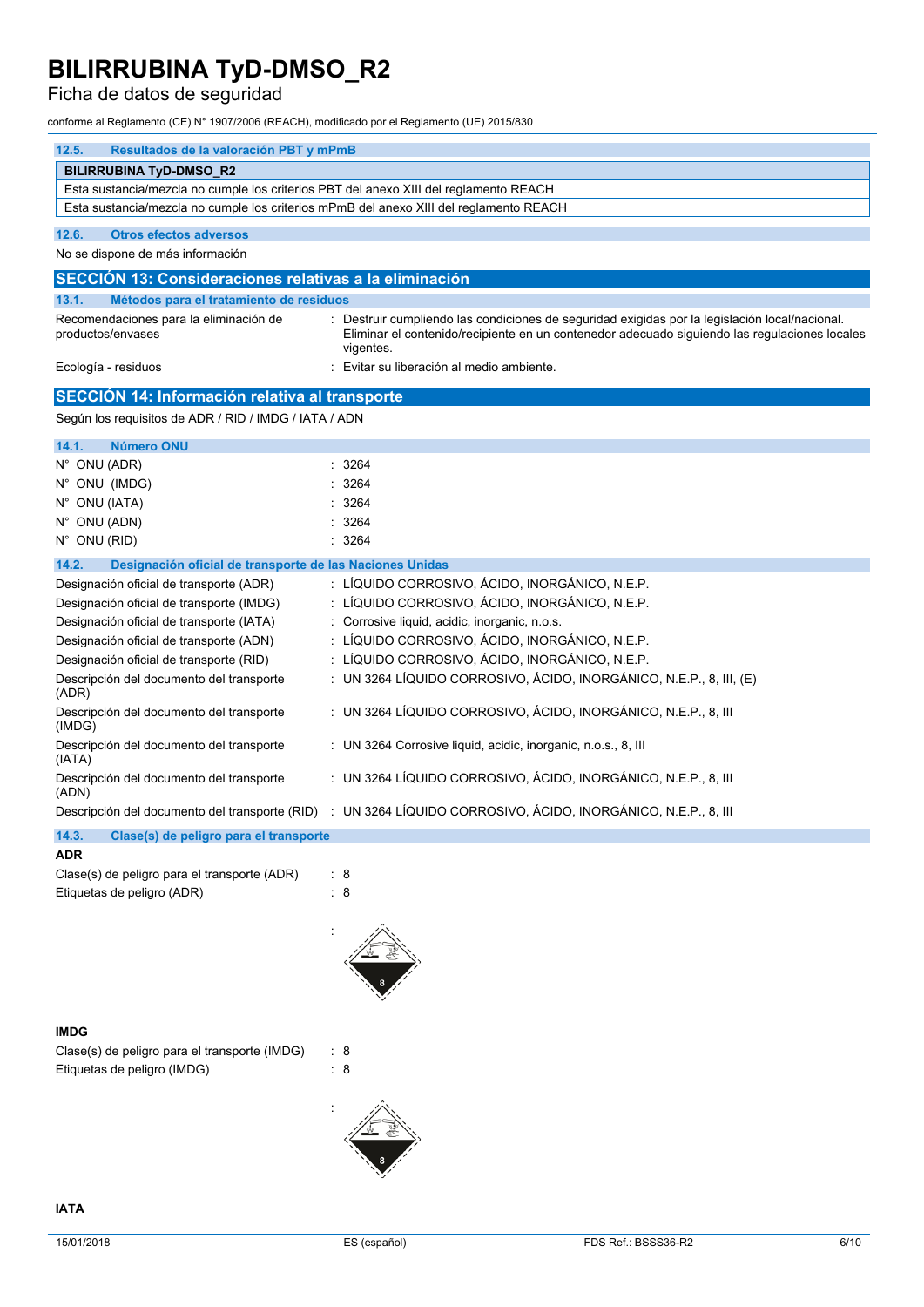### Ficha de datos de seguridad

**ADN**

**RID**

conforme al Reglamento (CE) N° 1907/2006 (REACH), modificado por el Reglamento (UE) 2015/830



| Grupo de embalaje (RID)                  | ÷ III.                                   |
|------------------------------------------|------------------------------------------|
| 14.5.<br>Peligros para el medio ambiente |                                          |
| Peligroso para el medio ambiente         | : No                                     |
| Contaminante marino                      | : No                                     |
| Otros datos                              | : No se dispone de información adicional |

| - Transporte por vía terrestre                                                         |                         |
|----------------------------------------------------------------------------------------|-------------------------|
| Código de clasificación (ADR)                                                          | : C1                    |
| Disposiciones especiales (ADR)                                                         | : 274                   |
| Cantidades limitadas (ADR)                                                             | : 51                    |
| Cantidades exceptuadas (ADR)                                                           | : E1                    |
| Instrucciones de embalaje (ADR)                                                        | P001, IBC03, LP01, R001 |
| Disposiciones particulares relativas al embalaje<br>común (ADR)                        | : MP19                  |
| Instrucciones para cisternas portátiles y<br>contenedores para granel (ADR)            | : T7                    |
| Disposiciones especiales para cisternas<br>portátiles y contenedores para granel (ADR) | $:$ TP1, TP28           |
| Código cisterna (ADR)                                                                  | : L4BN                  |
| Vehículo para el transporte en cisterna                                                | : AT                    |
| Categoría de transporte (ADR)                                                          | : 3                     |
| Disposiciones especiales de transporte - Bultos<br>(ADR)                               | : V12                   |
| N° Peligro (código Kemler)                                                             | 80                      |
|                                                                                        |                         |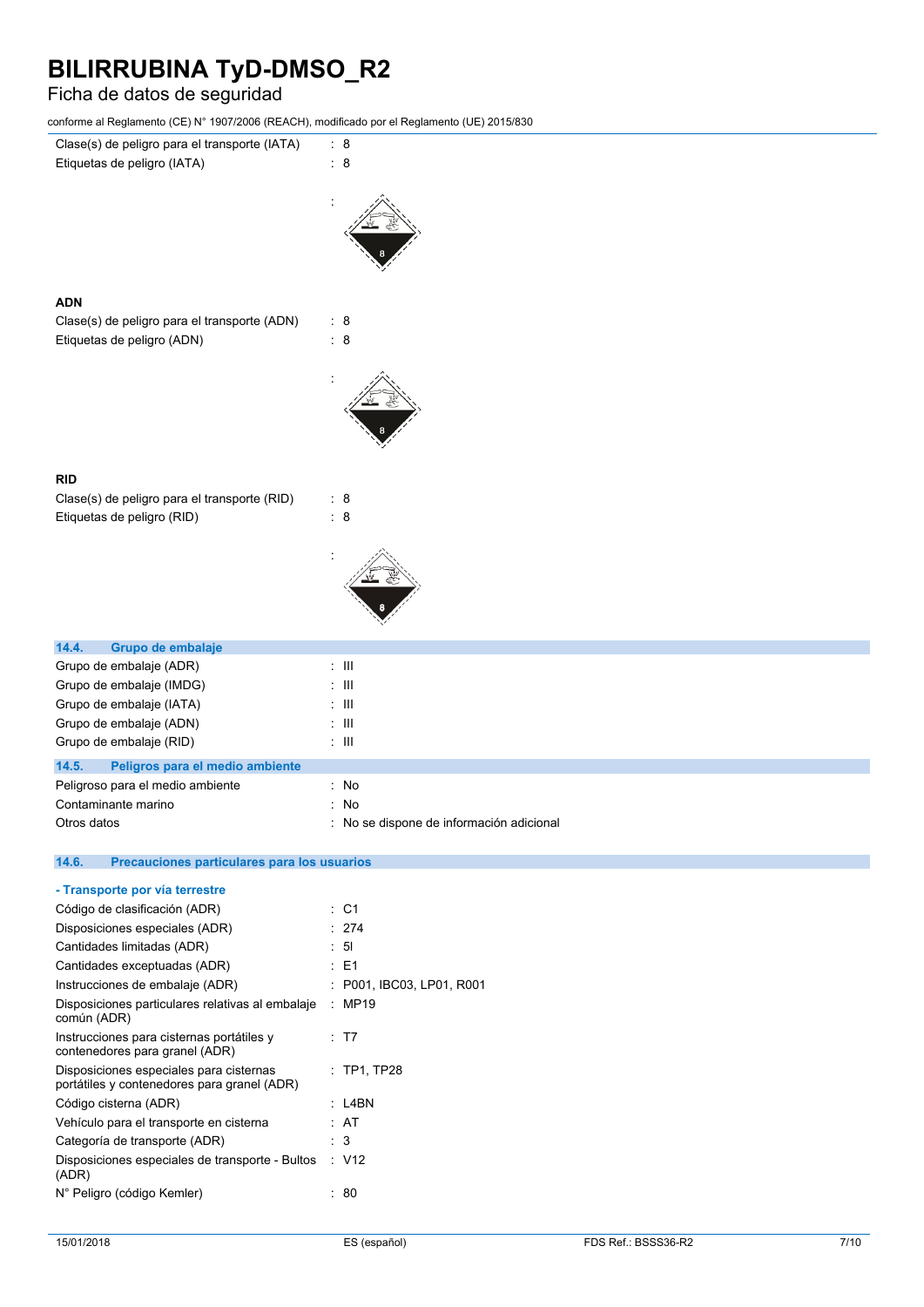### Ficha de datos de seguridad

conforme al Reglamento (CE) N° 1907/2006 (REACH), modificado por el Reglamento (UE) 2015/830

| comonic arregiamento (OE) Nº Toonzooo (NEAOH), modificado por en Regiamento (OE) zo ioroco    |    |                                                    |
|-----------------------------------------------------------------------------------------------|----|----------------------------------------------------|
| Panel naranja                                                                                 |    | 80                                                 |
|                                                                                               |    | 3264                                               |
| Código de restricción en túneles (ADR)                                                        |    | Ε                                                  |
| - Transporte marítimo                                                                         |    |                                                    |
| Disposiciones especiales (IMDG)                                                               |    | : 223, 274                                         |
| Cantidades limitadas (IMDG)                                                                   |    | 5 L                                                |
| Cantidades exceptuadas (IMDG)                                                                 |    | : E1                                               |
| Instrucciones de embalaje (IMDG)                                                              |    | : P001, LP01                                       |
| Instrucciones de embalaje GRG (IMDG)                                                          |    | $\therefore$ IBC03                                 |
| Instrucciones para cisternas (IMDG)                                                           |    | - T7                                               |
| Disposiciones especiales para las cisternas<br>(IMDG)                                         |    | $:$ TP1, TP28                                      |
| N.º FS (Fuego)                                                                                |    | $:$ F-A                                            |
| N.° FS (Derrame)                                                                              |    | -S-B                                               |
| Categoría de carga (IMDG)                                                                     |    | A                                                  |
| Estiba y Manipulación (IMDG)                                                                  |    | SW <sub>2</sub>                                    |
| Propiedades y observaciones (IMDG)                                                            |    | : Causes burns to skin, eyes and mucous membranes. |
| - Transporte aéreo                                                                            |    |                                                    |
| Cantidades exceptuadas para aviones de<br>pasajeros y de carga (IATA)                         |    | : E1                                               |
| Cantidades limitadas para aviones de pasajeros<br>y de carga (IATA)                           |    | : Y841                                             |
| Cantidad neta máxima para cantidad limitada en : 1L<br>aviones de pasajeros y de carga (IATA) |    |                                                    |
| Instrucciones de embalaje para aviones de<br>pasajeros y de carga (IATA)                      |    | : 852                                              |
| Cantidad neta máxima para aviones de<br>pasajeros y de carga (IATA)                           |    | : 5L                                               |
| Instrucciones de embalaje exclusivamente para<br>aviones de carga (IATA)                      |    | : 856                                              |
| Cantidad máx. neta exclusivamente para<br>aviones de carga (IATA)                             |    | : 60L                                              |
| Disposiciones especiales (IATA)                                                               |    | : A3                                               |
| Código GRE (IATA)                                                                             |    | : 8L                                               |
| - Transporte por vía fluvial                                                                  |    |                                                    |
| Código de clasificación (ADN)                                                                 |    | : C1                                               |
| Disposiciones especiales (ADN)                                                                |    | 274                                                |
| Cantidades limitadas (ADN)                                                                    |    | 5 L                                                |
| Cantidades exceptuadas (ADN)                                                                  |    | : E1                                               |
| Transporte admitido (ADN)                                                                     |    | $\top$                                             |
| Equipo requerido (ADN)                                                                        |    | $:$ PP, EP                                         |
| Número de conos/luces azules (ADN)                                                            |    | : 0                                                |
| - Transporte ferroviario                                                                      |    |                                                    |
| Código de clasificación (RID)                                                                 | t. | C <sub>1</sub>                                     |
| Disposiciones especiales (RID)                                                                |    | 274                                                |
| Cantidades limitadas (RID)                                                                    |    | 5L                                                 |
| Cantidades exceptuadas (RID)                                                                  | ÷. | E <sub>1</sub>                                     |
| Instrucciones de embalaje (RID)                                                               |    | P001, IBC03, LP01, R001                            |
| Disposiciones particulares relativas al embalaje<br>común (RID)                               |    | MP19                                               |
| Instrucciones para cisternas portátiles y<br>contenedores para granel (RID)                   |    | : T7                                               |
| Disposiciones especiales para cisternas<br>portátiles y contenedores para granel (RID)        |    | $:$ TP1, TP28                                      |
| Códigos de cisterna para las cisternas RID<br>(RID)                                           |    | : L4BN                                             |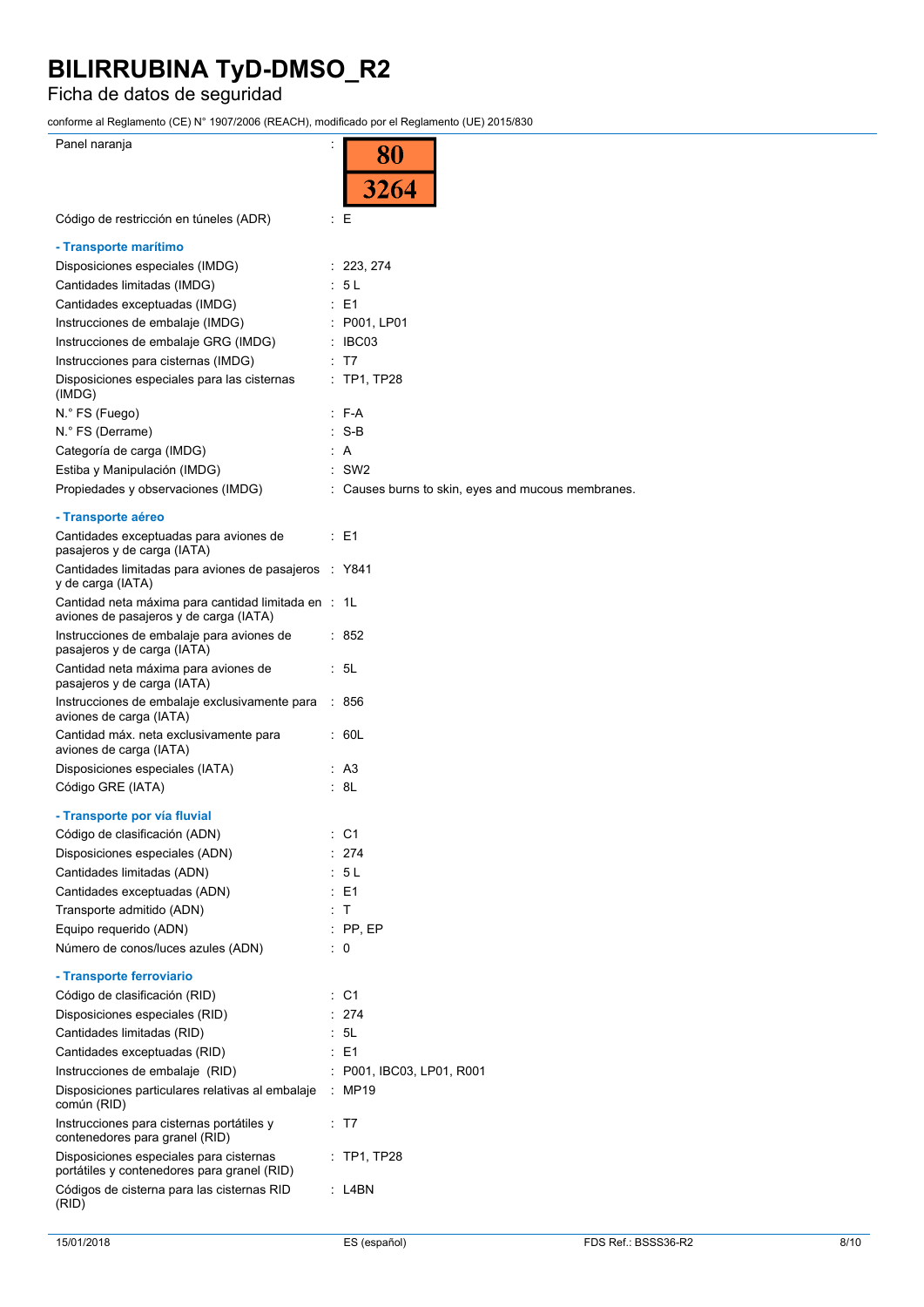### Ficha de datos de seguridad

conforme al Reglamento (CE) N° 1907/2006 (REACH), modificado por el Reglamento (UE) 2015/830

| Categoría de transporte (RID)                                                            | $\therefore$ 3                                                                                                         |  |  |
|------------------------------------------------------------------------------------------|------------------------------------------------------------------------------------------------------------------------|--|--|
| Disposiciones especiales de transporte - Bultos<br>(RID)                                 | W12<br>- 50                                                                                                            |  |  |
| Paquetes exprés (RID)                                                                    | $\therefore$ CE8                                                                                                       |  |  |
| N.º de identificación del peligro (RID)                                                  | $\therefore 80$                                                                                                        |  |  |
| Transporte a granel con arregio al anexo II del Convenio MARPOL y el Código IBC<br>14.7. |                                                                                                                        |  |  |
| No aplicable                                                                             |                                                                                                                        |  |  |
| SECCIÓN 15: Información reglamentaria                                                    |                                                                                                                        |  |  |
| 15.1.                                                                                    | Reglamentación y legislación en materia de seguridad, salud y medio ambiente específicas para la sustancia o la mezcla |  |  |
| <b>UE-Reglamentos</b><br>15.1.1.                                                         |                                                                                                                        |  |  |

#### Las siguientes restricciones son aplicables de acuerdo con el anexo XVII del Reglamento (CE) N° 1907/2006 (REACH):

| 3. Sustancias o mezclas líquidas consideradas peligrosas según los<br>términos de la Directiva 1999/45/CE o que respondan a los criterios de<br>una de las clases o categorías de peligros siguientes, contempladas en<br>el anexo I del Reglamento (CE) n.º 1272/2008                                                                                          | ácido clorhídrico                     |
|-----------------------------------------------------------------------------------------------------------------------------------------------------------------------------------------------------------------------------------------------------------------------------------------------------------------------------------------------------------------|---------------------------------------|
| 3(b) Sustancias o mezclas que respondan a los criterios de una de las<br>clases o categorías de peligro siguientes, contempladas en el anexo l<br>del Reglamento (CE) n.º 1272/2008: Clases de peligro 3.1 a 3.6, 3.7<br>efectos adversos sobre la función sexual y la fertilidad o sobre el<br>desarrollo, 3.8 efectos distintos de los narcóticos, 3.9 y 3.10 | ácido sulfanílico - ácido clorhídrico |

No contiene ninguna sustancia incluida en la lista de sustancias candidatas de REACH

No contiene ninguna sustancia que figure en la lista del Anexo XIV de REACH

### **15.1.2. Reglamentos nacionales**

No se dispone de más información

#### **15.2. Evaluación de la seguridad química**

No se ha llevado a cabo la Evaluación de la Seguridad Química

### **SECCIÓN 16: Información adicional**

Indicación de modificaciones:

| Información relativa al transporte. |                                                              |                                                                          |                                                                                                                                                                       |
|-------------------------------------|--------------------------------------------------------------|--------------------------------------------------------------------------|-----------------------------------------------------------------------------------------------------------------------------------------------------------------------|
| Sección                             | <b>Item modificado</b>                                       | Modificación                                                             | <b>Observaciones</b>                                                                                                                                                  |
| 14                                  | <b>CLASIFICACION SEGUN</b><br>ADR/RID/IMDG/IATA/ADN          | Modificado                                                               | Modificación de condiciones relaltivas al<br>transporte                                                                                                               |
| Abreviaturas y acrónimos:           |                                                              |                                                                          |                                                                                                                                                                       |
| <b>LC50</b>                         | Concentración letal para el 50 % de una población de pruebas |                                                                          |                                                                                                                                                                       |
| LD50                                |                                                              | Dosis letal para el 50 % de una población de pruebas (dosis letal media) |                                                                                                                                                                       |
| mPmB                                | Muy persistente y muy bioacumulable                          |                                                                          |                                                                                                                                                                       |
| <b>PBT</b>                          | Sustancia persistente, bioacumulativa y tóxica               |                                                                          |                                                                                                                                                                       |
| Fuentes de los datos                |                                                              |                                                                          | REGLAMENTO (CE) N° 1272/2008 DEL PARLAMENTO EUROPEO Y DEL CONSEJO de 16<br>de diciembre de 2008 sobre clasificación, etiquetado y envasado de sustancias y mezclas, y |

Reglamento (CE) N° 1907/2006.

Otros datos : Ninguno(a).

Texto íntegro de las frases H y EUH:

| Eye Irrit. 2     | Lesiones oculares graves o irritación ocular, Categoría 2                                                             |                     |      |
|------------------|-----------------------------------------------------------------------------------------------------------------------|---------------------|------|
| Met. Corr. 1     | Corrosivos para los metales, Categoría 1                                                                              |                     |      |
| Skin Corr. 1B    | Irritación o corrosión cutáneas, Categoría 1B                                                                         |                     |      |
| Skin Irrit. 2    | Irritación o corrosión cutáneas, Categoría 2                                                                          |                     |      |
| Skin Sens. 1     | Sensibilización cutánea, Categoría 1                                                                                  |                     |      |
| STOT SE3         | Toxicidad específica en determinados órganos - Exposición única, Categoría 3, irritación de las vías<br>respiratorias |                     |      |
| H <sub>290</sub> | Puede ser corrosivo para los metales.                                                                                 |                     |      |
| H314             | Provoca quemaduras graves en la piel y lesiones oculares graves.                                                      |                     |      |
| H315             | Provoca irritación cutánea.                                                                                           |                     |      |
| H317             | Puede provocar una reacción alérgica en la piel.                                                                      |                     |      |
| H318             | Provoca lesiones oculares graves.                                                                                     |                     |      |
| H319             | Provoca irritación ocular grave.                                                                                      |                     |      |
| H335             | Puede irritar las vías respiratorias.                                                                                 |                     |      |
| 15/01/2018       | ES (español)                                                                                                          | FDS Ref.: BSSS36-R2 | 9/10 |

por el que se modifican y derogan las Directivas 67/548/CEE y 1999/45/CE y se modifica el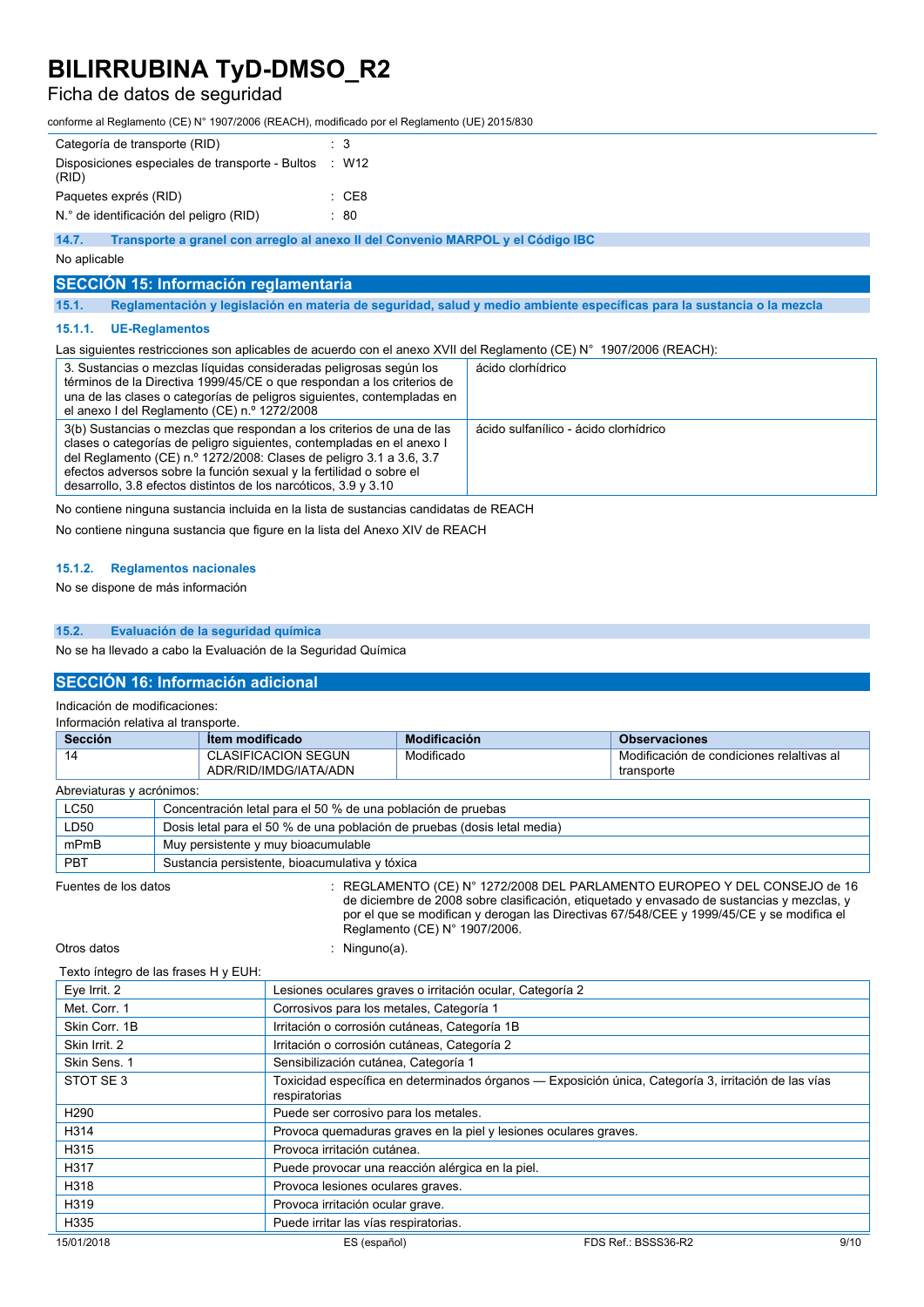### Ficha de datos de seguridad

conforme al Reglamento (CE) N° 1907/2006 (REACH), modificado por el Reglamento (UE) 2015/830

| H208<br>- - | $\sum$<br>sultanilicc<br>acigo<br>novocar<br>una<br>шене<br>1 I L<br><b>uita</b><br>$^{\circ}$ alt.<br>JU.<br>.<br>.<br>- - |
|-------------|-----------------------------------------------------------------------------------------------------------------------------|
|             |                                                                                                                             |

Clasificación y procedimiento utilizados para determinar la clasificación de las mezclas de conformidad con el Reglamento (CE) 1272/2008 [CLP]:

| Met. Corr. ;  | H <sub>290</sub> | Método de cálculo                     |
|---------------|------------------|---------------------------------------|
| Skin Corr. 1A | H314             | Conforme a datos obtenidos de ensayos |
| Eve Dam. 1    | H318             | Conforme a datos obtenidos de ensayos |

#### SDS EU (Anexo II de REACH)

Esta información se basa en nuestro conocimiento actual y tiene como finalidad describir el producto para la tutela de la salud, seguridad y medio ambiente. Por lo tanto, no debe ser interpretada<br>como garantía de ninguna c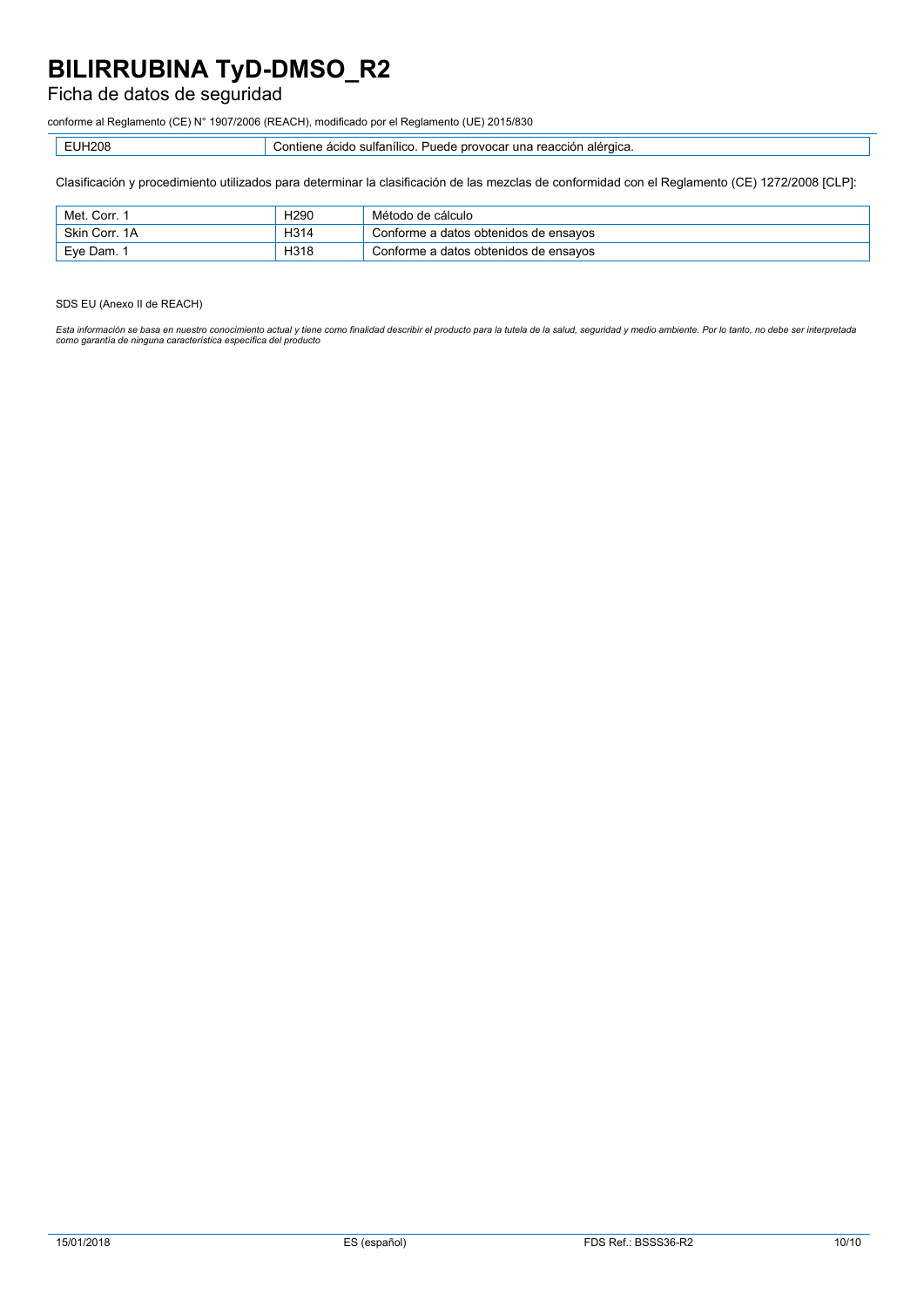

### Ficha de datos de seguridad

Según el artículo 31 del reglamento REACH, este producto no requiere una ficha de datos de seguridad. La presente ficha de información sobre la seguridad del producto se redactó de forma voluntaria Fecha de emisión: 31/03/2016 Fecha de revisión: 31/03/2016 Reemplaza la ficha: 13/04/2015 Versión: 2.0

| SECCIÓN 1: Identificación de la sustancia o la mezcla y de la sociedad o la empresa                                                                                               |  |
|-----------------------------------------------------------------------------------------------------------------------------------------------------------------------------------|--|
| Identificador del producto<br>1.1.                                                                                                                                                |  |
| Forma del producto<br>: Mezcla                                                                                                                                                    |  |
| Nombre del producto<br>: BILIRRUBINA TyD-DMSO_R3                                                                                                                                  |  |
| : Esta FDS aplica a cualquier referencia del producto.<br>Grupo de productos                                                                                                      |  |
|                                                                                                                                                                                   |  |
| 1.2.<br>Usos pertinentes identificados de la sustancia o de la mezcla y usos desaconsejados                                                                                       |  |
| 1.2.1.<br><b>Usos pertinentes identificados</b>                                                                                                                                   |  |
| Especificaciones de utilización<br>: Solo para diagnostico in vitro profesional<br>industrial/profesional                                                                         |  |
| 1.2.2.<br><b>Usos desaconsejados</b>                                                                                                                                              |  |
| No se dispone de más información                                                                                                                                                  |  |
| Datos del proveedor de la ficha de datos de seguridad<br>1.3.                                                                                                                     |  |
| SPINREACT, S.A.U.<br>Ctra. Santa Coloma, 7<br>E-17176 Sant Esteve de Bas (GIRONA) - SPAIN<br>T +34 972 690 800 - F +34 972 690 099<br>spinreact@spinreact.com - www.spinreact.com |  |
| 1.4.<br>Teléfono de emergencia                                                                                                                                                    |  |
| Número de emergencia<br>$: +34972690800$                                                                                                                                          |  |
| SECCIÓN 2: Identificación de los peligros                                                                                                                                         |  |
| Clasificación de la sustancia o de la mezcla<br>2.1.                                                                                                                              |  |
| Clasificación según reglamento (UE) No. 1272/2008 [CLP]<br>No clasificado                                                                                                         |  |
| Efectos adversos fisicoquímicos, para la salud humana y el medio ambiente<br>No se dispone de más información                                                                     |  |
| 2.2.<br>Elementos de la etiqueta                                                                                                                                                  |  |
| Etiquetado según el Reglamento (CE) Nº 1272/2008 [CLP]<br>Etiquetado no aplicable                                                                                                 |  |
| 2.3.<br><b>Otros peligros</b>                                                                                                                                                     |  |
| Otros peligros que no conllevan clasificación<br>: Ninguno en condiciones normales.                                                                                               |  |
| SECCIÓN 3: Composición/información sobre los componentes                                                                                                                          |  |
| 3.1.<br><b>Sustancias</b>                                                                                                                                                         |  |
| No aplicable                                                                                                                                                                      |  |
| 3.2.<br><b>Mezclas</b>                                                                                                                                                            |  |
| Esta mezcla no contiene ninguna sustancia a mencionar según los criterios de la sección 3.2 del Anexo II del Reglamento REACH                                                     |  |
| <b>SECCIÓN 4: Primeros auxilios</b>                                                                                                                                               |  |

| 4.1.       | Descripción de los primeros auxilios                             |                                                                                 |                                                                                             |     |
|------------|------------------------------------------------------------------|---------------------------------------------------------------------------------|---------------------------------------------------------------------------------------------|-----|
|            | Medidas de primeros auxilios general                             | malestar consultar a un médico (mostrarle la etiqueta siempre que sea posible). | : No administrar nada por vía oral a las personas en estado de inconsciencia. En caso de    |     |
| inhalación | Medidas de primeros auxilios en caso de                          | : Hacer respirar aire fresco. Colocar a la víctima en reposo.                   |                                                                                             |     |
|            | Medidas de primeros auxilios en caso de<br>contacto con la piel  | continuación, enjuagar con agua caliente.                                       | : Retirar la ropa afectada y lavar las zonas de piel expuestas con un jabón suave y agua; a |     |
|            | Medidas de primeros auxilios en caso de<br>contacto con los ojos | la irritación.                                                                  | Enjuagar inmediatamente con agua abundante. Consúltese con el médico si persiste el dolor o |     |
| ingestión  | Medidas de primeros auxilios en caso de                          | Enjuagarse la boca. NO provocar el vómito. Acudir urgentemente al médico.       |                                                                                             |     |
| 15/01/2018 |                                                                  | ES (español)                                                                    | FDS Ref.: BSSS36-R3                                                                         | 1/6 |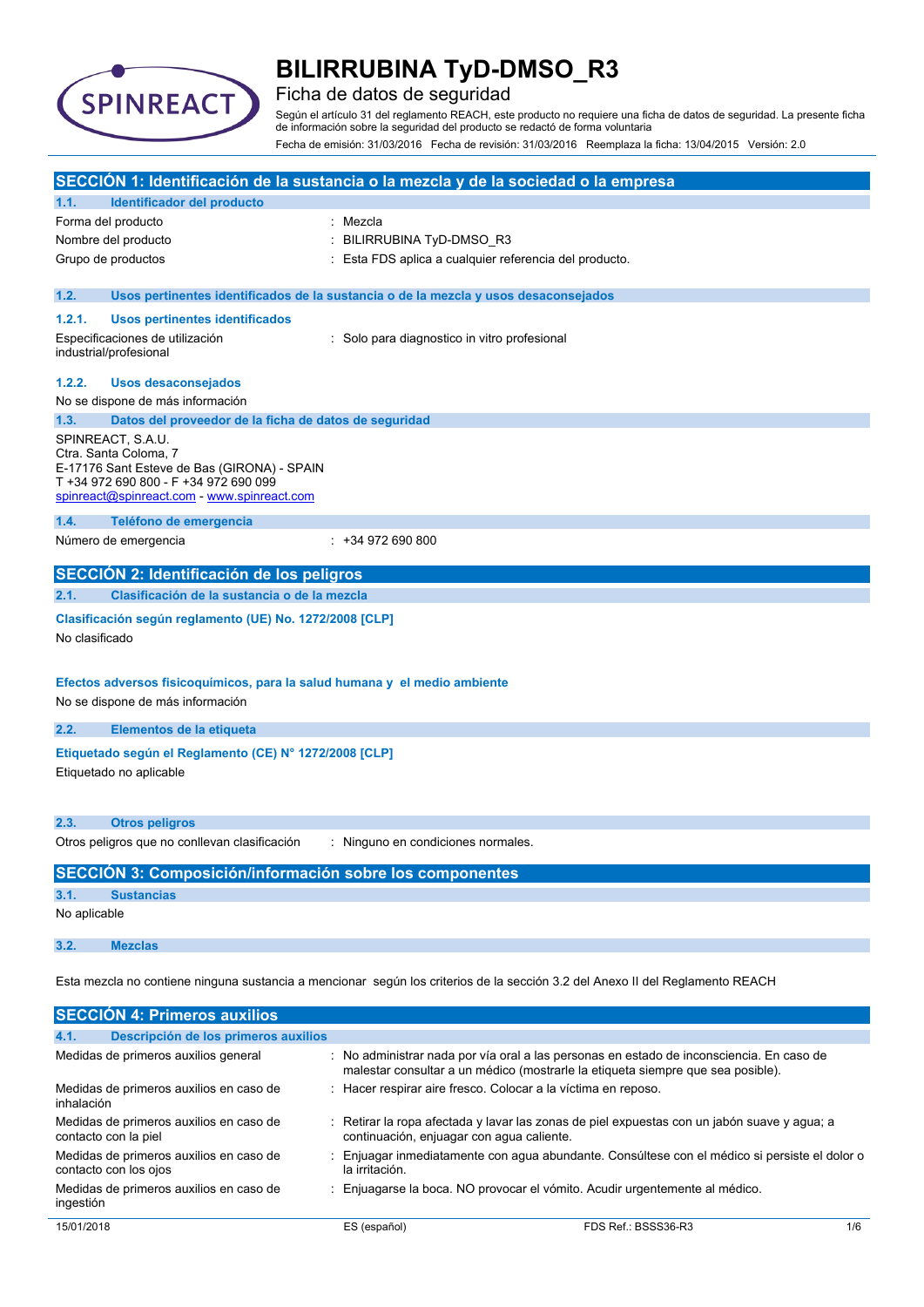### Ficha de datos de seguridad

Según el artículo 31 del reglamento REACH, este producto no requiere una ficha de datos de seguridad. La presente ficha de información sobre la seguridad del producto se redactó de forma voluntaria

| 4.2.<br>Principales síntomas y efectos, agudos y retardados<br>Síntomas/efectos | : No se considera peligroso en condiciones normales de utilización.                                                                                                                                                                                      |
|---------------------------------------------------------------------------------|----------------------------------------------------------------------------------------------------------------------------------------------------------------------------------------------------------------------------------------------------------|
|                                                                                 |                                                                                                                                                                                                                                                          |
| 4.3.<br>No se dispone de más información                                        | Indicación de toda atención médica y de los tratamientos especiales que deban dispensarse inmediatamente                                                                                                                                                 |
| <b>SECCIÓN 5: Medidas de lucha contra incendios</b>                             |                                                                                                                                                                                                                                                          |
| Medios de extinción<br>5.1.                                                     |                                                                                                                                                                                                                                                          |
| Medios de extinción apropiados                                                  | : Espuma. Polvo seco. Dióxido de carbono. Agua pulverizada. Arena.                                                                                                                                                                                       |
| Medios de extinción no apropiados                                               | : No utilizar flujos de agua potentes.                                                                                                                                                                                                                   |
| 5.2.<br>Peligros específicos derivados de la sustancia o la mezcla              |                                                                                                                                                                                                                                                          |
| No se dispone de más información                                                |                                                                                                                                                                                                                                                          |
| 5.3.<br>Recomendaciones para el personal de lucha contra incendios              |                                                                                                                                                                                                                                                          |
| Instrucciones para extinción de incendio                                        | : Enfriar los contenedores expuestos mediante agua pulverizada o nebulizada. Sea prudente a<br>la hora de extinguir cualquier incendio de productos químicos. Evitar que las aguas residuales<br>de extinción de incendios contaminen el medio ambiente. |
| Protección durante la extinción de incendios                                    | : No entrar en la zona de fuego sin el equipo de protección adecuado, incluida la protección<br>respiratoria.                                                                                                                                            |
| <b>SECCIÓN 6: Medidas en caso de vertido accidental</b>                         |                                                                                                                                                                                                                                                          |
| 6.1.                                                                            | Precauciones personales, equipo de protección y procedimientos de emergencia                                                                                                                                                                             |
| 6.1.1.<br>Para el personal que no forma parte de los servicios de emergencia    |                                                                                                                                                                                                                                                          |
| Procedimientos de emergencia                                                    | : Evacuar el personal no necesario.                                                                                                                                                                                                                      |
|                                                                                 |                                                                                                                                                                                                                                                          |
| 6.1.2.<br>Para el personal de emergencia                                        |                                                                                                                                                                                                                                                          |
| Equipo de protección<br>Procedimientos de emergencia                            | : Proporcionar una protección adecuada a los equipos de limpieza.<br>: Ventilar la zona.                                                                                                                                                                 |
|                                                                                 |                                                                                                                                                                                                                                                          |
| 6.2.<br>Precauciones relativas al medio ambiente                                |                                                                                                                                                                                                                                                          |
|                                                                                 | Evitar la penetración en alcantarillas y aguas potables. Advertir a las autoridades si el líquido penetra en sumideros o en aguas públicas.                                                                                                              |
| 6.3.<br>Métodos y material de contención y de limpieza                          |                                                                                                                                                                                                                                                          |
| Procedimientos de limpieza                                                      | : Absorber inmediatamente el producto derramado mediante sólidos inertes como arcilla o tierra<br>de diatomeas. Recoger el vertido. Almacenar alejado de otros materiales.                                                                               |
| 6.4.<br>Referencia a otras secciones                                            |                                                                                                                                                                                                                                                          |
| Ver la Sección 8. Control de exposición/protección individual.                  |                                                                                                                                                                                                                                                          |
| <b>SECCIÓN 7: Manipulación y almacenamiento</b>                                 |                                                                                                                                                                                                                                                          |
| Precauciones para una manipulación segura<br>7.1.                               |                                                                                                                                                                                                                                                          |
| Precauciones para una manipulación segura                                       | : Lavarse las manos y otras zonas expuestas con un jabón suave y con agua antes de comer,<br>beber y fumar o de abandonar el trabajo. Garantizar una buena ventilación de la zona de<br>trabajo para evitar la formación de vapores.                     |
| 7.2.                                                                            | Condiciones de almacenamiento seguro, incluidas posibles incompatibilidades                                                                                                                                                                              |
| Condiciones de almacenamiento                                                   | : Consérvese únicamente en el recipiente de origen, en lugar fresco y bien ventilado lejos de :<br>Fuentes de calor. Mantener los envases cerrados cuando no se estén utilizando.                                                                        |
| Productos incompatibles                                                         | Bases fuertes. Acidos fuertes.                                                                                                                                                                                                                           |
| Materiales incompatibles                                                        | Fuentes de ignición. Luz directa del sol.                                                                                                                                                                                                                |
| 7.3.<br><b>Usos específicos finales</b>                                         |                                                                                                                                                                                                                                                          |
| No se dispone de más información                                                |                                                                                                                                                                                                                                                          |
| SECCION 8: Controles de exposición/protección individual                        |                                                                                                                                                                                                                                                          |
| Parámetros de control<br>8.1.                                                   |                                                                                                                                                                                                                                                          |
| No se dispone de más información                                                |                                                                                                                                                                                                                                                          |
|                                                                                 |                                                                                                                                                                                                                                                          |
| Controles de la exposición<br>8.2.                                              |                                                                                                                                                                                                                                                          |
| Equipo de protección individual:                                                |                                                                                                                                                                                                                                                          |

Evitar toda exposición innecesaria.

#### **Protección de las manos:**

Llevar guantes de protección.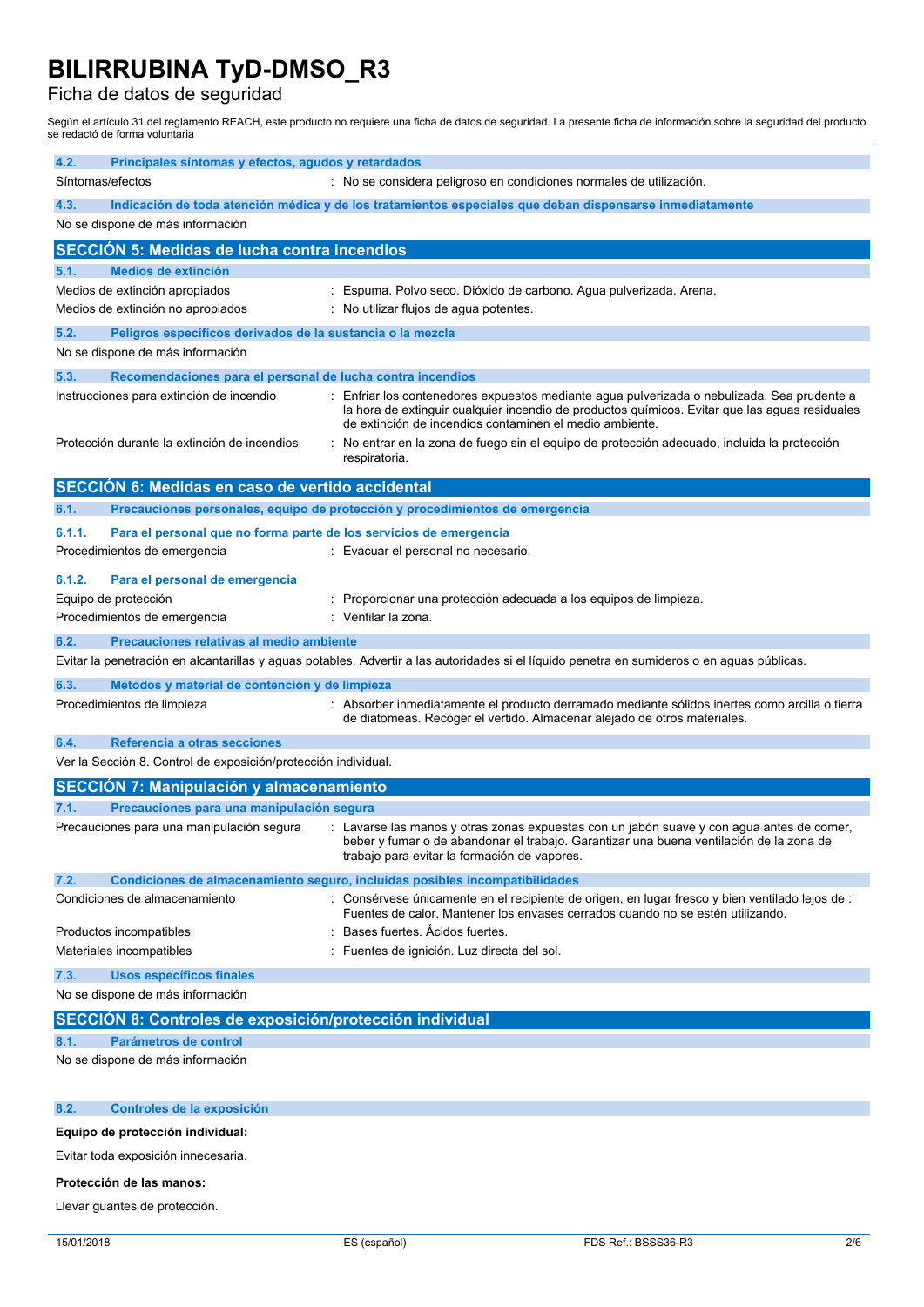### Ficha de datos de seguridad

Según el artículo 31 del reglamento REACH, este producto no requiere una ficha de datos de seguridad. La presente ficha de información sobre la seguridad del producto se redactó de forma voluntaria

### **Protección ocular:**

Gafas químicas o gafas de seguridad

**Protección de las vías respiratorias:**

Llevar una máscara adecuada

#### **Otros datos:**

No comer, beber ni fumar durante la utilización.

| <b>SECCION 9: Propiedades físicas y químicas</b>                 |                            |
|------------------------------------------------------------------|----------------------------|
| Información sobre propiedades físicas y químicas básicas<br>9.1. |                            |
| Forma/estado                                                     | : Líquido                  |
| Color                                                            | Incoloro.                  |
| Olor                                                             | Inodoro.                   |
| Umbral olfativo                                                  | : No hay datos disponibles |
| рH                                                               | : 7,1                      |
| Grado de evaporación (acetato de butilo=1)                       | : No hay datos disponibles |
| Punto de fusión                                                  | : No hay datos disponibles |
| Punto de solidificación                                          | No hay datos disponibles   |
| Punto de ebullición                                              | No hay datos disponibles   |
| Punto de inflamación                                             | No hay datos disponibles   |
| Temperatura de autoignición                                      | No hay datos disponibles   |
| Temperatura de descomposición                                    | : No hay datos disponibles |
| Inflamabilidad (sólido, gas)                                     | No inflamable.             |
| Presión de vapor                                                 | : No hay datos disponibles |
| Densidad relativa de vapor a 20 °C                               | : No hay datos disponibles |
| Densidad relativa                                                | : No hay datos disponibles |
| Solubilidad                                                      | No hay datos disponibles   |
| Log Pow                                                          | No hay datos disponibles   |
| Viscosidad, cinemática                                           | No hay datos disponibles   |
| Viscosidad, dinámica                                             | No hay datos disponibles   |
| Propiedades explosivas                                           | No hay datos disponibles   |
| Propiedad de provocar incendios                                  | No hay datos disponibles   |
| Límites de explosión                                             | No hay datos disponibles   |
|                                                                  |                            |

```
9.2. Otros datos
```
No se dispone de más información

|                 | SECCIÓN 10: Estabilidad y reactividad                                             |
|-----------------|-----------------------------------------------------------------------------------|
| 10.1.           | <b>Reactividad</b>                                                                |
|                 | No se dispone de más información                                                  |
| 10.2.           | <b>Estabilidad química</b>                                                        |
| No establecido. |                                                                                   |
| 10.3.           | Posibilidad de reacciones peligrosas                                              |
| No establecido. |                                                                                   |
| 10.4.           | <b>Condiciones que deben evitarse</b>                                             |
|                 | Luz directa del sol. Temperaturas extremadamente elevadas o extremadamente bajas. |
| 10.5.           | <b>Materiales incompatibles</b>                                                   |
|                 | No conocido cuando se usa apropiadamente.                                         |
| 10.6.           | Productos de descomposición peligrosos                                            |
|                 | No se generan productos de descomposición peligrosos conocidos.                   |
|                 | <b>SECCIÓN 11: Información toxicológica</b>                                       |
| 11.1.           | Información sobre los efectos toxicológicos                                       |
|                 | Toxicidad aguda (oral)<br>: No clasificado                                        |
|                 | Toxicidad aguda (cutánea)<br>: No clasificado                                     |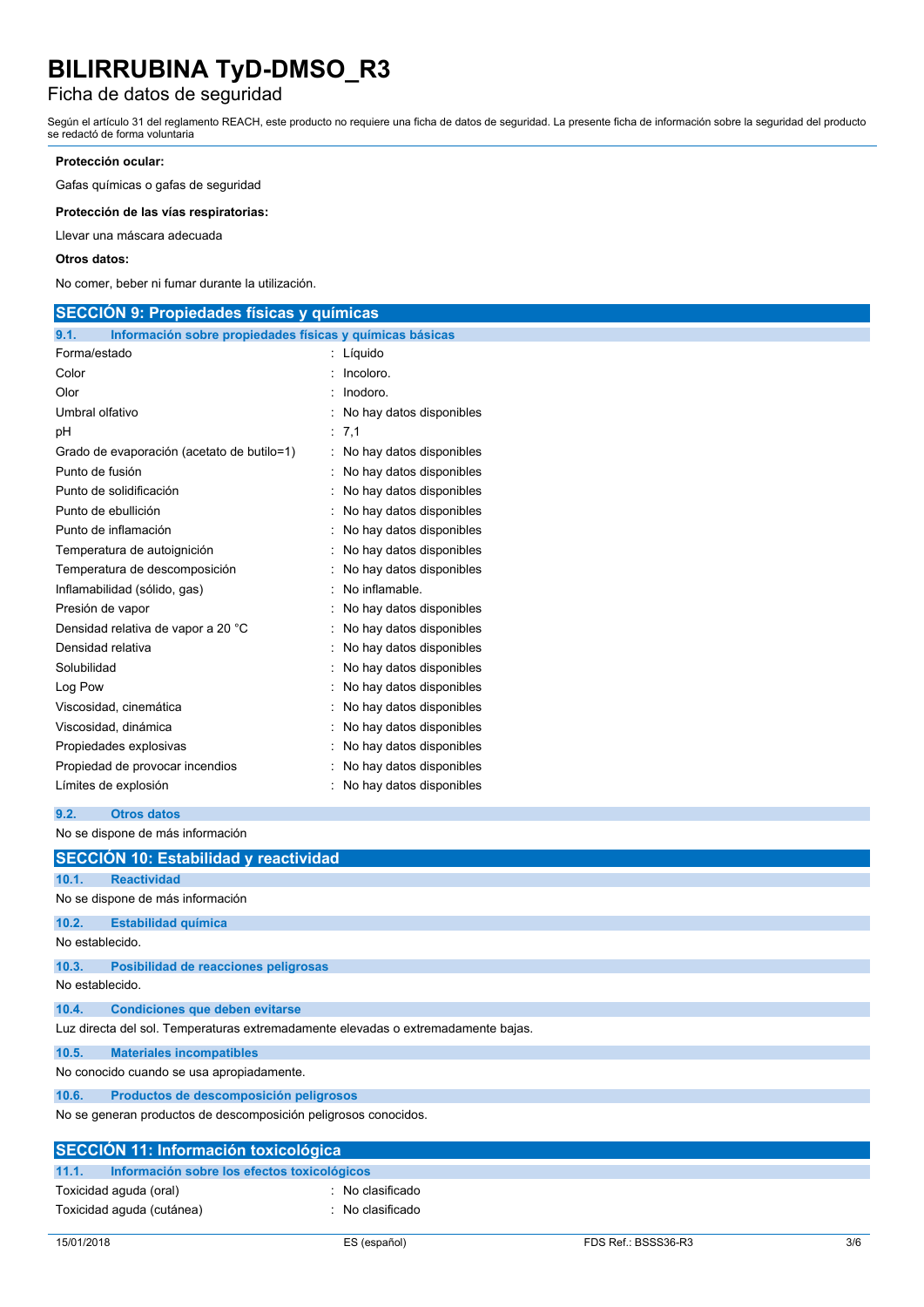### Ficha de datos de seguridad

Según el artículo 31 del reglamento REACH, este producto no requiere una ficha de datos de seguridad. La presente ficha de información sobre la seguridad del producto se redactó de forma voluntaria

| Toxicidad aguda (inhalación)                                                 | : No clasificado                                                                     |
|------------------------------------------------------------------------------|--------------------------------------------------------------------------------------|
| Corrosión o irritación cutáneas                                              | : No clasificado<br>pH: 7,1                                                          |
| Indicaciones complementarias                                                 | : A la vista de los datos disponibles, no se cumplen los criterios de clasificación  |
| Lesiones oculares graves o irritación ocular                                 | : No clasificado<br>pH: 7,1                                                          |
| Indicaciones complementarias                                                 | : A la vista de los datos disponibles, no se cumplen los criterios de clasificación  |
| Sensibilización respiratoria o cutánea                                       | : No clasificado                                                                     |
| Indicaciones complementarias                                                 | : A la vista de los datos disponibles, no se cumplen los criterios de clasificación  |
| Mutagenicidad en células germinales                                          | : No clasificado                                                                     |
| Indicaciones complementarias                                                 | : A la vista de los datos disponibles, no se cumplen los criterios de clasificación  |
| Carcinogenicidad                                                             | : No clasificado                                                                     |
| Indicaciones complementarias                                                 | : A la vista de los datos disponibles, no se cumplen los criterios de clasificación  |
| Toxicidad para la reproducción                                               | : No clasificado                                                                     |
| Indicaciones complementarias                                                 | : A la vista de los datos disponibles, no se cumplen los criterios de clasificación  |
| Toxicidad específica en determinados órganos<br>(STOT) - exposición única    | : No clasificado                                                                     |
| Indicaciones complementarias                                                 | : A la vista de los datos disponibles, no se cumplen los criterios de clasificación  |
| Toxicidad específica en determinados órganos<br>(STOT) - exposición repetida | : No clasificado                                                                     |
| Indicaciones complementarias                                                 | : A la vista de los datos disponibles, no se cumplen los criterios de clasificación  |
| Peligro por aspiración                                                       | : No clasificado                                                                     |
| Indicaciones complementarias                                                 | : A la vista de los datos disponibles, no se cumplen los criterios de clasificación  |
| Efectos adversos y posibles síntomas para la<br>salud humana                 | : A la vista de los datos disponibles, no se cumplen los criterios de clasificación. |

|       | SECCIÓN 12: Información ecológica |                |  |  |
|-------|-----------------------------------|----------------|--|--|
| 12.1. | <b>Toxicidad</b>                  |                |  |  |
|       | Toxicidad acuática aguda          | No clasificado |  |  |
|       | Toxicidad acuática crónica        | No clasificado |  |  |
|       |                                   |                |  |  |

| 12.2.                                                       | Persistencia y degradabilidad          |                                                                                                |  |  |  |  |
|-------------------------------------------------------------|----------------------------------------|------------------------------------------------------------------------------------------------|--|--|--|--|
| <b>BILIRRUBINA TyD-DMSO_R3</b>                              |                                        |                                                                                                |  |  |  |  |
| Persistencia y degradabilidad                               |                                        | No establecido.                                                                                |  |  |  |  |
| 12.3.                                                       | Potencial de bioacumulación            |                                                                                                |  |  |  |  |
| <b>BILIRRUBINA TyD-DMSO_R3</b>                              |                                        |                                                                                                |  |  |  |  |
| Potencial de bioacumulación                                 |                                        | No establecido.                                                                                |  |  |  |  |
| Movilidad en el suelo<br>12.4.                              |                                        |                                                                                                |  |  |  |  |
| No se dispone de más información                            |                                        |                                                                                                |  |  |  |  |
| 12.5.                                                       | Resultados de la valoración PBT y mPmB |                                                                                                |  |  |  |  |
| No se dispone de más información                            |                                        |                                                                                                |  |  |  |  |
| 12.6.                                                       | <b>Otros efectos adversos</b>          |                                                                                                |  |  |  |  |
| Indicaciones complementarias                                |                                        | : Evitar su liberación al medio ambiente.                                                      |  |  |  |  |
| SECCIÓN 13: Consideraciones relativas a la eliminación      |                                        |                                                                                                |  |  |  |  |
| 13.1.<br>Métodos para el tratamiento de residuos            |                                        |                                                                                                |  |  |  |  |
| Recomendaciones para la eliminación de<br>productos/envases |                                        | : Destruir cumpliendo las condiciones de seguridad exigidas por la legislación local/nacional. |  |  |  |  |
| Ecología - residuos                                         |                                        | : Evitar su liberación al medio ambiente.                                                      |  |  |  |  |
| <b>SECCIÓN 14: Información relativa al transporte</b>       |                                        |                                                                                                |  |  |  |  |
| Según los requisitos de ADR / RID / IMDG / IATA / ADN       |                                        |                                                                                                |  |  |  |  |
| Número ONU<br>14.1.                                         |                                        |                                                                                                |  |  |  |  |
| $N^{\circ}$ ONU (ADR)                                       |                                        | : No aplicable                                                                                 |  |  |  |  |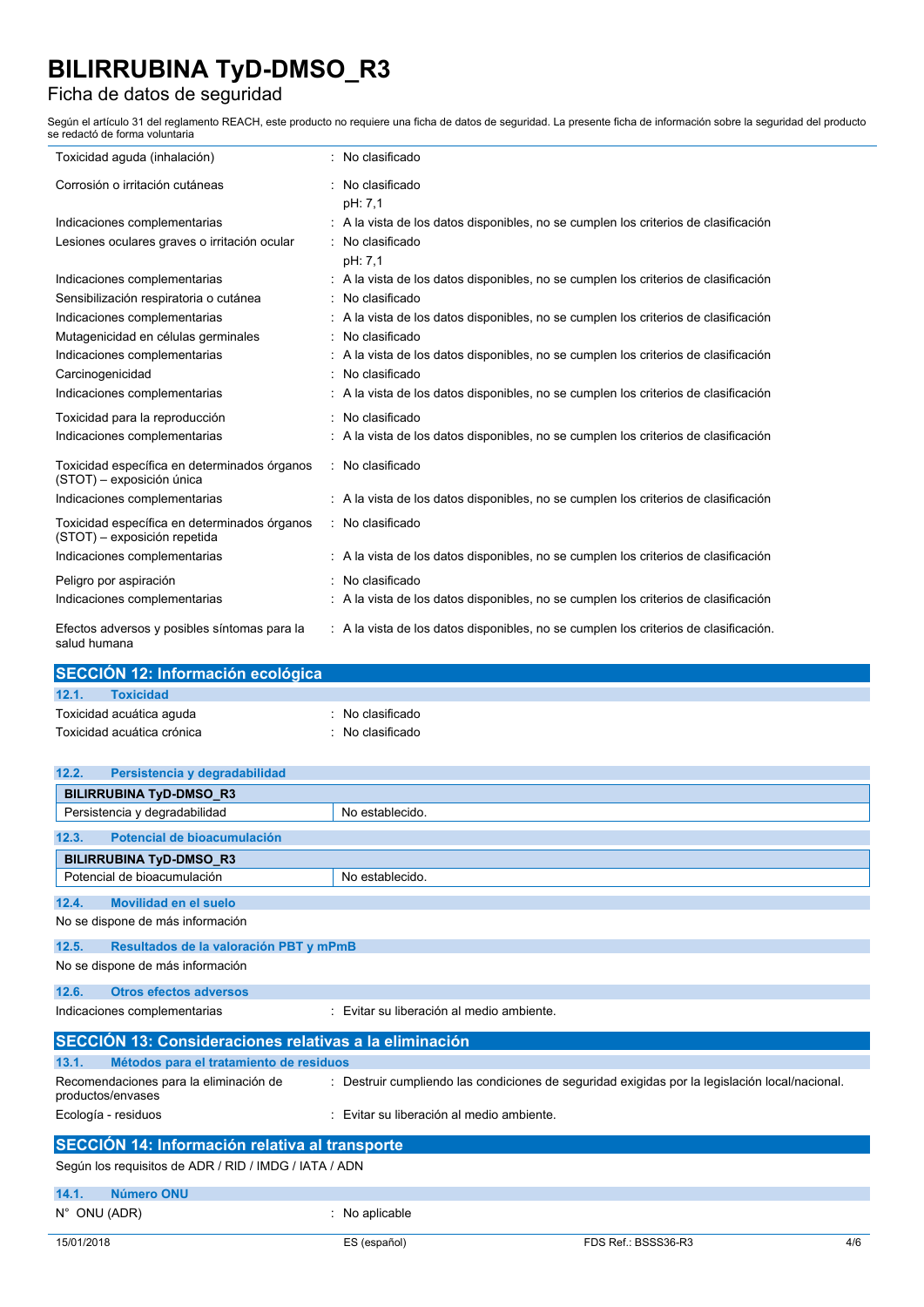### Ficha de datos de seguridad

Según el artículo 31 del reglamento REACH, este producto no requiere una ficha de datos de seguridad. La presente ficha de información sobre la seguridad del producto se redactó de forma voluntaria

| N° ONU (IMDG)                                                     | No aplicable<br>t.                     |  |  |  |  |  |
|-------------------------------------------------------------------|----------------------------------------|--|--|--|--|--|
| N° ONU (IATA)                                                     | No aplicable                           |  |  |  |  |  |
| N° ONU (ADN)                                                      | No aplicable                           |  |  |  |  |  |
| N° ONU (RID)                                                      | No aplicable                           |  |  |  |  |  |
| 14.2.<br>Designación oficial de transporte de las Naciones Unidas |                                        |  |  |  |  |  |
| Designación oficial de transporte (ADR)<br>No aplicable           |                                        |  |  |  |  |  |
| Designación oficial de transporte (IMDG)                          | No aplicable                           |  |  |  |  |  |
| Designación oficial de transporte (IATA)                          | No aplicable                           |  |  |  |  |  |
| Designación oficial de transporte (ADN)                           | No aplicable                           |  |  |  |  |  |
| Designación oficial de transporte (RID)                           | No aplicable                           |  |  |  |  |  |
| 14.3.<br>Clase(s) de peligro para el transporte                   |                                        |  |  |  |  |  |
| <b>ADR</b>                                                        |                                        |  |  |  |  |  |
| Clase(s) de peligro para el transporte (ADR)                      | : No aplicable                         |  |  |  |  |  |
|                                                                   |                                        |  |  |  |  |  |
| <b>IMDG</b>                                                       |                                        |  |  |  |  |  |
| Clase(s) de peligro para el transporte (IMDG)                     | : No aplicable                         |  |  |  |  |  |
|                                                                   |                                        |  |  |  |  |  |
| <b>IATA</b>                                                       |                                        |  |  |  |  |  |
| Clase(s) de peligro para el transporte (IATA)                     | : No aplicable                         |  |  |  |  |  |
|                                                                   |                                        |  |  |  |  |  |
| <b>ADN</b>                                                        |                                        |  |  |  |  |  |
| Clase(s) de peligro para el transporte (ADN)                      | : No aplicable                         |  |  |  |  |  |
| <b>RID</b>                                                        |                                        |  |  |  |  |  |
| Clase(s) de peligro para el transporte (RID)                      | : No aplicable                         |  |  |  |  |  |
|                                                                   |                                        |  |  |  |  |  |
| 14.4.<br>Grupo de embalaje                                        |                                        |  |  |  |  |  |
| Grupo de embalaje (ADR)                                           | No aplicable                           |  |  |  |  |  |
| Grupo de embalaje (IMDG)                                          | No aplicable                           |  |  |  |  |  |
| Grupo de embalaje (IATA)                                          | No aplicable                           |  |  |  |  |  |
| Grupo de embalaje (ADN)                                           | No aplicable                           |  |  |  |  |  |
| Grupo de embalaje (RID)                                           | No aplicable                           |  |  |  |  |  |
| 14.5.<br>Peligros para el medio ambiente                          |                                        |  |  |  |  |  |
| Peligroso para el medio ambiente                                  | No<br>t.                               |  |  |  |  |  |
| Contaminante marino                                               | No                                     |  |  |  |  |  |
| Otros datos                                                       | No se dispone de información adicional |  |  |  |  |  |
|                                                                   |                                        |  |  |  |  |  |
| 14.6.<br>Precauciones particulares para los usuarios              |                                        |  |  |  |  |  |
| - Transporte por vía terrestre                                    |                                        |  |  |  |  |  |
| No hay datos disponibles                                          |                                        |  |  |  |  |  |
| - Transporte marítimo                                             |                                        |  |  |  |  |  |
| No hay datos disponibles                                          |                                        |  |  |  |  |  |
|                                                                   |                                        |  |  |  |  |  |
| - Transporte aéreo                                                |                                        |  |  |  |  |  |
| No hay datos disponibles                                          |                                        |  |  |  |  |  |

#### **- Transporte por vía fluvial**

No hay datos disponibles

### **- Transporte ferroviario**

No hay datos disponibles

### **14.7. Transporte a granel con arreglo al anexo II del Convenio MARPOL y el Código IBC**

No aplicable

### **SECCIÓN 15: Información reglamentaria**

15.1. Reglamentación y legislación en materia de seguridad, salud y medio ambiente específicas para la sustancia o la mezcla

#### **15.1.1. UE-Reglamentos**